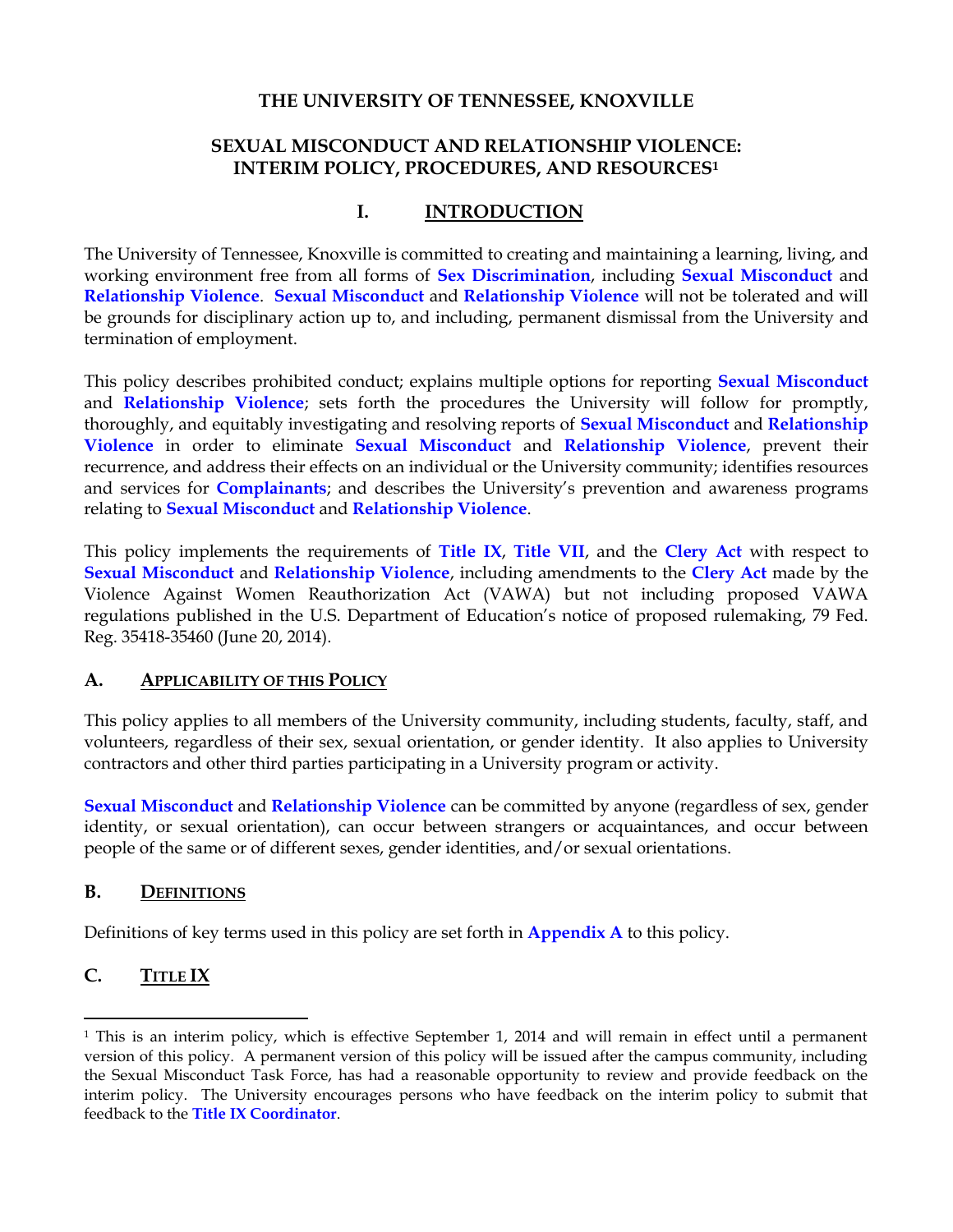The University of Tennessee is a recipient of federal financial assistance for education activities, and in accordance with the provisions of **Title IX**, all of its education programs and activities are subject to the prohibition against **Sex Discrimination**. The University's **[Nondiscrimination Statement](http://oed.utk.edu/statement/)** prohibits **Sex Discrimination** in any University education program or activity, including employment and admissions. **Title IX** applies to all students, employees, applicants for admission or employment, volunteers and visitors at the University and prohibits unequal treatment on the basis of sex including **Sexual Harassment, Sexual Assault**, and **Sexual Exploitation**, which are all types of **Sex Discrimination**.

#### **D. TITLE IX COORDINATOR AND DEPUTY TITLE IX COORDINATORS**

Reports or complaints of **Sex Discrimination**, **Sexual Misconduct**, or **Relationship Violence**, or questions about the University's policies, procedures, resources, or programs concerning any of those issues, may be directed to the University's Title IX Coordinator or one of the University's Deputy Title IX Coordinators. The responsibilities of the Title IX Coordinator and Deputy Title IX Coordinators are summarized below and are described in more detail in other sections of this policy. The Title IX Coordinator and Deputy Title IX Coordinators generally are available Monday – Friday on University business days from 8:00 a.m. to 5:00 p.m.

#### The University's Title IX Coordinator is:

Jennifer L. Richter Title IX Coordinator Interim Director, Office of Equity and Diversity 1840 Melrose Avenue Knoxville, TN 37996 Phone: 865-974-2498 Fax: 865-974-0943 [jrichter@utk.edu](mailto:jrichter@utk.edu) http://oed.utk.edu

The Title IX Coordinator's responsibilities generally include:

- Coordinating and maintaining ultimate oversight responsibility with respect to the University's compliance with **Title IX**;
- Receiving, tracking, and monitoring reports of **Sex Discrimination**, including **Sexual Misconduct** and **Relationship Violence**, and maintaining records of such reports;
- Interacting with the **Sexual Assault Response Team**;
- Ensuring prompt, thorough, and equitable investigations and resolutions of reports of **Sex Discrimination**, including **Sexual Misconduct** and **Relationship Violence**, by the **Office of Equity and Diversity** (if the **Respondent** is an employee or other nonstudents) or the **Office of Student Conduct and Community Standards** (if the **Respondent** is a student);
- Identifying and addressing any patterns or systemic problems concerning **Sexual Misconduct** and **Relationship Violence**;
- Coordinating training, prevention, and awareness efforts concerning **Sexual Misconduct** and **Relationship Violence**;
- Supporting the Deputy Title IX Coordinators;
- Providing information to students, employees, and third parties concerning this policy;
- Coordinating the provision of **Interim Measures** for students and employees;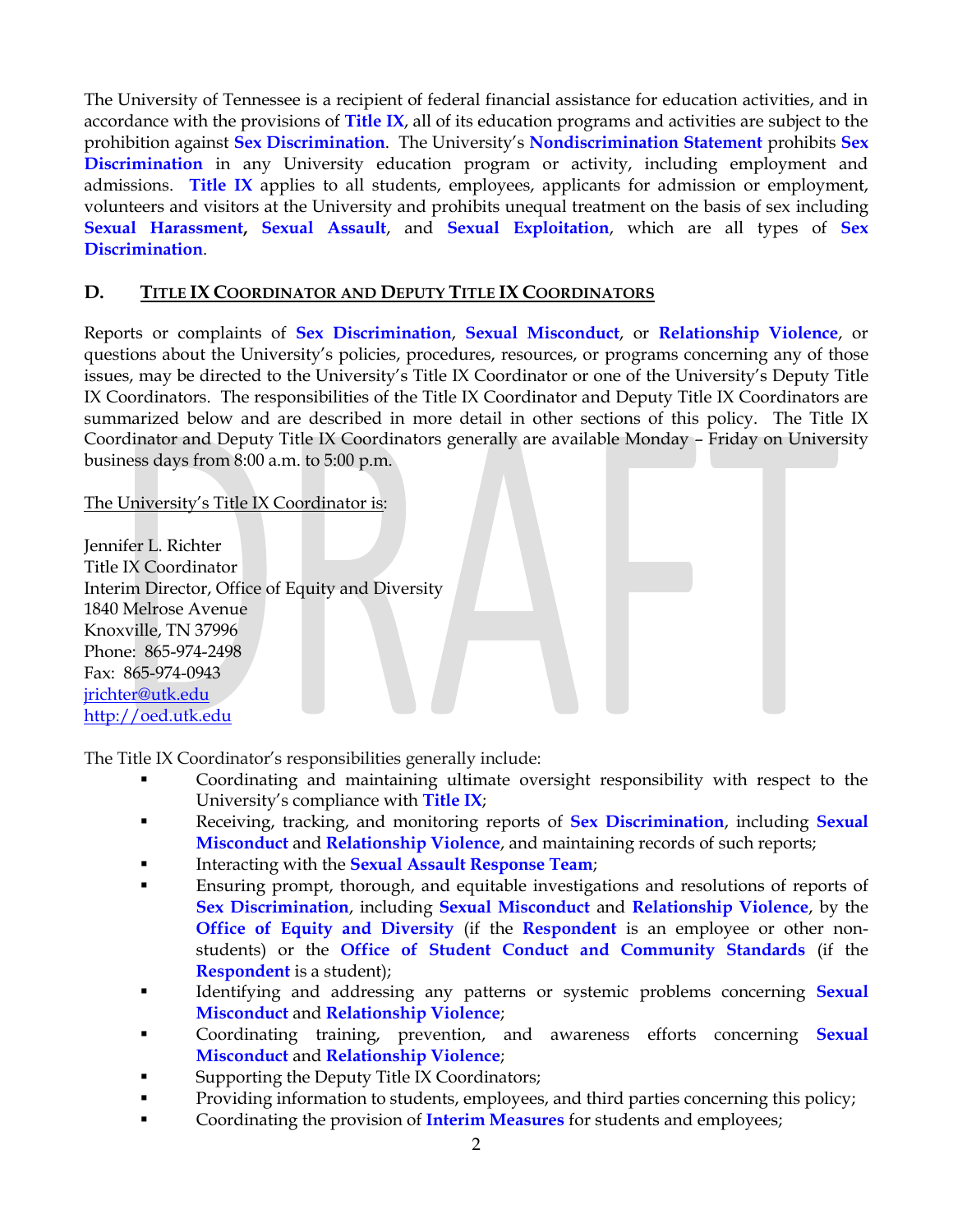- Making appropriate reports (that do not personally identify **Complainants**) for purposes of including incidents in the University's annual **Clery Act** crime statistics; and
- Being available to meet with students, employees, and third parties, including, without limitation, **Complainants**, **Respondents**, and **Reporters** of violations of this policy, and.

The Title IX Coordinator is assisted by two trained Deputy Title IX Coordinators who also are accessible to members of the University community for consultation and assistance.

#### The Deputy IX Coordinator for students is:

Ashley Blamey, Director Center for Health Education and Wellness 1800 Volunteer Blvd., Suite 201 Knoxville, TN 37996 (865) 974-5725 or (865) 974-HELP [ashleyblamey@utk.edu](mailto:ashleyblamey@utk.edu) [http://wellness.utk.edu](http://wellness.utk.edu/)

The Deputy Title IX Coordinator for students is responsible for **Title IX** compliance for certain matters involving students, including:

- Coordinating the **Sexual Assault Response Team**;
- Coordinating and maintaining oversight responsibility with respect to the Division of Student Life's compliance with **Title IX**;
- **Receiving, tracking, and monitoring reports of Sex Discrimination involving students,** including **Sexual Misconduct** and **Relationship Violence**;
- Identifying and addressing any patterns or systemic problems concerning **Sexual Misconduct** committed by or against students, in coordination with the **Title IX Coordinator**;
- Coordinating training, prevention, and awareness efforts for students concerning **Sexual Misconduct** and **Relationship Violence**;
- Assisting the Title IX Coordinator;
- **Providing information to students about this policy;**
- Coordinating the provision of **Interim Measures** to students; and
- Being available to meet with students, including, without limitation, **Complainants**, **Respondents**, and **Reporters** of violations of this policy.

#### The Deputy Title IX Coordinator for students and employees involved in intercollegiate athletics is:

Mike Ward Senior Associate Athletics Director for Administration and Sports Programs Brenda Lawson Athletic Center 1551 Lake Loudon Boulevard (865) 974-9190 [mikeward@utk.edu](mailto:mikeward@utk.edu)

The Deputy Title IX Coordinator for students and employees involved in intercollegiate athletics is responsible for **Title IX** compliance for certain matters involving student-athletes, including:

 Coordinating and maintaining oversight responsibility with respect to the Athletic Department's compliance with **Title IX**, including gender equity;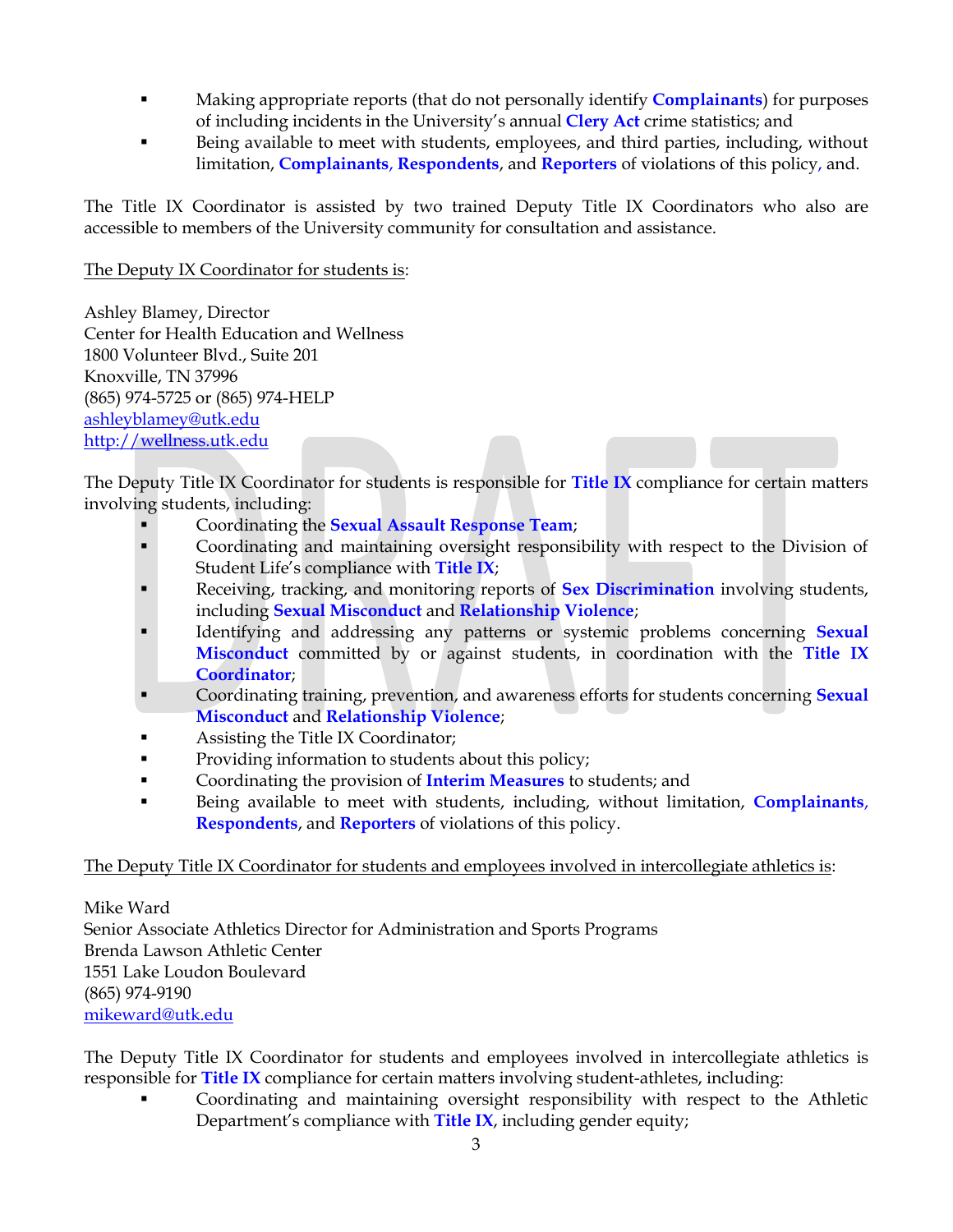- **EXECUTE:** Serving as a member of the **Sexual Assault Response Team**;
- Receiving reports of **Sex Discrimination**, including **Sexual Misconduct** and **Relationship Violence**, involving student-athletes, and referring those reports to the Title IX Coordinator, Deputy Title IX Coordinator for students, or the **Sexual Assault Response Team**;
- Identifying and addressing any patterns or systemic problems concerning **Sexual Misconduct** committed by or against student-athletes, in coordination with the **Title IX Coordinator**;
- **•** Coordinating training, prevention, and awareness efforts for students and employees involved in intercollegiate athletics concerning **Sexual Misconduct** and **Relationship Violence**;
- Assisting the Title IX Coordinator and the Deputy Title IX Coordinator for students;
- **Providing information to students and employees involved in intercollegiate athletics on** this policy;
- Coordinating the provision of **Interim Measures**;
- Being available to meet with students and employees involved in intercollegiate athletics, including, without limitation, **Complainants**, **Respondents**, and **Reporters** of violations of this policy.

Inquiries or complaints concerning **Title IX** also may be referred to the United States Department of Education:

United States Department of Education Office for Civil Rights 61 Forsyth Street, S.W., Suite 19T10 Atlanta, GA 30303-8927 (404) 974-9406 (phone) (404) 974-9471 (fax) [OCR.Atlanta@ed.gov](mailto:OCR.Atlanta@ed.gov)

#### **E. COMPLAINT PROCEDURES**

Complaints against students for violating this policy will be resolved using the procedures described in **Section VI(A) and Section VI(C)**. Complaints against employees or other non-students for violating this policy will be resolved using the procedures described in **Section VI(A)** and **Section VI(B)**.

#### **F. REPORTING**

Only **Responsible Employees** are required to report violations of this policy to the University. However, the University encourages all members of the University community to report conduct of which they become aware that they in good faith believe might constitute a violation of this policy. Additional information about reporting violations of this policy can be found in **Section III**.

#### **G. CONSENSUAL RELATIONSHIPS**

Consensual romantic or sexual relationships between members of the University community are subject to other University policies. For example, the University's policy on consenting romantic or sexual relationships between faculty and students can be found in **Appendix 7 of the UTK Faculty**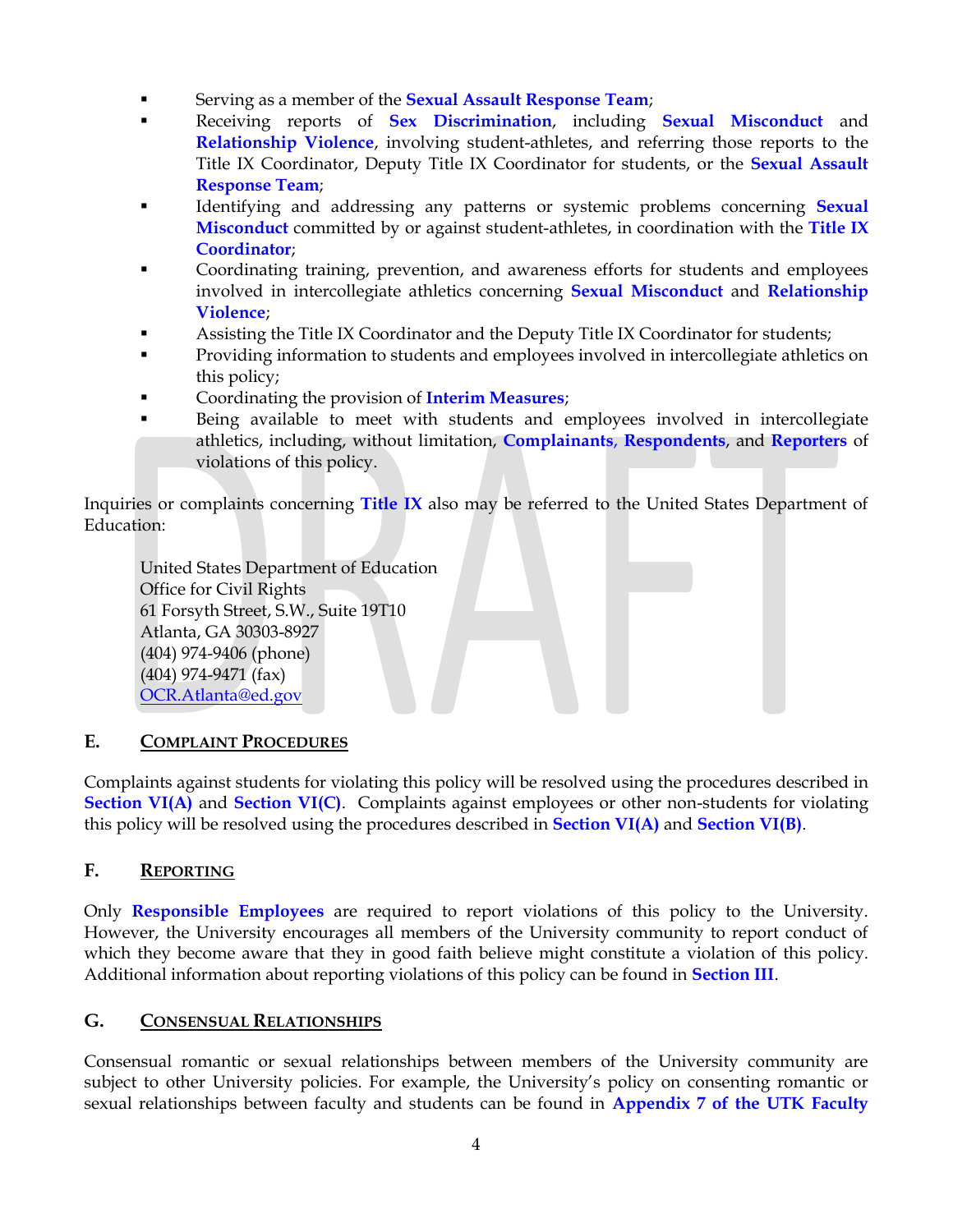**Handbook**. Even if a romantic or sexual relationship between members of the University community begins as consensual, it can evolve into situations that lead to allegations of **Sexual Misconduct** or **Relationship Violence**. In addition, depending on the circumstances, a consensual sexual relationship may also violate other University policies, including without limitation, University of Tennessee Human Resources Policies **[0220](http://policy.tennessee.edu/hr_policy/hr0220/)**, **[0280](http://policy.tennessee.edu/hr_policy/hr0280/)**, and **[0580](http://policy.tennessee.edu/hr_policy/hr0580/)**.

#### **H. FIRST AMENDMENT/ACADEMIC FREEDOM**

This policy is not intended to, and will not be used to, infringe on academic freedom or to censor or punish students, faculty, or staff who exercise their First Amendment rights, even though such expression may be offensive or unpleasant.

#### **I. DUE PROCESS**

This policy is designed to comply with **Title IX** while also ensuring that due process (if constitutionally-required) is provided to **Respondents** who are accused of violating this policy.

#### **J. TENNESSEE LAW**

The information provided in this policy concerning Tennessee law is provided in accordance with the **Clery Act**. It is not intended, nor should it be construed, as legal advice.

#### **K. RELATIONSHIP BETWEEN THIS POLICY AND OTHER UNIVERSITY POLICIES/PROCEDURES**

Except as otherwise provided in this policy, this policy takes precedence over other University policies and procedures concerning **Sexual Misconduct** and **Relationship Violence** in the event of a conflict. For example, in the event of a conflict between this policy and *Hilltopics*, this policy shall control. If this policy does not supply a substantive or procedural rule relating to an issue, then *Hilltopics* shall supply the rule.

This policy modifies Standard of Conduct Number 7 for students as follows:

#### **Former Standard of Conduct Number 7**

Sexual assault or misconduct. "Sexual assault" is defined as any sexual act or attempt to engage in any sexual act with another person without the consent of the other person, or in circumstances in which the person is unable to give consent due to age, disability, or an alcohol/chemical or other impairment. "Sexual misconduct" is defined as any intimate touching of another person, or forcing a person to engage in intimate touching of another, without the consent of the other person, or in circumstances in which the person is unable to give consent due to age, disability, or an alcohol/chemical or other impairment. It is the responsibility of the person initiating sexual activity to ensure the other person is capable of consenting to that activity. Consent is given by an affirmative verbal response or acts that are unmistakable in their meaning. Consent to one form of sexual activity does not mean consent is given to another type of sexual activity.

#### **New Standard of Conduct Number 7**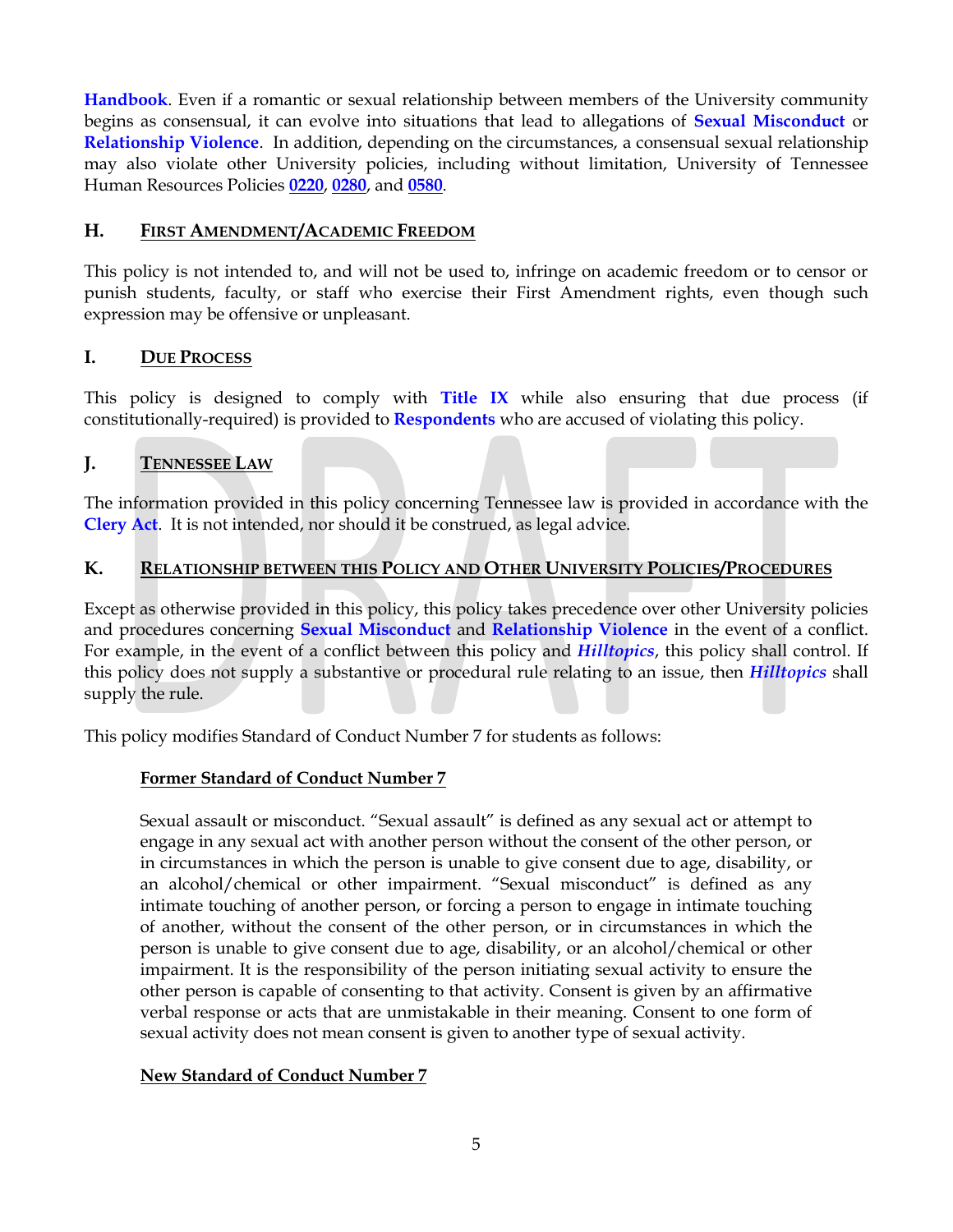Violation of the University's Interim Policy on Sexual Misconduct and Relationship Violence.

The University's jurisdiction concerning off-campus misconduct by students is outlined in *Hilltopics*.

**[University Safety Policy 0575](http://policy.tennessee.edu/safety_policy/sa0575/)** takes precedence over this policy with respect to suspected child abuse and child sexual abuse.

The following is a non-exclusive list of other University policies and procedures that in some cases may be relevant to the resolution of a report of **Sexual Misconduct** or **Relationship Violence** involving a University employee:

- **[University of Tennessee Board of Trustees Policy 0006 \(Policies Governing Academic](http://policy.tennessee.edu/bot_policy/bt0006/)  [Freedom, Responsibility, and Tenure\)](http://policy.tennessee.edu/bot_policy/bt0006/)**
- **[University of Tennessee, Knoxville Faculty Handbook](http://provost.utk.edu/faculty/manuals/faculty-handbook/)**
- **[University of Tennessee Human Resources Policy 0160 \(Termination of Employment\)](http://policy.tennessee.edu/hr_policy/hr0160/)**
- **[University of Tennessee Human Resources Policy 0220 \(Equal Employment](http://policy.tennessee.edu/hr_policy/hr0220/)  [Opportunity and Affirmative Action\)](http://policy.tennessee.edu/hr_policy/hr0220/)**
- **[University of Tennessee Human Resources Policy 0355 \(Leave of Absence\)](http://policy.tennessee.edu/hr_policy/hr0355/)**
- **[University of Tennessee Human Resources Policy 0525 \(Disciplinary Action\)](http://policy.tennessee.edu/hr_policy/hr0525/)**
- **[University of Tennessee Human Resources Policy 0640 \(Grievances\)](http://policy.tennessee.edu/hr_policy/hr0640/)**
- **[University of Tennessee Procedure for Conducting Hearings in Accordance](http://www.tn.gov/sos/rules/1720/1720-01/1720-01-05.pdf) with the [Contested Case Provisions of the Uniform Administrative Procedures Act](http://www.tn.gov/sos/rules/1720/1720-01/1720-01-05.pdf)** (the Administrative Law Judge shall modify those procedures when required to comply with federal law)

#### **L. ADDITIONAL INFORMATION ABOUT SEXUAL MISCONDUCT AND RELATIONSHIP VIOLENCE**

The University maintains a **website** that contains additional information about the University's procedures and programs relating to **Sexual Misconduct** and **Relationship Violence**.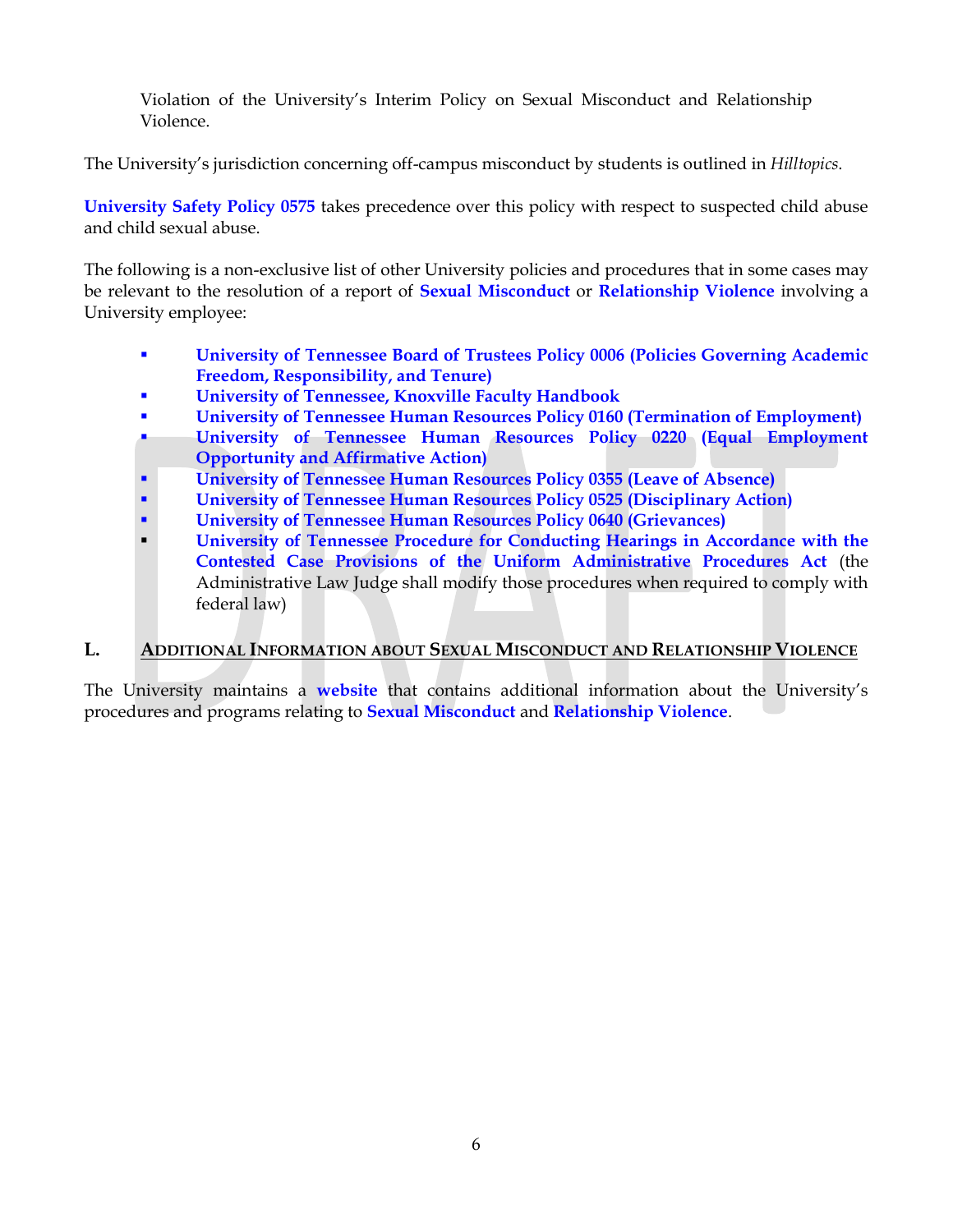## **II. PROHIBITED CONDUCT**

The University prohibits **Sexual Misconduct**, **Relationship Violence**, and **Retaliation** relating to **Sexual Misconduct** or **Relationship Violence**.

The University's **Standards of Conduct for students** prohibits students from violating this policy and prohibits other types of conduct.

The University's **[Code of Conduct for employees](http://policy.tennessee.edu/hr_policy/hr0580/)** prohibits violations of any University policy against harassment, discrimination, or retaliation, which includes this policy, and other types of conduct.

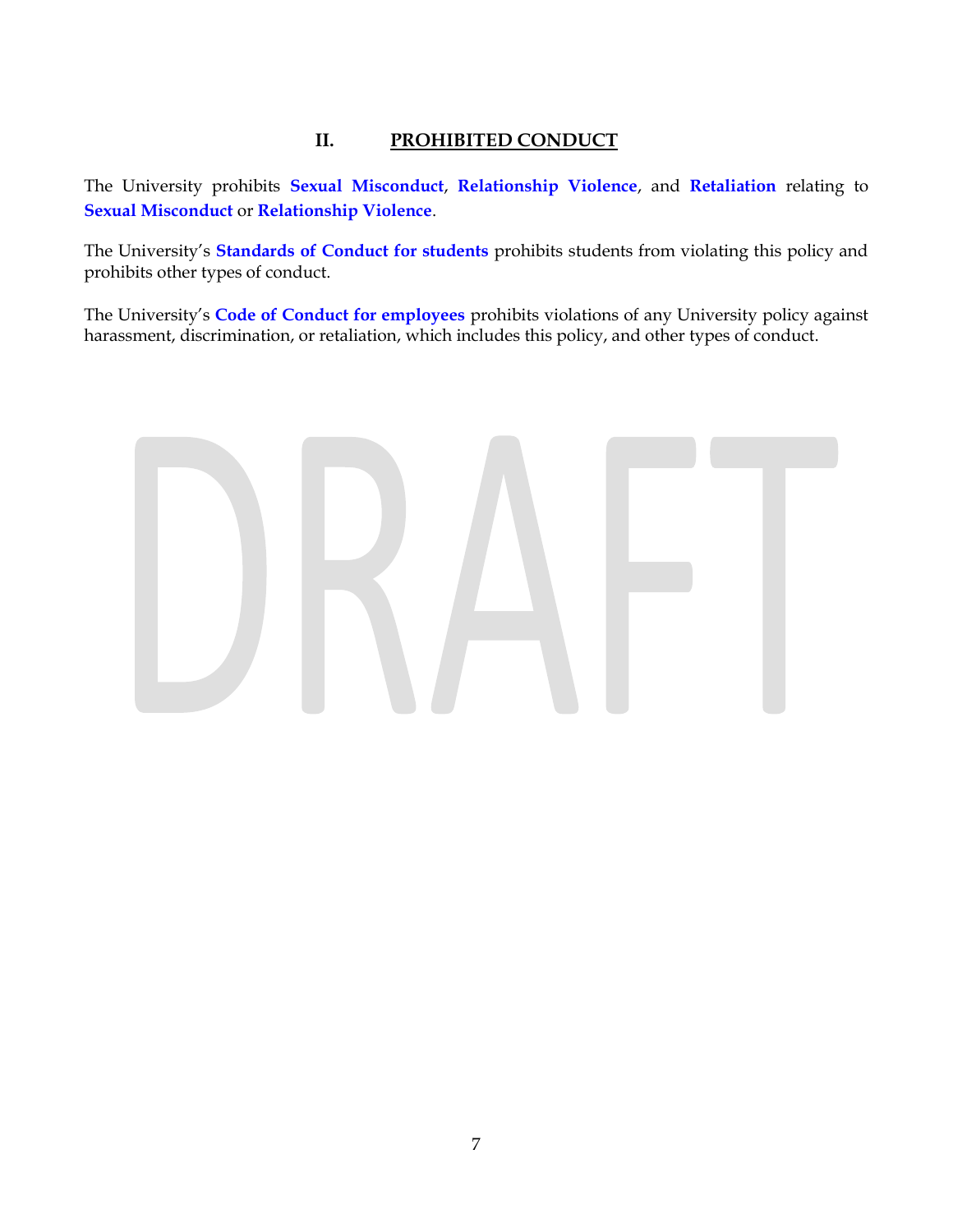#### **III. REPORTING SEXUAL MISCONDUCT OR RELATIONSHIP VIOLENCE**

The University encourages **Complainants** of **Sexual Misconduct** or **Relationship Violence** to promptly report the incident. The University also encourages others who are aware of **Sexual Misconduct** or **Relationship Violence** to promptly report the incident.2 Several options for reporting **Sexual Misconduct** or **Relationship Violence** are described below.

#### **A. REPORTING TO THE UNIVERSITY (OTHER THAN CAMPUS POLICE)**

**Complainants** (and other persons who are not **Responsible Employees**) are not required to report a violation of this policy to the University. However, reporting a violation of this policy to the University empowers **Complainants** to obtain the support they need and enables the University to respond appropriately, including taking action against a **Respondent**. The University does not limit the time frame for reporting under this policy, although a delay in reporting may impact the University's ability to: obtain evidence; conduct a prompt, thorough, and equitable investigation; and/or otherwise respond and take appropriate action.

If a person reports an incident of **Sexual Misconduct** or **Relationship Violence** to the University, there is no requirement that the person pursue criminal prosecution or University discipline against a **Respondent**.

Subject to a **Complainant's request for confidentiality** and applicable **legal disclosure obligations**, information reported to a **Responsible Employee** will be shared only as reasonably necessary with investigators, witnesses and the **Respondent**. **Responsible Employees** who are not employees of UTPD will not share information with UTPD or other law enforcement agencies without a **Complainant's** consent.

Only a report to the **Title IX Coordinator**, a **Deputy Title IX Coordinator**, the **Sexual Assault Response Team**, or another **Responsible Employee** identified in this section constitutes official notice to the University of an incident of **Sexual Assault** or **Relationship Violence**. The reporting options identified in this section are not confidential University resources like the resources described in **Section V(B)(1)**. However, subject to a **Complainant's request for confidentiality** and applicable **legal disclosure obligations**, information reported to one of the reporting options in this section will initially maintain the privacy of information shared by a **Complainant** or **Reporter** within the limited circle of those University employees whom the University needs to involve in the University's response to an incident of **Sexual Misconduct** or **Relationship Violence**. Subsequently, information about the report will be shared only as reasonably necessary with investigators, witnesses and the **Respondent**, subject to a **Complainant's request for confidentiality** and applicable **legal disclosure obligations**.

#### **1. Reporting Options**

#### **a. Title IX Coordinator**

 $\overline{\phantom{a}}$ <sup>2</sup> This does not apply to **Responsible Employees**, who are required to report incidents of **Sexual Misconduct** or **Relationship Violence** in accordance with **Section VII.**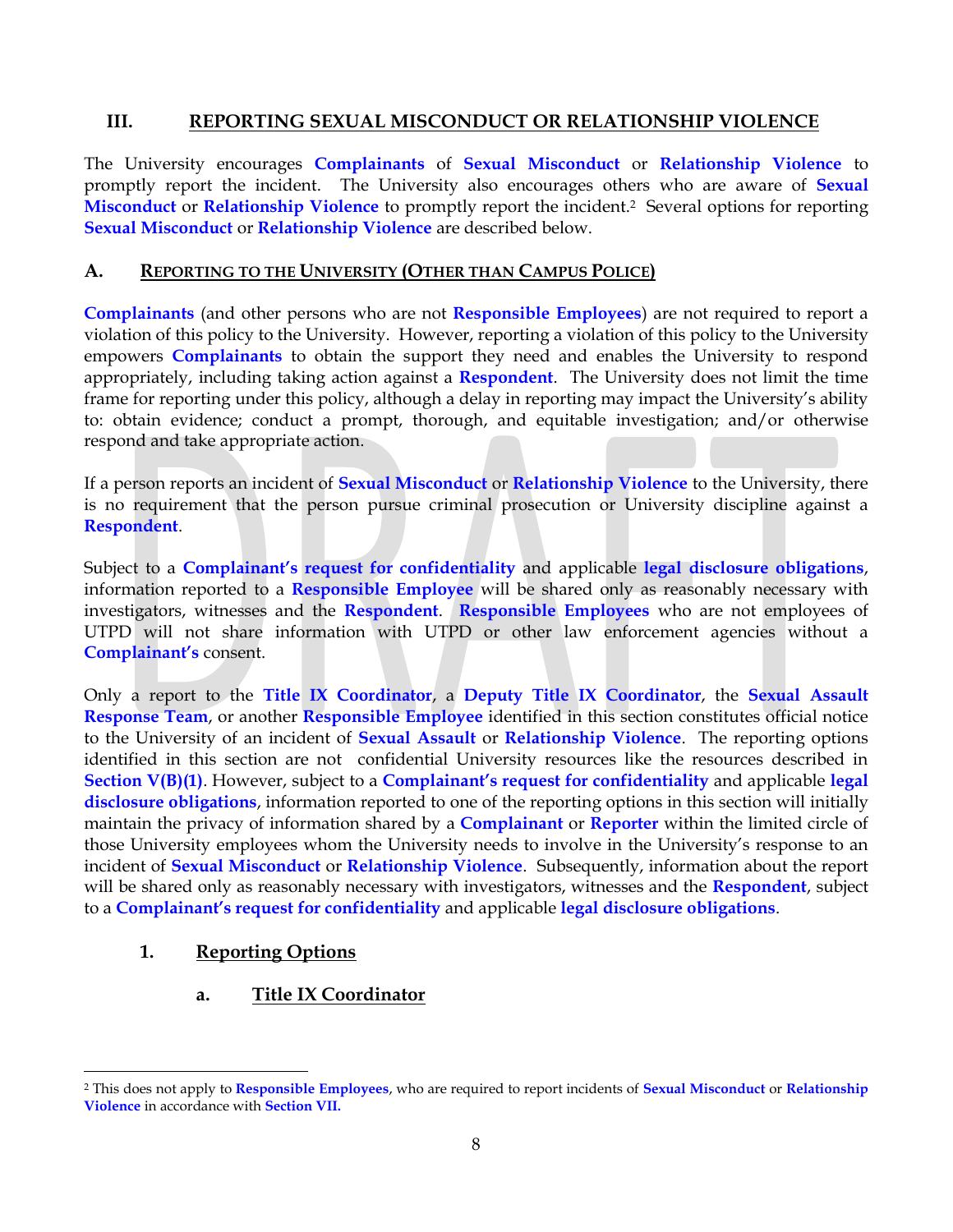Any person may report **Sexual Misconduct** and **Relationship Violence** to the University's **Title IX Coordinator,** regardless of whether the **Complainant** or **Respondent** is a student or employee.

## **b. Sexual Assault Response Team**

Persons may report **Sexual Misconduct** and **Relationship Violence** involving a student to the University's Sexual Assault Response Team (S.A.R.T.), which is a multidisciplinary team of University employees who work collaboratively to:

- serve as a primary option for reporting **Sexual Assault** and **Relationship Violence**  involving students;
- utilize a victim-centered approach to create a support network for **Complainants** and focus on minimizing the trauma experienced by **Complainants** in a sensitive and proficient manner;
- assist the **Complainant** in accessing the support resources identified in **Section V**, including **Interim Measures**, and inform the **Complainant** of the right to report a crime to campus or local law enforcement and provide the **Complainant** with assistance in reporting if requested by the **Complainant**;
- assist the **Title IX Coordinator** and/or a **Deputy Title IX Coordinator** with the initial review of a report of **Sexual Assault** or **Relationship Violence**;
- coordinate and implement **Interim Measures**;
- provide reports to **UTPD** for **Clery Act** reporting in a manner that does not personally identify **Complainants**;
- strive to ensure the consistent application of this policy to all students and enable the University to respond promptly, thoroughly, and equitably to eliminate **Sexual Assault** or **Relationship Violence**, prevent its recurrence, and eliminate its effects; and
- **In answer questions about the University's policies, procedures, or programs concerning Sexual Assault** and **Relationship Violence**.

A member of the S.A.R.T. may be contacted by calling (865) 974-HELP (4357), Monday-Friday from 8:00-5:00 p.m. A list of the members of the S.A.R.T. can be found **here**. Members of the S.A.R.T. have received training to work with **Complainants**.

#### **c. Supervisors**

Employees, including student employees, may report **Sexual Misconduct** and **Relationship Violence** to their supervisor.

## **d. Other Responsible Employees**

Students also may report **Sexual Misconduct** and **Relationship Violence** to any of the following employees:

- **Title IX Coordinator** and **Deputy Title IX Coordinators**;
- Members of the **S.A.R.T.**;
- **UTPD** officers and employees;
- Chancellor, Vice Chancellors, Associate Vice Chancellors, and Assistant Vice Chancellors;
- Deans, Associate Deans, Assistant Deans, Directors, and Department Heads;
- Faculty members (but not adjunct faculty members);
- Graduate teaching assistants who receive a report in their teaching capacity;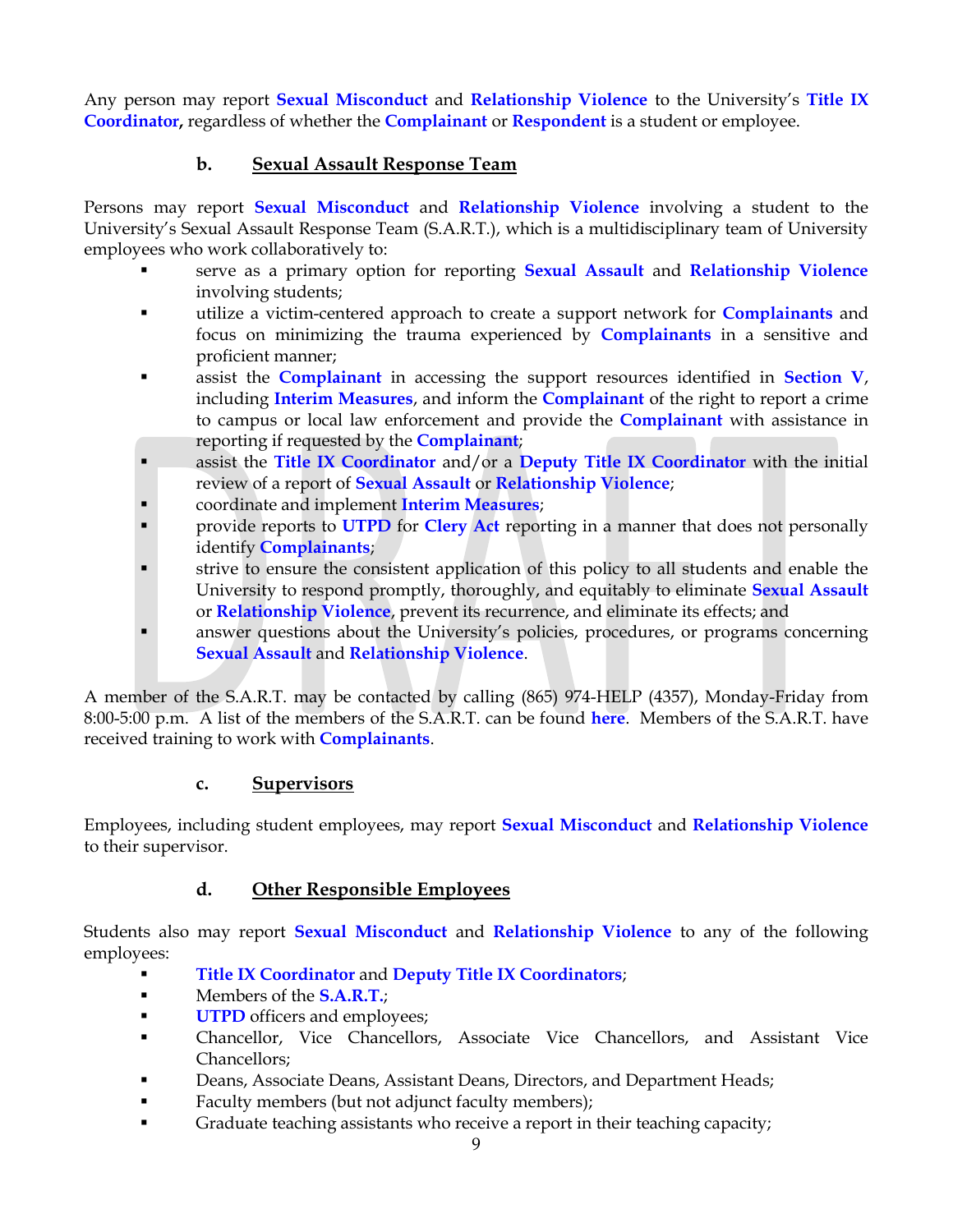- **Academic advisors, including Thornton Athletics Student Life Center staff;**
- Faculty and staff advisors to **Registered Student Organizations**;
- Housing staff, including resident assistants;
- **Human Resources Employee Relations Specialists;**
- **Employees designated as Campus Security Authorities for Clery Act compliance;<sup>3</sup> and**
- The following employees in the Department of Intercollegiate Athletics: Athletic Director; Executive Senior Associate Athletic Director; Senior Associate Athletic Directors; Associate Athletic Directors; Assistant Athletic Directors; Coaches, Associate Coaches, and Assistant Coaches; Compliance staff; Sports Medicine staff (excluding graduate assistants, Team Physicians, Director of Mental Training, and Team ENHANCE/EXCEL Coordinator); Strength and Conditioning staff (excluding graduate assistants); and Directors of Operations.

A person seeking to report an incident to the University should understand the following with respect to a University employee who is **not** a **Responsible Employee**:

- the employee does not have the authority to take action to redress **Sexual Misconduct** or **Relationship Violence**; and
- the employee has not been given the duty to report incidents of **Sexual Misconduct**, **Relationship Violence** or other misconduct to the **Title IX Coordinator/Deputy Title IX Coordinators/S.A.R.T.**, and, thus, a report to that employee is not official notice to the University of an incident of **Sexual Misconduct** or **Relationship Violence**.

If a person does not know an employee's job title or does not know whether the employee is a **Responsible Employee**, then the person should ask the employee whether the employee is a **Responsible Employee**. If an employee is unsure whether they are a **Responsible Employee**, then they should call the **Title IX Coordinator** for clarification.

Responsible Employees do not include persons who are prohibited in the situation from reporting an incident by a law or mandatory ethical standard imposed by their profession (e.g., a **Qualified Mental Health Professional** who learns of the information in the course of a privileged provider-patient relationship).

## **2. What to Expect after Reporting Sexual Misconduct or Relationship Violence to the Title IX Coordinator/Deputy Title IX Coordinators, the S.A.R.T., or Another Responsible Employee**

A **Responsible Employee** must communicate a report of **Sexual Misconduct** or **Relationship Violence** to the **Title IX Coordinator,** a **Deputy Title IX Coordinator**, or a member of the **S.A.R.T.** promptly after receiving notice of the incident (no later than 48 University business hours after receiving the report). **Responsible Employees** must communicate all relevant details about the alleged **Sexual Misconduct** or **Relationship Violence** shared by the **Reporter** and that the University will need to determine what happened – including the names of the **Complainant**, **Reporter**, and **Respondent(s)**, any witnesses, and any other relevant facts, including the date, time and specific location of the alleged incident.

 $\overline{\phantom{a}}$ <sup>3</sup> The University has not designated all **Responsible Employees** as **Campus Security Authorities** for purposes of compliance with the Clery Act.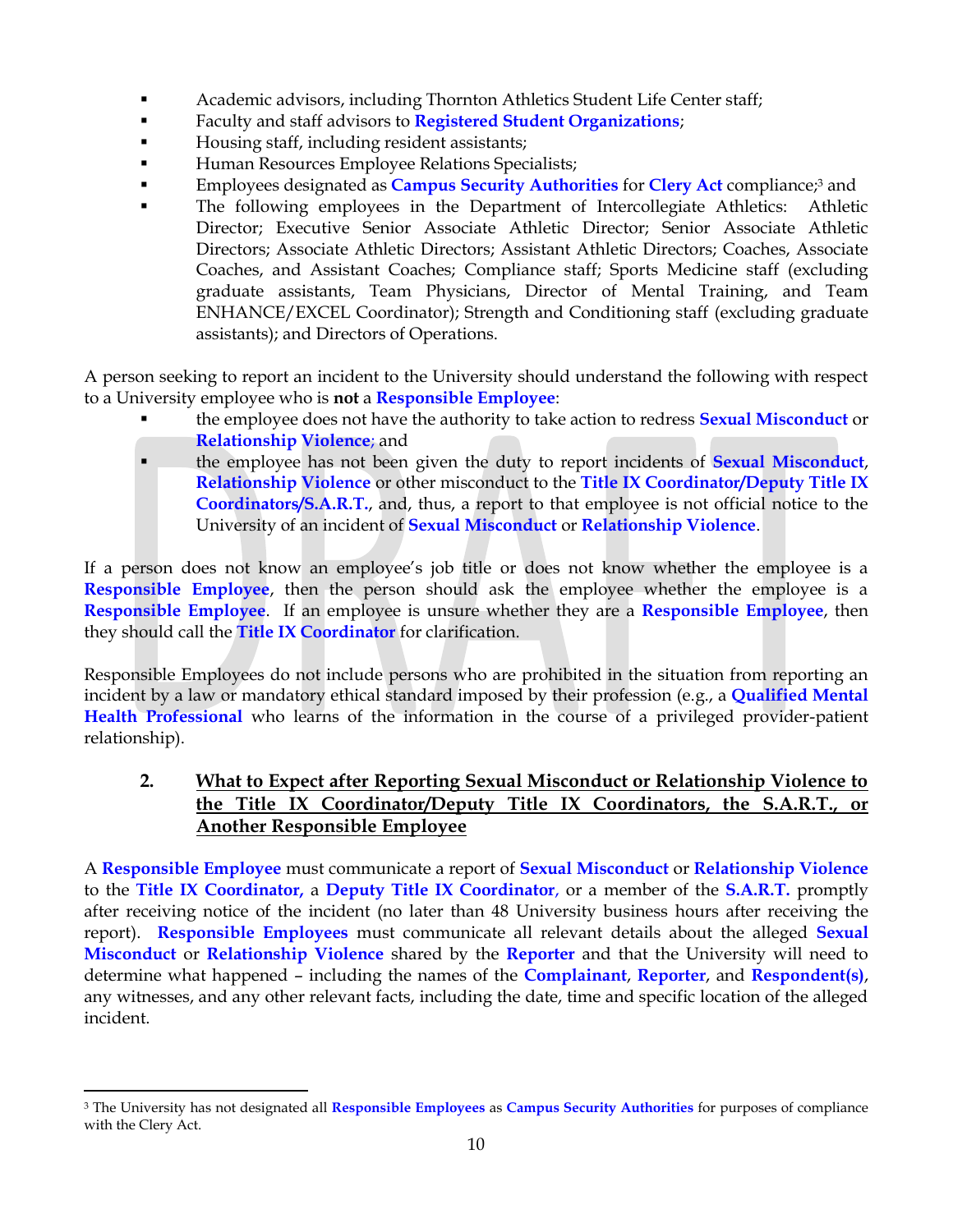After receiving a report of **Sexual Misconduct** or **Relationship Violence** (either from a **Reporter** or indirectly from a **Responsible Employee**), the **Title IX Coordinator**, a **Deputy Title IX Coordinator**, and/or a member of the **S.A.R.T.** will initiate immediate and appropriate steps by the University to: provide a **Complainant** with a copy of this policy and/or another written publication approved by the **Title IX Coordinator** to inform the **Complainant** of their rights under this policy (if that has not already been done by a **Responsible Employee**); implement **Interim Measures**; and, subject to a **Complainant's** request for confidentiality, as explained in **Section III(A)(3)**, investigate and resolve the matter promptly, thoroughly, and equitably in accordance with the procedures outlined in **Section VI**  of this policy. The **Title IX Coordinator**, a **Deputy Title IX Coordinator**, and/or a member of the **S.A.R.T.** also can assist a **Complainant** in reporting the incident to law enforcement.

## **3. If the Complainant Requests Confidentiality: How the University Will Weigh the Request and Respond**

If a **Complainant** discloses an incident of **Sexual Misconduct** or **Relationship Violence** to a **Responsible Employee** but wishes to maintain confidentiality or requests that no investigation into a particular incident be conducted or disciplinary action taken, the University will seriously weigh that request against the University's obligation to provide a safe, non-discriminatory environment for all members of the University community, including the **Complainant**.

If the University honors the **Complainant's** request for confidentiality, the University's ability to meaningfully investigate the incident and pursue disciplinary action against the **Respondent** or other remedial action may be limited. Although rare, there are times when the University may not be able to honor a **Complainant's** request in order to provide a safe, non-discriminatory environment. For example, if the University has credible information that the **Respondent** has committed one or more prior acts of **Sexual Misconduct** or **Relationship Violence**, then the balance of factors might compel the University to investigate the allegation, and, if appropriate, pursue disciplinary action in a manner that may make known the **Complainant's** identity to the **Respondent**.

The University has designated the **Title IX Coordinator** to evaluate requests by **Complainants** for confidentiality. When weighing a **Complainant's** request for confidentiality or that no investigation or discipline be pursued, the **Title IX Coordinator** will consider a range of factors, including without limitation the following:

- the risk that the **Respondent** will commit additional acts of **Sexual Misconduct** or **Relationship Violence**, such as:
	- whether there have been other **Sexual Misconduct** or **Relationship Violence** reports concerning the same **Respondent**;
	- whether the **Respondent** has a history of **Sexual Misconduct** or **Relationship Violence**;
	- whether the **Respondent** threatened further **Sexual Misconduct** or **Relationship Violence** or other misconduct against the **Complainant** or others; and
	- whether the **Sexual Misconduct** or **Relationship Violence** was committed by multiple perpetrators;
- whether the **Sexual Misconduct** or **Relationship Violence** was perpetrated with a weapon;
- whether the University possesses other means to obtain relevant evidence of the **Sexual Misconduct** or **Relationship Violence** (e.g., security cameras or personnel, physical evidence); and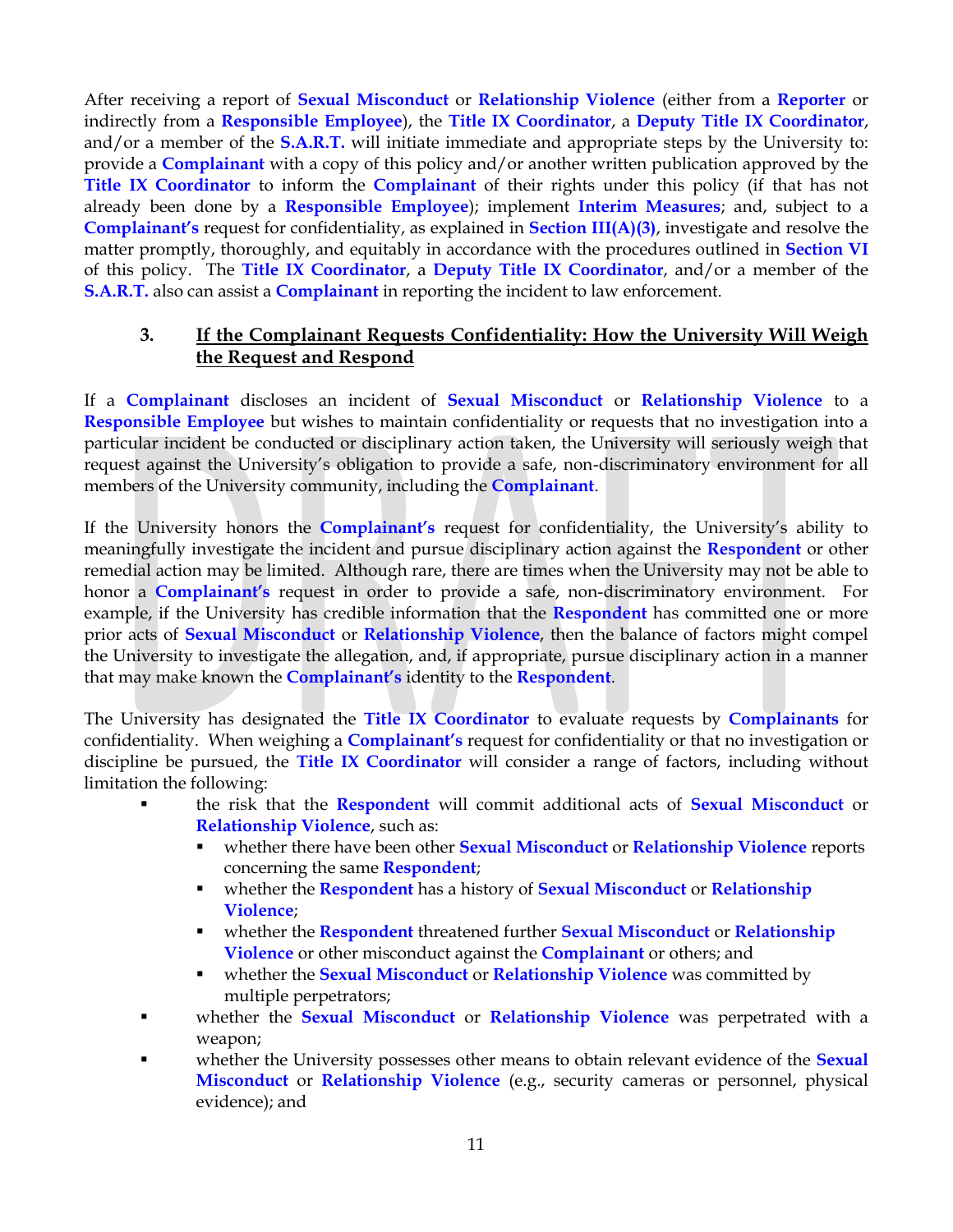whether the **Complainant's** report reveals a pattern of perpetration (e.g., via illicit use of drugs or alcohol) at a given location or by a particular group.

The presence of one or more of those factors could lead the University to investigate and, if appropriate, pursue disciplinary action. If none of those factors is present, then the University will likely respect the **Complainant's** request for confidentiality. If the University determines that it can respect a **Complainant's** request for confidentiality, then the University will take all reasonable steps to respond to the report consistent with the **Complainant's** request for confidentiality and will take immediate actions that the University determines are necessary to protect and assist the **Complainant** while keeping their identity confidential (e.g., providing the **Complainant** with **Interim Measures**).

If the University determines that it cannot maintain a **Complainant's** confidentiality, the University will inform the **Complainant** prior to starting an investigation and will, to the extent possible and unless otherwise required by law, only share information with people responsible for handling the University's response. If the University determines that it must disclose the **Complainant's** identity to the **Respondent**, then the University will inform the **Complainant** of that determination prior to the disclosure. The University will honor a request by the **Complainant** that the University inform the **Respondent** that the **Complainant** asked the University not to investigate or seek discipline. The University will take ongoing steps that it determines are reasonable and appropriate to protect the **Complainant** from **Retaliation** or harm and work with the **Complainant** to create a safety plan. **Retaliation** against the **Complainant**, whether by students or University employees, will not be tolerated. The University will also assist the **Complainant** access the support resources identified in **Section V**, including **Interim Measures**, and inform the **Complainant** of the right to report a crime to campus or local law enforcement – and provide the **Complainant** with assistance in reporting if the **Complainant** requests it.

The University will not require a **Complainant** to participate in any investigation or disciplinary proceeding.

Because the University is under a continuing obligation to address the issues of **Sexual Misconduct** and **Relationship Violence** campus-wide, reports of **Sexual Misconduct** or **Relationship Violence** (including non-identifying reports) may also prompt the University to consider broader remedial action – such as increased monitoring, supervision or security at locations where the reported **Sexual Misconduct** or **Relationship Violence** occurred; increasing education and prevention efforts, including to targeted population groups; conducting climate assessments/victimization surveys; and/or revisiting its policies and practices.

#### **B. REPORTING TO LAW ENFORCEMENT**

**Sexual Misconduct** or **Relationship Violence** may constitute both a violation of this policy and criminal law. Therefore, the University encourages persons to report incidents of **Sexual Misconduct** or **Relationship Violence** to law enforcement. Prompt reporting of an incident to law enforcement is especially critical for incidents of **Sexual Assault** and **Relationship Violence** because the collection and preservation of evidence relating to **Sexual Assault** and **Relationship Violence** often is essential for law enforcement investigations and criminal prosecutions.

#### **1. Contact Information for Campus and Local Law Enforcement**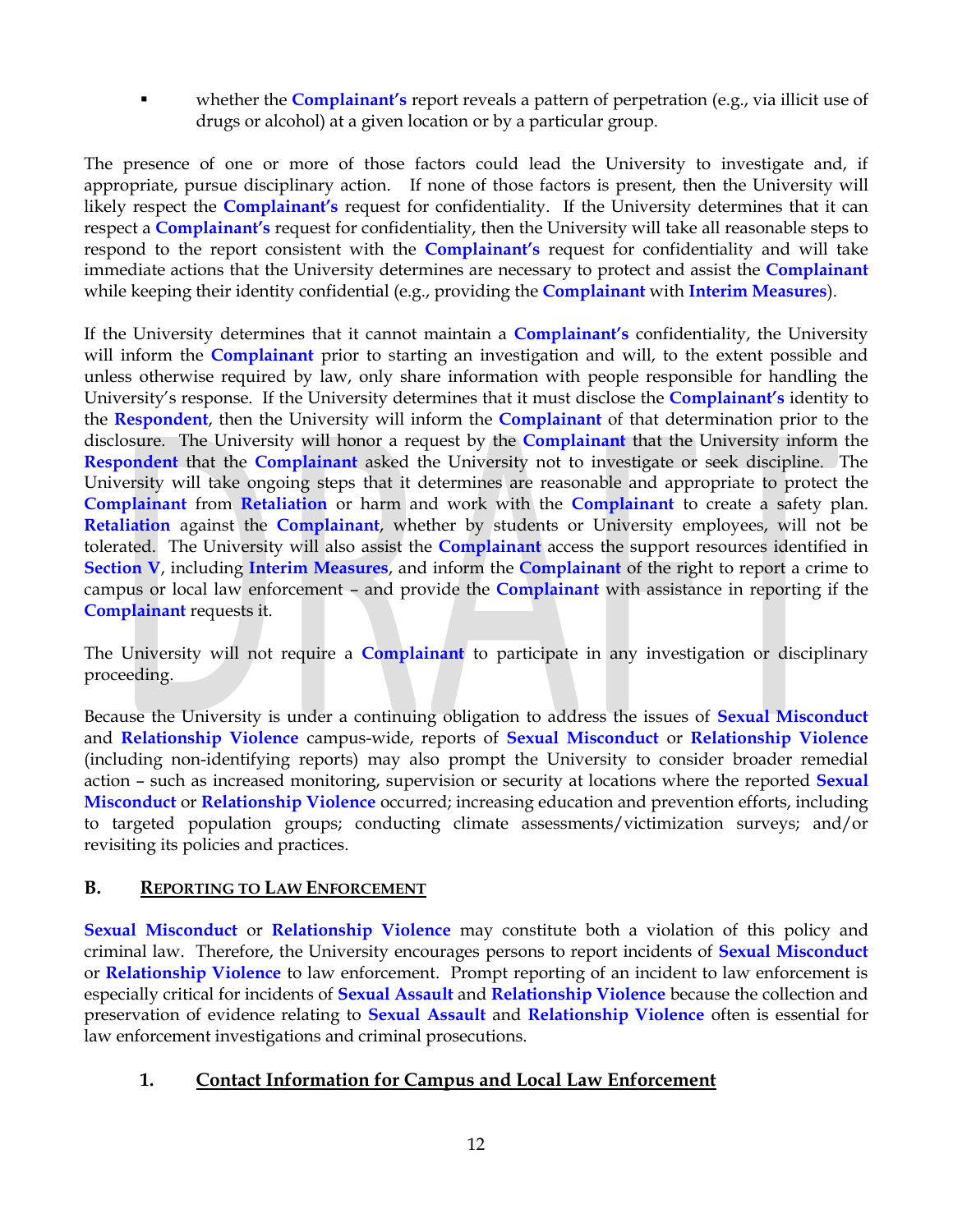The following options are available 24 hours, seven days a week, for reporting an incident of **Sexual Misconduct** or **Relationship Violence** to law enforcement:

Regardless of where the incident occurred:

|                                                                            | Emergencies                                                                                                             | 911          |  |  |
|----------------------------------------------------------------------------|-------------------------------------------------------------------------------------------------------------------------|--------------|--|--|
|                                                                            | University of Tennessee Police Department (UTPD)<br>1101 Cumberland Avenue, Knoxville, TN<br>http://utpolice.utk.edu/   | 865-974-3111 |  |  |
| If the incident occurred in the city of Knoxville:                         |                                                                                                                         |              |  |  |
|                                                                            | Knoxville Police Department (KPD)<br>800 Howard Baker, Jr. Avenue, Knoxville, TN<br>http://www.cityofknoxville.org/kpd/ | 865-215-4010 |  |  |
| If the incident occurred in Knox County but outside the city of Knoxville: |                                                                                                                         |              |  |  |
|                                                                            | Knox County Sheriff<br>400 Main Street, Suite L165, Knoxville, TN 37902<br>http://www.knoxsheriff.org/                  | 865-215-2243 |  |  |
| If the incident occurred outside of Knox County:                           |                                                                                                                         |              |  |  |

 Contact the law enforcement agency that has jurisdiction over the location where the incident occurred (a person may contact UTPD for assistance in contacting another jurisdiction's law enforcement agency).

The **Title IX Coordinator**, a **Deputy Title IX Coordinator**, and/or another member of the **S.A.R.T.** will assist a **Complainant**, at the **Complainant's** request, in contacting UTPD or another appropriate local law enforcement agency.

If a person reports an incident to UTPD, and the incident has not been previously reported to a **Responsible Employee**, UTPD will contact the **Title IX Coordinator**, a **Deputy Title IX Coordinator**, and/or another member of the **S.A.R.T.** Then, the **Title IX Coordinator**, a **Deputy Title IX Coordinator**, and/or another member of the **S.A.R.T.** will contact the **Complainant** regarding the University's response to the report (see **Section III(A)(2)**). In contrast, if a **Complainant** reports the incident to KPD or another law enforcement agency other than UTPD, then the **Complainant** will need to also report the incident to a **Responsible Employee** if the **Complainant** wants the University to take action under this policy.

A **Complainant** has the right to decline to report the incident to law enforcement. Even if a Complainant does not report the incident to law enforcement, the **Complainant** may still request **Interim Measures** from the University by reporting the incident to the **Title IX Coordinator**, a **Deputy Title IX Coordinator**, the **S.A.R.T.**, or another **Responsible Employee**.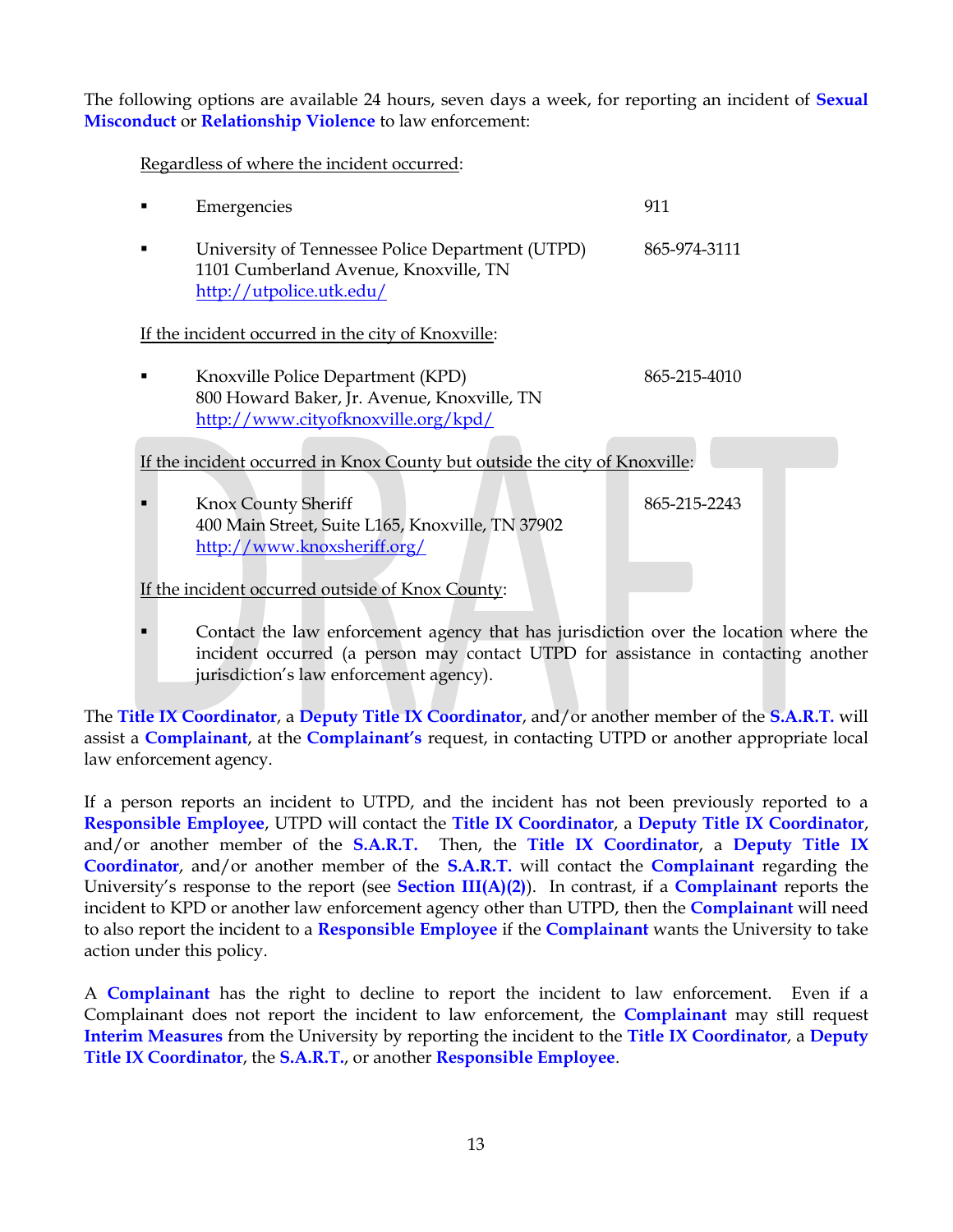#### **2. What to Expect after Reporting Sexual Misconduct or Relationship Violence to Law Enforcement**

Even if the **Complainant** is unsure whether they want to pursue criminal prosecution or an order of protection, the University recommends that the **Complainant** report the incident to law enforcement as soon as possible. In most cases, after addressing a Complainant's immediate safety needs and/or needs for **Medical Care**, a law enforcement officer will meet with the **Complainant** and take a statement about what occurred. It may help a **Complainant** to write down every detail they can remember, as soon as possible, so the **Complainant** can communicate the details to law enforcement. In cases of **Sexual Assault** and **Relationship Violence**, in addition to taking a statement, the law enforcement officer may ask to examine the scene of the incident and collect bedding, clothing, or other items of evidentiary value. The law enforcement officer also will conduct a thorough interview to record as many details as possible and as precisely as possible.

If law enforcement determines that a crime occurred after concluding its investigation, then law enforcement will refer the matter to the district attorney. The district attorney will decide whether to pursue criminal prosecution; however, it is unusual for cases to proceed without the cooperation of the **Complainant**. Reporting the incident to law enforcement does not obligate the **Complainant** to cooperate with the district attorney's criminal prosecution. If criminal prosecution is pursued, however, the likelihood of success will be much higher if the **Complainant** reported and allowed evidence to be collected immediately after the attack.

#### **3. How University Policies/Procedures Relate to Criminal Law/Procedures**

The University will cooperate with law enforcement agencies if a **Complainant** decides to pursue the criminal process, to the extent permitted by law. However, this policy may differ in significant respects from Tennessee criminal law. A **Complainant** may seek resolution through the University's procedures outlined in this policy, may pursue criminal action, may choose one but not the other, or may choose both. Neither law enforcement's determination whether to prosecute a **Respondent** nor the outcome of any criminal prosecution are determinative of whether **Sexual Misconduct** or **Relationship Violence** has occurred in violation of this policy. Proceedings under this policy may be carried out prior to, simultaneously with, or following civil or criminal proceedings off campus. The University normally does not wait until a criminal investigation or proceeding is concluded before conducting its own investigation, implementing **Interim Measures**, and/or taking other appropriate action. Although the University may need to delay temporarily the fact-finding portion of its investigation while law enforcement is gathering evidence, the University will take **Interim Measures** to support the **Complainant** during such a delay. Decisions made or sanctions imposed by the University are not based on a result of criminal or civil charges against a **Respondent** arising from the same incident being dismissed, reduced, rejected, sustained, or not prosecuted; however, a **Respondent's** plea or a finding against a **Respondent** in criminal or civil court may, at the University's discretion, be used by the University in a University disciplinary proceeding.

#### **C. REPORTING ANONYMOUSLY**

Persons may report **Sexual Misconduct** or **Relationship Violence** anonymously to **UTPD** through Tip411. Tip411 is an Internet-based tool that enables the public to send an anonymous tip to police via text message, and lets police respond back creating a two way anonymous "chat." To send an anonymous tip to **UTPD** via text message, text the keyword "UTPD" and one's message to 847411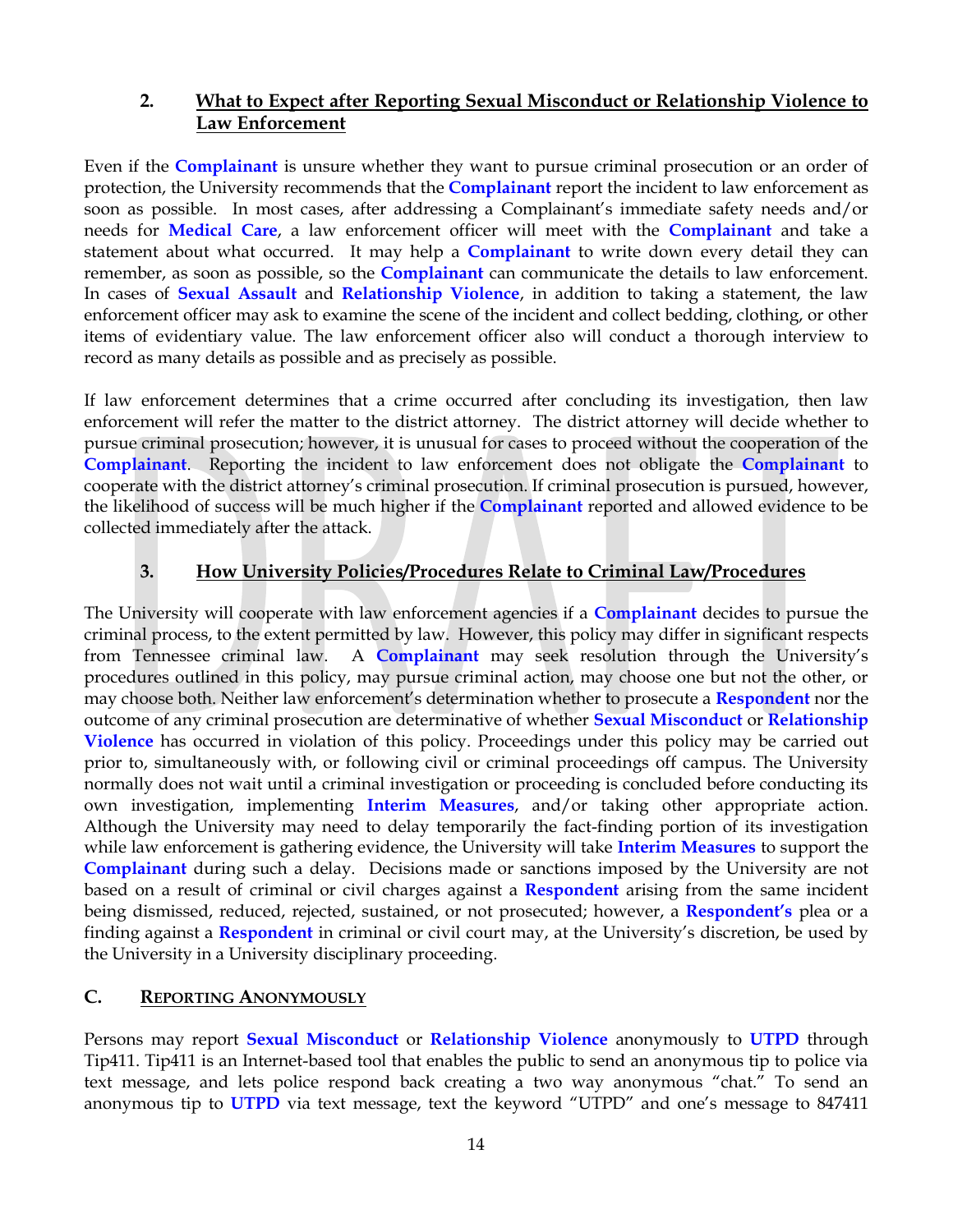(tip411). One may also send an anonymous tip to UTPD online at [utpolice.utk.edu/anonymous-tips/.](http://utpolice.utk.edu/anonymous-tips/) UTPD generally will respond as described in **Section III(B).** The amount and level of detail of the information provided to **UTPD** will affect how thoroughly **UTPD** is able to respond to the report.

Persons also may report a crime anonymously to the Knoxville Police Department by calling (865) 215- 7212. Persons may report a crime anonymously to the Knox County Sheriff by visiting www.knoxsheriff.org/tip/index.php or by texting the keyword "Knox" to Crimes 274637.

Texting is not an alternative to calling 911; in an emergency, call 911.

#### **D. CONFIDENTIAL RESOURCES**

**Section V** describes options to communicate confidentially with someone regarding an incident of **Sexual Misconduct** or **Relationship Violence**.

#### **E. AMNESTY FOR STUDENTS WHO REPORT SEXUAL MISCONDUCT OR RELATIONSHIP VIOLENCE**

The University recognizes that a student who is under the influence of alcohol and/or drugs at the time of an incident may be hesitant to report an incident to the University because of a fear of disciplinary sanctions for their own violation of the **Code of Conduct**. However, a student who reports **Sexual Misconduct** or **Relationship Violence**, either as a **Complainant** or a **Reporter**, generally will not face disciplinary charges under the **Code of Conduct** for possessing or being under the influence of alcohol and/or drugs.

#### **F. THE UNIVERSITY'S DISCLOSURE OBLIGATIONS UNDER FEDERAL AND TENNESSEE LAW RELATING TO REPORTS OF SEXUAL MISCONDUCT AND RELATIONSHIP VIOLENCE**

**1. Clery Act**

Certain campus employees, called **Campus Security Authorities**, have a duty to report certain incidents of **Sexual Misconduct** and **Relationship Violence** to **UTPD** to comply with the **Clery Act**. **Campus Security Authorities** are **not** required to report personally identifiable information to **UTPD** for Clery Act purposes, but statistical information must be sent to **UTPD** regarding the type of incident that occurred and its general location (e.g., on or off-campus, but no addresses are given to **UTPD**) for publication in an annual report of crime statistics, called the **Annual Security Report.** Statistics published in the **Annual Security Report** help to provide the campus community with a clearer picture of the extent and nature of campus crime, but the statistics do **not** personally identify **Complainants**.

**Complainants** of **Sexual Misconduct** and **Relationship Violence** also should be aware that the **Clery Act** requires the University to issue timely warnings for crimes reported to **UTPD** or **Campus Security Authorities** that pose a substantial threat of bodily harm or danger to members of the campus community. The University will undertake reasonable efforts to ensure that a **Complainant's** name and other identifying information is not disclosed, while still providing enough information for community members to make safety decisions in light of the potential danger.

#### **2. FERPA**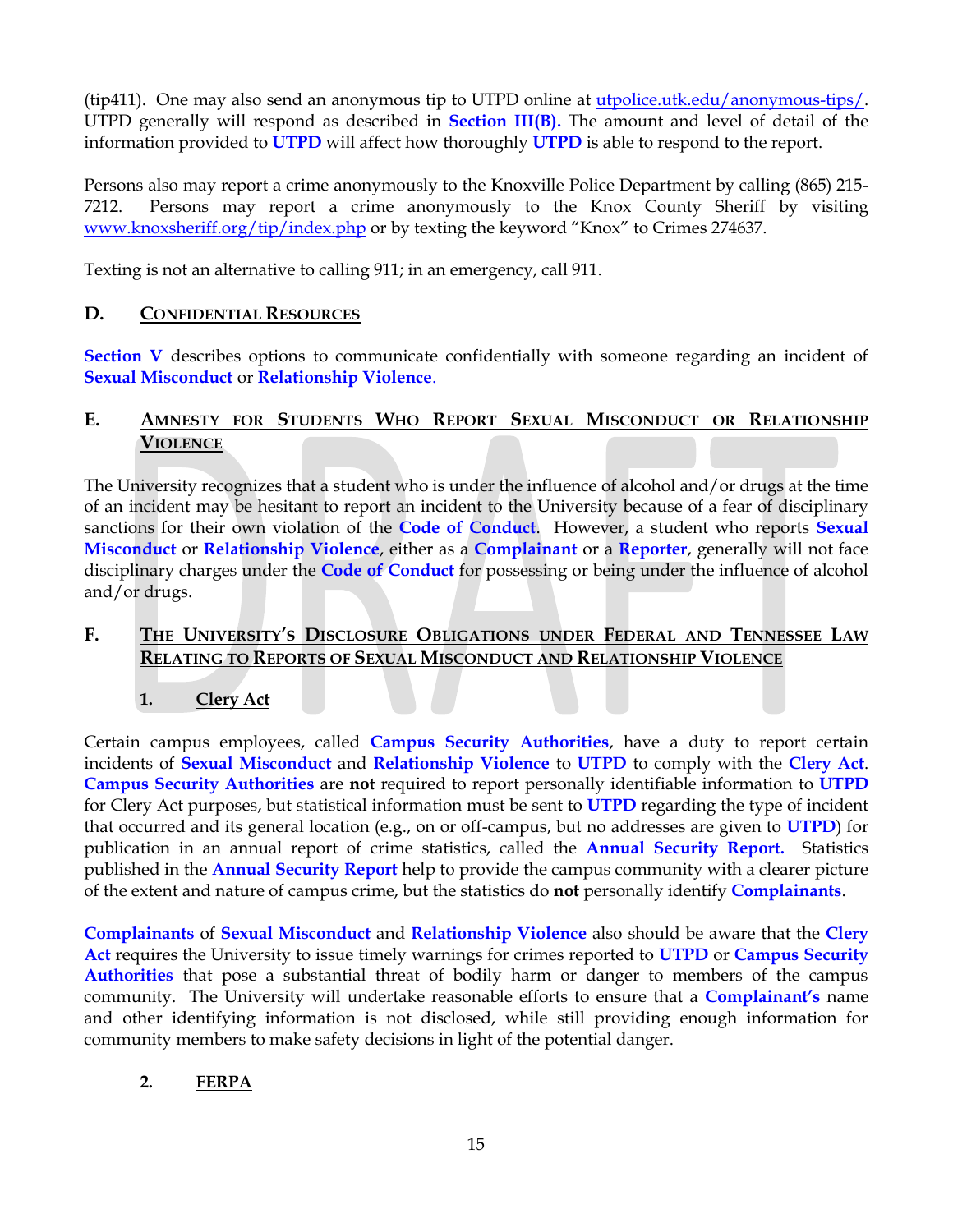In accordance with the Family Educational Rights and Privacy Act of 1974 (FERPA), personally identifiable information concerning a **Complainant**, **Respondent**, or **Reporter** who is a student will not be disclosed by the University to third parties unaffiliated with the University without the consent of the student except in response to a lawfully issued subpoena, court order, or as otherwise required or allowed by law. (See also, **Section III(F)(3)** relating to the Tennessee Public Records Act.) However, if, during a University's investigation or resolution of **Sexual Misconduct** or **Relationship Violence**, a **Respondent** who is a student makes a request to review documents concerning the investigation, the University will be required by FERPA to grant the **Respondent's** request to inspect and review records that relate specifically to him/her, but the University will redact the **Complainant's** name and any other identifying information to the maximum extent allowed by law.

## **3. Tennessee Public Records Act**

Incident reports prepared by UTPD for law enforcement purposes are generally considered public records under the Tennessee Public Records Act (Tennessee Code Annotated § 10-7-503 *et seq.*) and are not protected by FERPA, which means the University is obligated by law to make them available to any Tennessee citizen upon request unless the report is part of an ongoing criminal investigation. Local law enforcement agencies may also be required to make their records available under similar circumstances.

In addition, investigative reports prepared by other University officials (e.g., the Office of Equity and Diversity) that do not contain personally identifiable student information also are generally considered public records under the Tennessee Public Records Act.

## **4. Due Process**

After the University has formally accused a **Respondent** of violating this policy, the **Respondent** may have a constitutionally-protected due process right to be informed of the nature of the allegations against them, including the identity of the person who accused them of misconduct.

#### **G. TAKE BACK THE NIGHT AND OTHER PUBLIC AWARENESS EVENTS**

Public awareness events such as "Take Back the Night," candlelight vigils, protests, "survivor speak outs" or other forums in which students or employees disclose incidents of **Sexual Misconduct** or **Relationship Violence**, are not considered notice to the University of **Sexual Misconduct** or **Relationship Violence** for purposes of triggering its obligation to investigate any particular incident(s). Such events may, however, inform the need for campus-wide education and prevention efforts, and the University may provide information about Complainants' **Title IX** rights at these events.

#### **H. FALSE REPORTING**

An accusation of **Sexual Misconduct** or **Relationship Violence** may have severe consequences for a **Respondent**. A **Reporter** who makes a report that is later found to have been intentionally false or made maliciously without regard for truth may be subject to disciplinary action. This provision does not apply to reports made in good faith, even if the facts alleged in the report are not substantiated by an investigation. Similarly, a **Respondent** or other person who is later proven to have intentionally given false information during the course of a University investigation or disciplinary proceeding action may be subject to disciplinary action.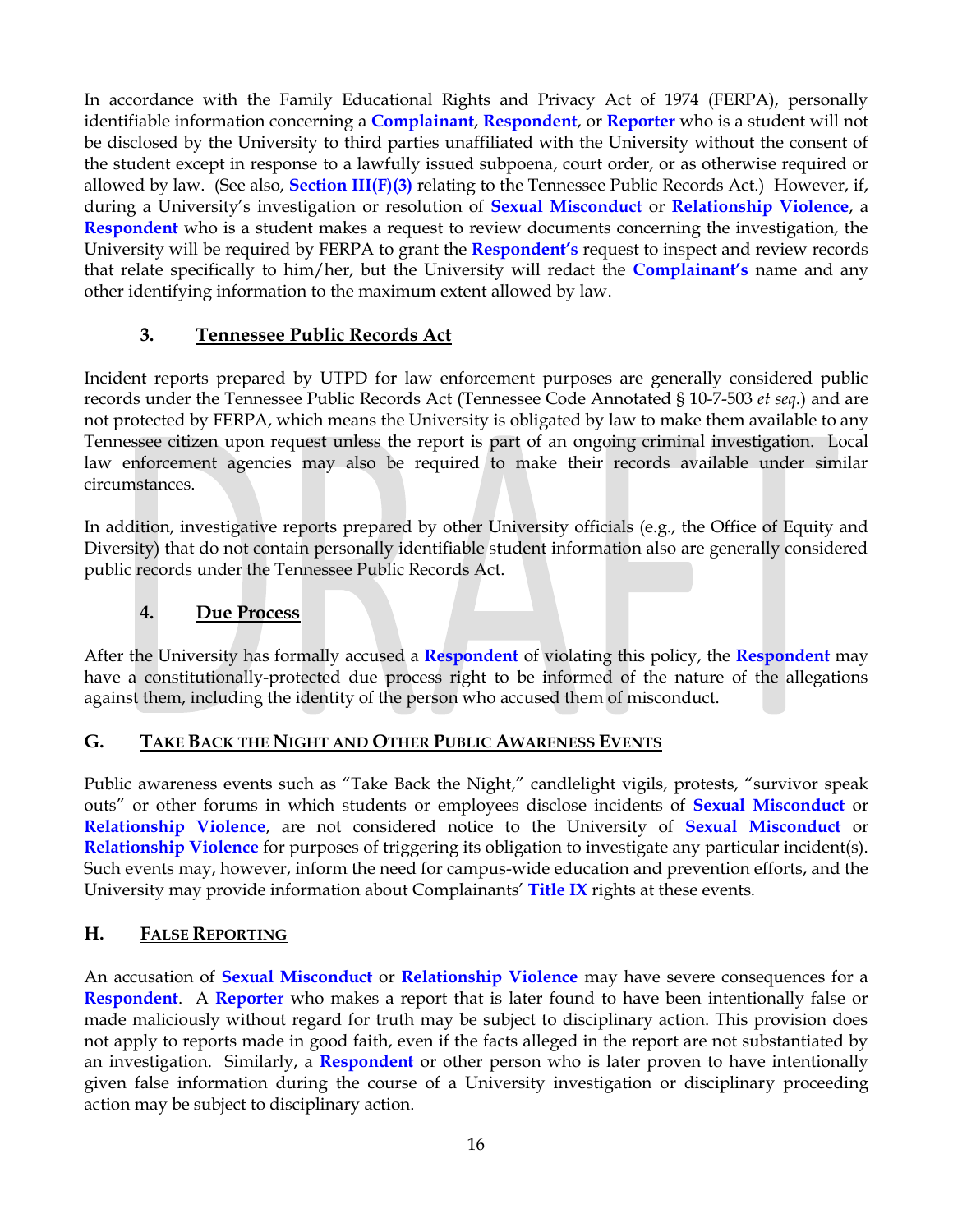#### **IV. RETALIATION**

The University prohibits **Retaliation**. When the University receives notice of alleged **Retaliation**, the University will take immediate and appropriate steps to investigate the alleged **Retaliation**. The University will take strong responsive action if it determines that **Retaliation** occurred, which may include disciplinary action independent of any sanction or **Interim Measures** imposed in response to the underlying allegation of misconduct. **Retaliation** is a violation of this policy regardless of whether the underlying allegation of a violation of this policy is ultimately found to have merit.

**Retaliation** should be reported in the same manner in which **Sexual Misconduct** and **Relationship Violence** is reported, as described in **Section III** of this policy. The University generally will investigate and resolve reports of **Retaliation** in the same manner in which it handles reports of **Sexual Misconduct** and **Relationship Violence** under this policy.

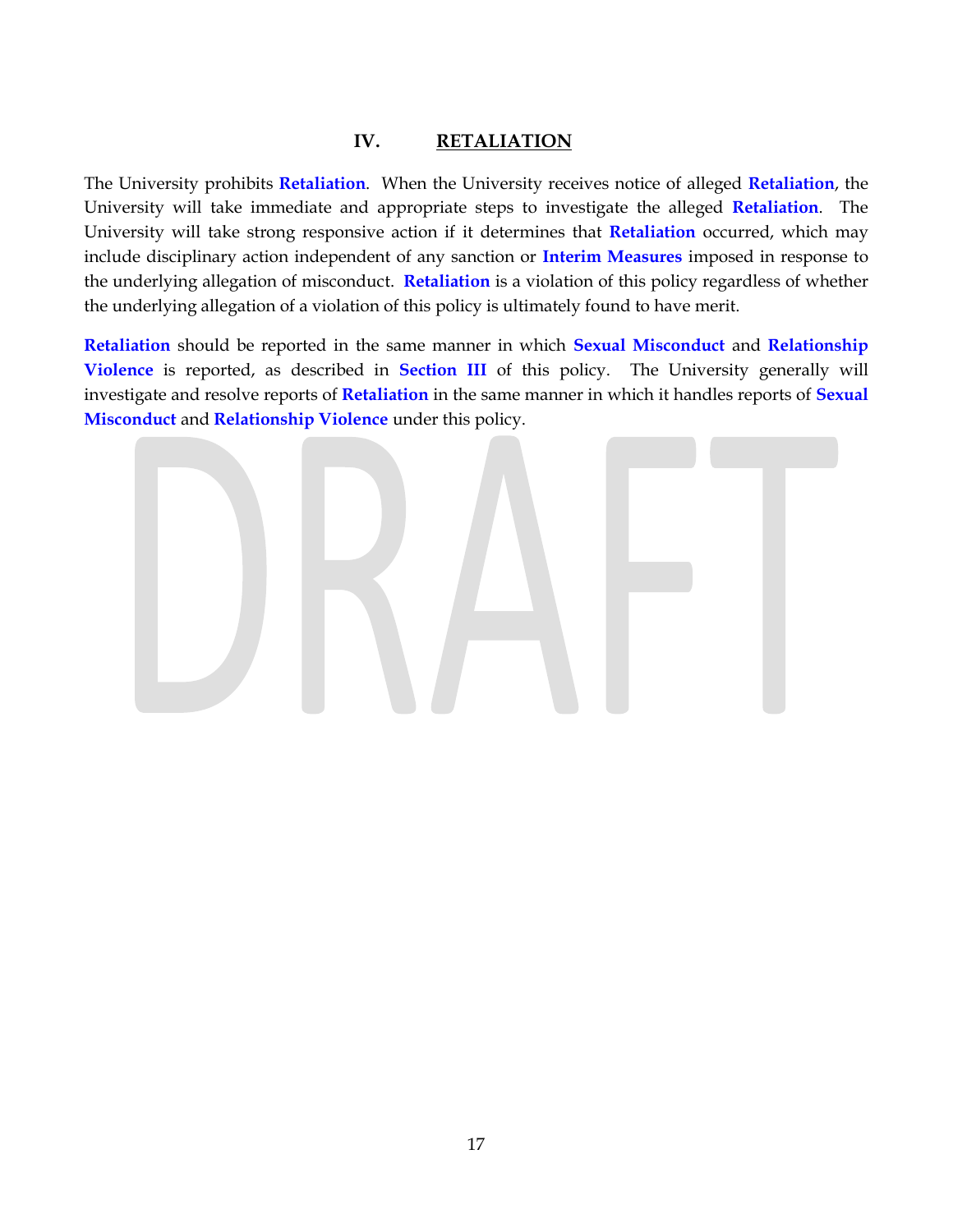# **V. CARE AND SUPPORT**

This section of the policy outlines a variety of University and external resources and measures relating to **Sexual Misconduct** and **Relationship Violence**. In addition to the information provided in this section, information concerning options following **Sexual Assault** can be found at: [https://rainn.org/get-information/sexual-assault-recovery.](https://rainn.org/get-information/sexual-assault-recovery)

## **A. CONFIDENTIAL RESOURCES**

The resources identified below are able to keep information communicated to them by a **Complainant** completely confidential and will not communicate such information to the University, law enforcement, or any other third party, unless required by law in the limited circumstances described in **Appendix C**.

## **1. Confidential Resources – University**

If a person who has experienced an incident of **Sexual Misconduct** or **Relationship Violence** does not desire action by the University and would like the details of the incident to be kept confidential, but desires to confide in someone, the person may speak with the following persons:

- A **licensed psychologist in the [Student Counseling Center](http://counselingcenter.utk.edu/)** (865-974-2196, from 8:00 a.m. – 5:00 p.m., Mondays-Fridays, except on University holidays, breaks, or closures) (reporting option for students only);
- A **licensed psychiatrist in the [Student Health Center](http://studenthealth.utk.edu/)** (865-974-3648, from 8:00 a.m. 5:00 p.m., Mondays-Fridays, except on University holidays, breaks, or closures) (reporting option for students only);
- A **licensed physician in the [Student Health Cente](http://studenthealth.utk.edu/)**r (865-974-3135, from 8:00 a.m. 5:00 p.m., Mondays-Fridays, except on University holidays, breaks, or closures);
- A **licensed psychologist in the [Psychological Clinic](http://psychclinic.utk.edu/)** (865-974-2196, from 8:00 a.m. 5:00 p.m., Monday-Thursday, and 8:00 a.m. – 5:00 p.m. on Fridays, except on University holidays, breaks, or closures);
- A **physician employed by the University of Tennessee**, including resident physicians at the **[University of Tennessee Medical Center](http://www.utmedicalcenter.org/)**;
- A **counselor with the [Employee Assistance Program](http://hr.utk.edu/employee-relations/employee-assistance/)** managed by Magellan Health Services (855-Here4TN (855-437-3486)) (reporting option for employees); and
- The following persons associated with the Department of Intercollegiate Athletics (reporting options for intercollegiate student-athletes only):
	- the **Team ENHANCE/EXCEL Coordinator** (865-974-9754);
	- **a Team Physician** (Team Physicians are University contractors, not employees); and
	- a **Team Psychiatrist or Team Psychologist** (Team Psychiatrists and Team Psychologists are University contractors, not employees).

A physician, psychologist, psychiatrist, or social worker identified in this section is a confidential resource only if the student or employee is communicating with that person as a patient or client.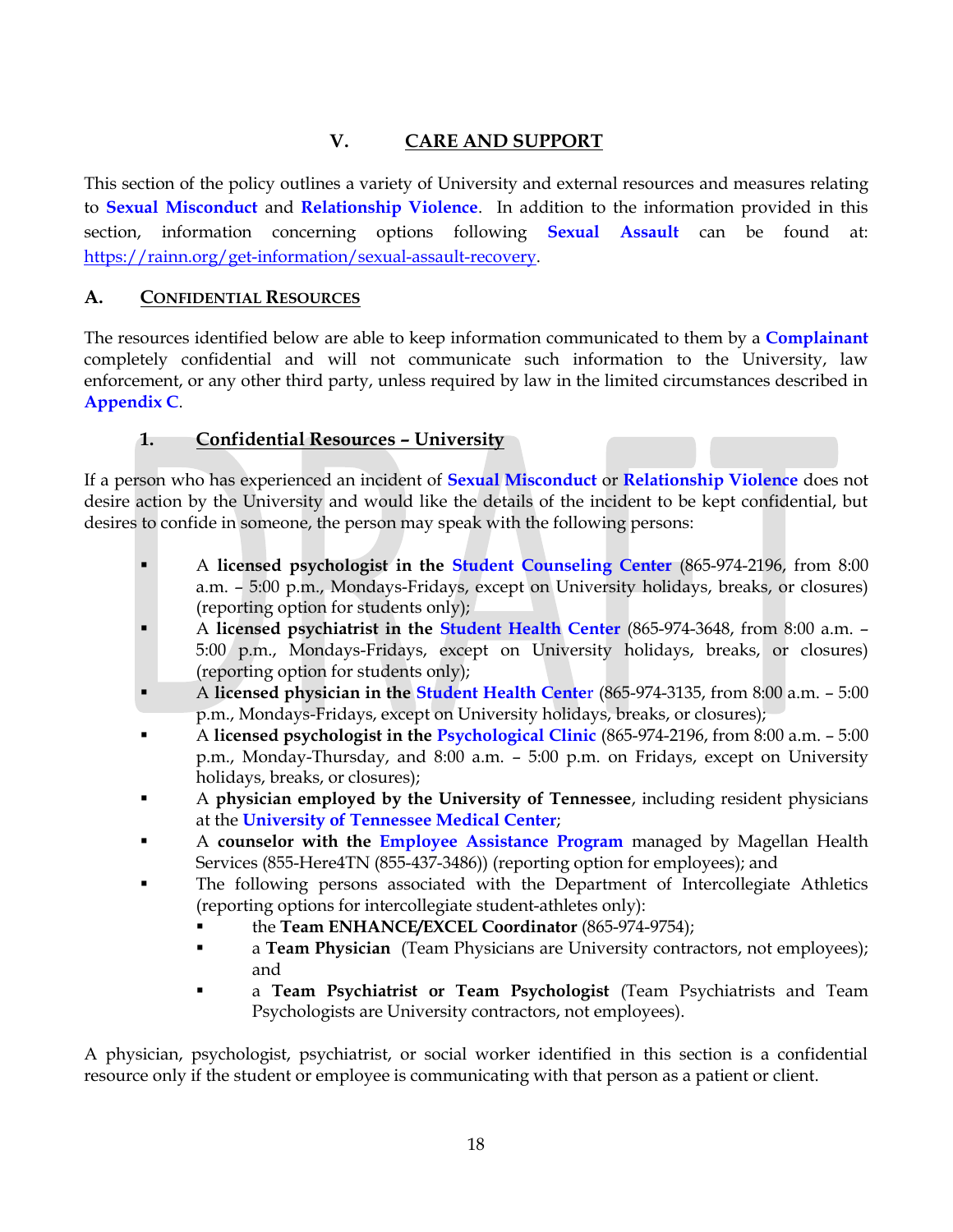**THE PERSONS IDENTIFIED IN THIS SECTION ARE NOT RESPONSIBLE EMPLOYEES. ACCORDINGLY, DISCLOSURES OF SEXUAL MISCONDUCT OR RELATIONSHIP VIOLENCE TO THE PERSONS IDENTIFIED ABOVE (INCLUDING PEOPLE SUPERVISED BY THEM (E.G., NURSES, ASSISTANTS, AND FRONT-DESK STAFF)), WILL NOT TRIGGER A UNIVERSITY INVESTIGATION INTO AN INCIDENT AGAINST A COMPLAINANT'S WISHES BECAUSE THEY GENERALLY DO NOT REPORT ANY INFORMATION ABOUT AN INCIDENT TO THE TITLE IX COORDINATOR/DEPUTY TITLE IX COORDINATOR, THE S.A.R.T., OR UTPD WITHOUT THE COMPLAINANT'S PERMISSION.** AS A RESULT, THE UNIVERSITY WILL BE UNABLE TO PURSUE DISCIPLINARY ACTION AGAINST THE **RESPONDENT** OR PROVIDE **INTERIM MEASURES** TO THE COMPLAINANT.

The persons identified above can, however, help a **Complainant** explore options, provide information, including information on **Interim Measures**, and provide emotional support. A **Complainant** who at first requests confidentiality may later decide to report the incident to the University or to law enforcement and have the incident fully investigated. The persons identified above can provide the **Complainant** with assistance in making such reports if the **Complainant** asks them to do so.

## **2. Confidential Resources – Non-University**

**Complainants** of **Sexual Misconduct** or **Relationship Violence** have options to communicate with someone who is not affiliated with the University or law enforcement. **Complainants** may pursue these communication options regardless of whether or not they choose to report the incident to the University or law enforcement. In other words, the reporting options described in this policy are not mutually exclusive.

**Complainants** who desire to speak confidentially with someone **not** affiliated with the University or law enforcement may contact one of the following:

**Sexual Assault Center of East Tennessee** 865-522-7273 6215 Kingston Pike, Suite A, Knoxville (24 hour crisis line) <http://www.mcnabbcenter.org/sacet>

The primary mission of the SACETN is to provide excellent and compassionate services for survivors of sexual assault and to empower communities through education and social change. The SACETN is a service of the Helen Ross McNabb Center. **A person does not have to report a sexual assault to law enforcement in order to receive services from the SACETN.**

In order to better serve its students, the University has entered into a Memorandum of Understanding with the Sexual Assault Center of East Tennessee (SACETN). The SACETN is a confidential resource, as explained in **Section V(B)**.

SACETN has four program areas: Sexual Assault Nurse Examinations; Advocacy; Therapy; and Education and Outreach**.** Three program areas are described in more detail below.

 Sexual Assault Nurse Examinations. A Sexual Assault Nurse Examiner (SANE) is available 24/7, 365 days a year to provide forensic nursing to sexual assault crime victims ages 13 and older. SANE exams can be performed at a local hospital or at SACETN. All services provided by the SACETN are free, including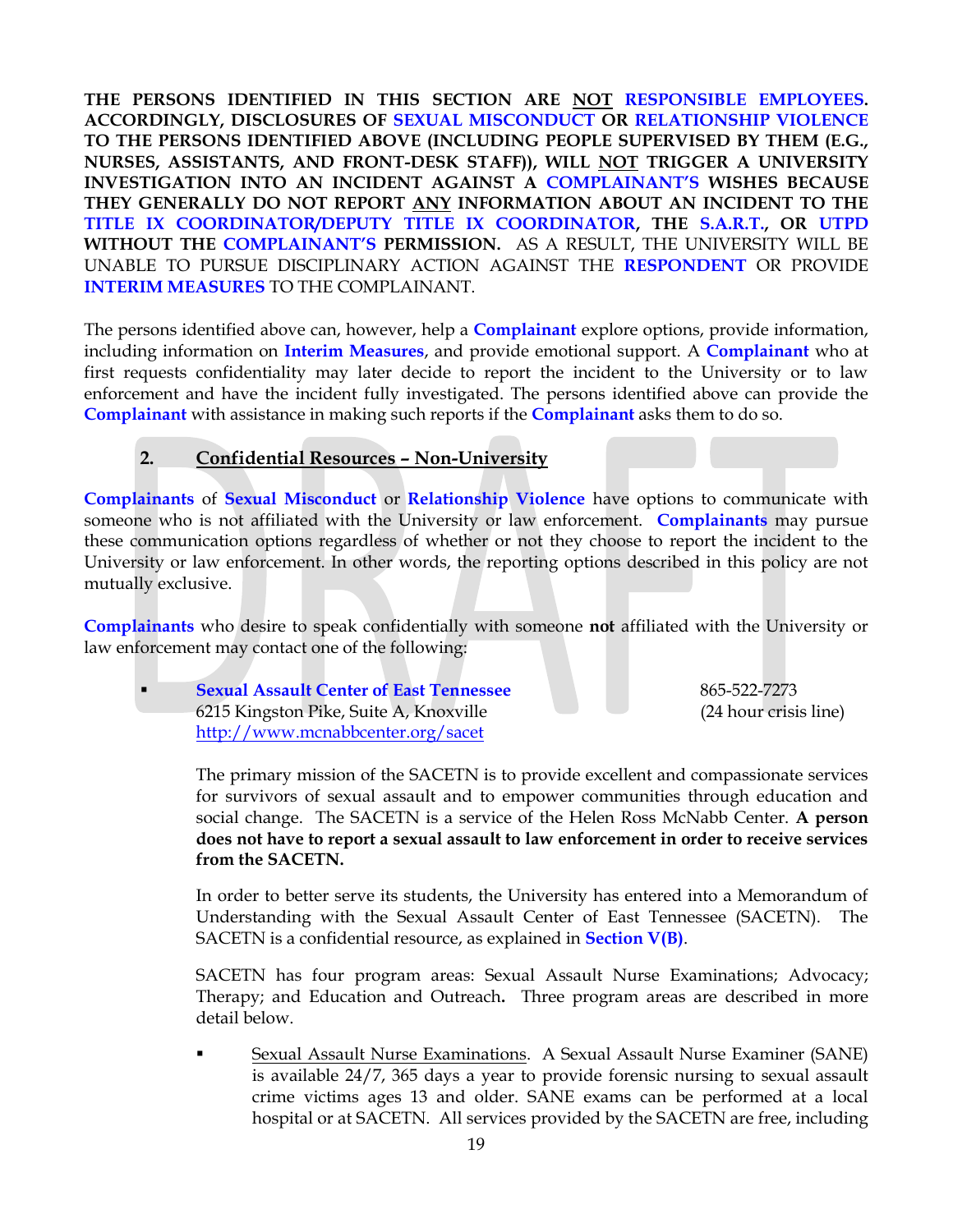no-cost SANE exams, pregnancy prevention, and testing and preventative treatment for sexually transmitted infections.

- Advocacy. The advocacy program of the SACETN provides victims of sexual assault with the support, information, and resources needed throughout the recovery process. Advocates work to ensure that Complainants' legal rights are protected, while also empowering Complainants to make their own decisions. Advocacy assistance includes: accompaniment during SANE exams, police interviews, legal appointments, and University and court proceedings; and assistance filing victim's compensation applications and petitions for orders of protection.
- Therapy. Therapy services are available to Complainants in crisis, Complainants who are victims of a recent sexual assault, and Complainants who were victims of a sexual assault or sexual abuse that happened months or years ago. The goal of the SACETN is to work collaboratively to address the many concerns and issues associated with sexual violence in order to promote healing. Therapists at the SACETN specialize in treating female, male, and LGBTQ Complainants and offer services to individuals of all ages.

| <b>University of Tennessee Medical Center</b> | 865-305-9000 |
|-----------------------------------------------|--------------|
| 1924 Alcoa Highway                            |              |
| http://www.utmedicalcenter.org/               |              |

NOTE: The University of Tennessee Medical Center is a separate legal entity from the University of Tennessee. As a result, a report to the University of Tennessee Medical Center does not put the University of Tennessee on notice of **Sexual Misconduct** or **Relationship Violence**.

| $\blacksquare$ | <b>RAINN National Sexual Assault Crisis Hotline</b><br>www.rainn.org/get-help/national-sexual-assault-hotline | 800-656-HOPE (4673) |
|----------------|---------------------------------------------------------------------------------------------------------------|---------------------|
| $\blacksquare$ | National Domestic Violence Hotline<br>www.thehotline.org                                                      | 800-799-SAFE (7233) |
| $\blacksquare$ | Love is Respect - National Dating Abuse Hotline<br>www.loveisrespect.org/                                     | 866-331-9474        |

- A personal attorney
- A clergy member
- A physician or **Qualified Mental Health Professional** who is not an employee or contractor of the University
- A licensed marital or family therapist, licensed professional counselor, or certified clinical pastoral therapist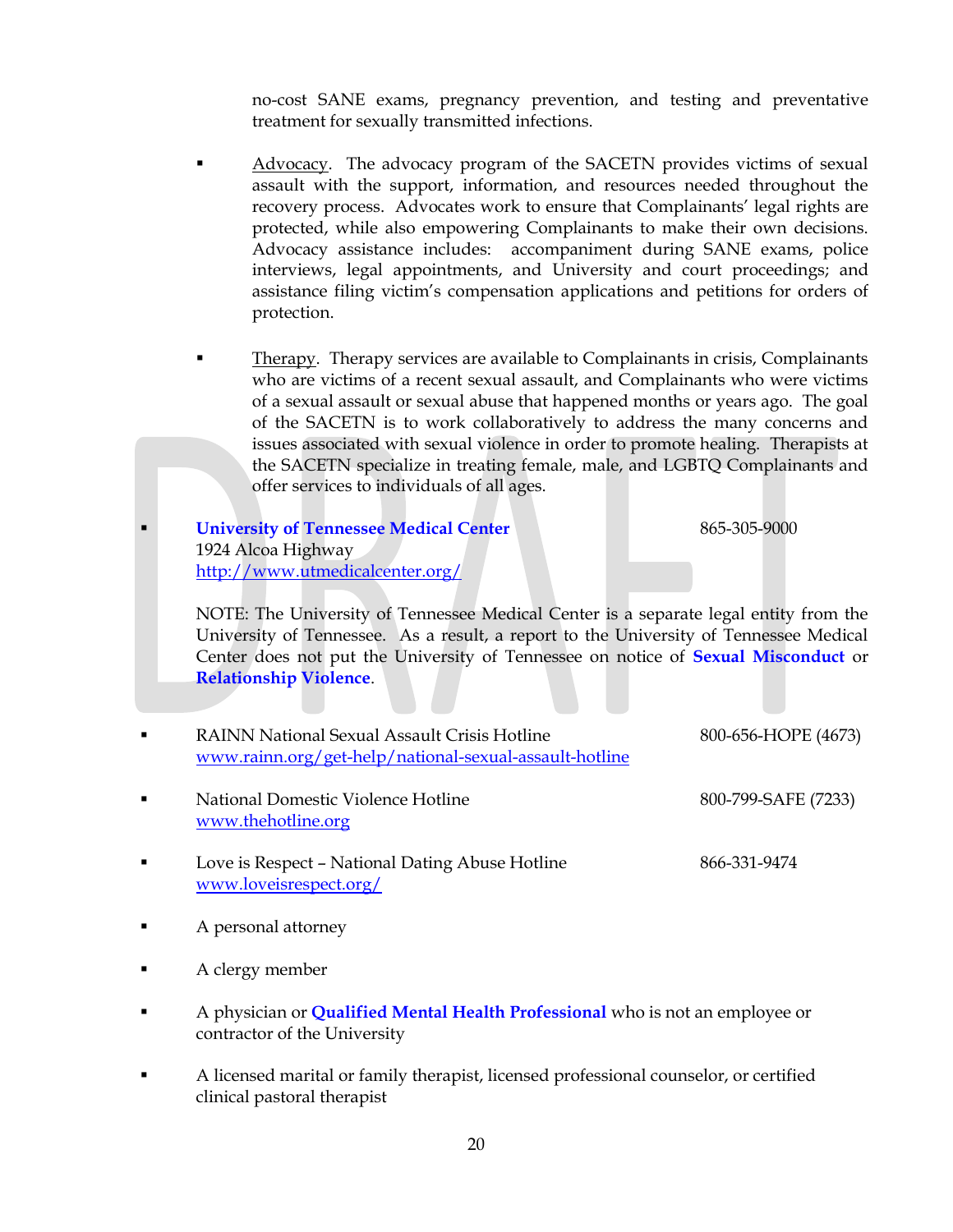Non-University counselors, advocates, and health care providers will generally maintain confidentiality unless state law otherwise requires (see **Appendix C**) or the **Complainant** requests the disclosure and signs a consent or waiver form.

Reports to the persons identified in this section will not trigger a University investigation into an incident against the **Complainant's** wishes because they generally do not report any information about an incident to the **Title IX Coordinator/Deputy Title IX Coordinator,** the **S.A.R.T.,** or **UTPD** without the **Complainant's** permission without the **Complainant's** permission. Thus, the University will be unable to pursue disciplinary action against the **Respondent**. As a result, the University will be unable to pursue disciplinary action against the **Respondent** or provide **Interim Measures** to the Complainant.

#### **B. NON-CONFIDENTIAL UNIVERSITY RESOURCES**

The University employees/units identified below are trained to support **Complainants** and **Reporters**. While not bound by confidentiality (i.e., they are required to report knowledge of incidents of **Sexual Misconduct** or **Relationship Violence** to the University), these University employees/units will maintain the privacy of information shared by a **Complainant** or **Reporter** within the limited circle of those University employees involved in the University's response to an incident of **Sexual Misconduct** or **Relationship Violence**. When speaking with one of the resources below, a **Complainant** or **Reporter** is free to limit the details they share while they decide whether to report an incident to the University.

Unless otherwise specific below, the following University resources are generally available Monday-Friday from 8:00 a.m. to 5:00 p.m. on University business days:

| $\blacksquare$ | <b>Sexual Assault Response Team</b>                                                                     | 865-974-HELP (4357)                             |
|----------------|---------------------------------------------------------------------------------------------------------|-------------------------------------------------|
| п              | <b>Title IX Coordinator</b>                                                                             | 865-974-2498                                    |
| $\blacksquare$ | University of Tennessee Police Department<br>1101 Cumberland Ave, Knoxville<br>http://utpolice.utk.edu/ | 865-974-3111<br>(24 hours/day, seven days/week) |

Please contact UTPD if you would like a UTPD police officer to take you either to a local hospital or the **Sexual Assault Center of East Tennessee** for medical treatment, including a sexual assault examination. UTPD is not a confidential resource, as described in **Section V(C)**. Confidential University resources are identified in **Section V(B)(1)**.

| $\blacksquare$ | <b>Deputy Title IX Coordinator (for students)</b>                                                                       | 865-974-5725 or 865-974-HELP |
|----------------|-------------------------------------------------------------------------------------------------------------------------|------------------------------|
| $\blacksquare$ | <b>Deputy Title IX Coordinator</b><br>(for intercollegiate athletics)                                                   | 865-974-1123                 |
| $\blacksquare$ | Office of Student Conduct<br>and Community Standards<br>409 Student Services Building<br>http://studentconduct.utk.edu/ | 865-974-3171                 |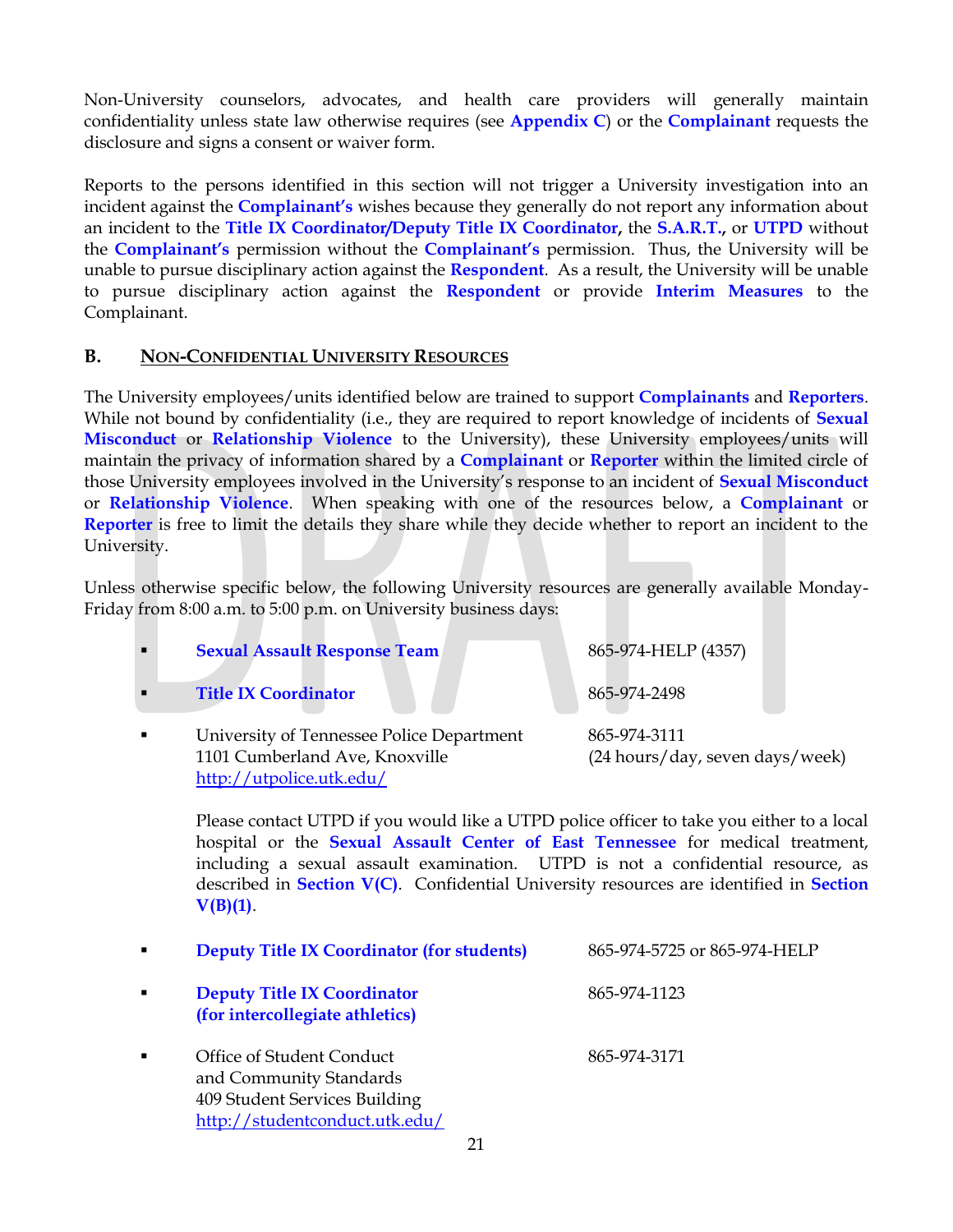The Office of Student Conduct and Community Standards investigates and resolves allegations of **Sexual Misconduct**, **Relationship Violence**, and **Retaliation** against students. Reports of **Sexual Misconduct**, **Relationship Violence**, and **Retaliation** concerning students may be filed with the Office of Student Conduct and Community Standards. The Director and the Associate Director of the Office of Student Conduct and Community Standards are **Responsible Employees**. Reports of **Sexual Misconduct** and **Relationship Violence** concerning students may be reported **[online](https://publicdocs.maxient.com/incidentreport.php?UnivofTennessee)**.

**EXECUTE:** Center for Health Education and Wellness 865-974-4357 1800 Volunteer Blvd, Suite 201 <http://wellness.utk.edu/>

> The Center for Health Education and Wellness coordinates campus wide health and wellness education efforts, personal safety initiatives, **Sexual Misconduct** and **Relationship Violence** responses in the Division of Student Life, as well as alcohol and substance abuse prevention and intervention. The Director of the Center for Health Education and Wellness is a **Deputy Title IX Coordinator**. Reports of **Sexual Misconduct** and **Relationship Violence** concerning students may be filed with the Center for Health Education and Wellness. The Center for Health Education and Wellness can assist a **Complainant** with obtaining **Interim Measures**.

## **C. MEDICAL CARE**

A **Complainant** may seek medical care at any time following **Sexual Misconduct** or **Relationship Violence.** The resources described in this section are confidential resources, as described in **Section V(A)**.

Medical care may be obtained from the following:

- University of Tennessee **[Student Health Center](http://studenthealth.utk.edu/)** (865-974-3648, from 8:00 a.m. 5:00 p.m., Mondays-Fridays, except on University holidays, breaks, or closures) (option for students only)
- **Sexual Assault Center of East Tennessee** (24 hours, seven days a week)
- **UT Medical Center** or another local hospital (24 hours, seven days a week)

In cases of **Sexual Assault**, it is important for a **Complainant** to seek immediate medical attention to determine the presence of physical injury, address pregnancy concerns, determine the possibility of exposure to sexually transmitted diseases, and obtain evidence to assist in criminal prosecution (in case a **Complainant** later decides to pursue criminal prosecution). Collecting evidence does not obligate a Complainant to pursue criminal prosecution or take any other course of action.

According to the **Sexual Assault Center of East Tennessee**, the key to success in collecting physical evidence of a **Sexual Assault** is to as soon as possible after a **Sexual Assault** (ideally within 24 hours of a Sexual Assault but no later than 72 hours after a **Sexual Assault**). Prior to seeking medical care, **Complainants** of **Sexual Assault** should not change their clothing, bathe, shower, douche, use the bathroom, brush their teeth, drink liquids, wash their hands or face, or comb their hair. If they change clothes, they should place all of their clothing that was worn at the time of the incident in a paper (not plastic) bag.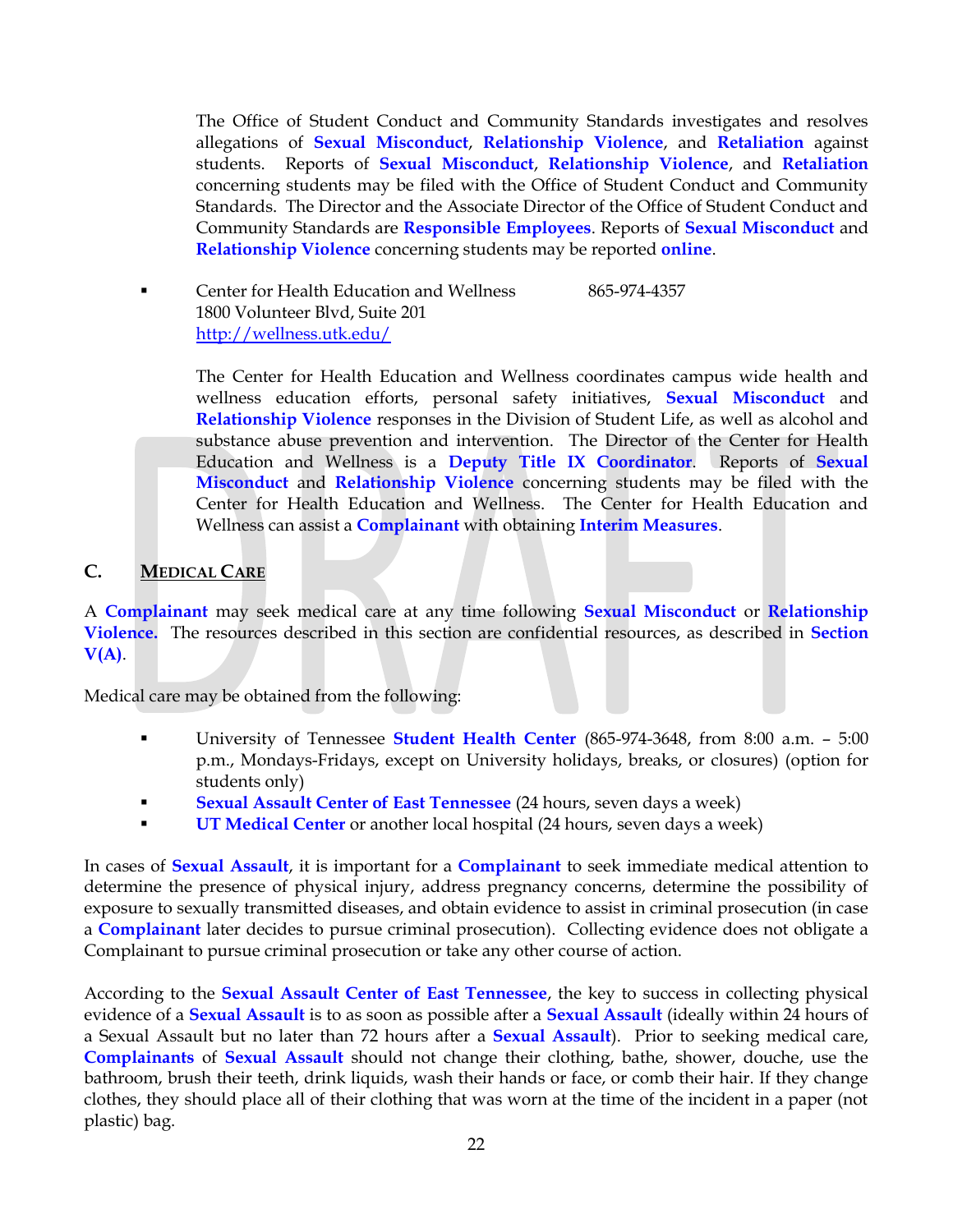The collection of evidence for use in a criminal prosecution or an order of protection hearing relating to **Sexual Assault** can only be performed by trained personnel at a hospital emergency room (e.g., **UT Medical Center**) or at the **Sexual Assault Center of East Tennessee** – physical examinations by other healthcare providers are likely to impede potential future legal remedies. In cases of **Sexual Assault**, a medical professional usually will: examine the **Complainant**; provide appropriate medical treatment; collect evidence of the attack, such as hairs, fluids, and fibers; and, if applicable, talk with the **Complainant** about the prevention of venereal disease and pregnancy. A medical examination preserves evidence for forensic analysis in the event that a **Complainant** wishes to pursue a criminal prosecution or an order of protection. The medical examination likely will be performed by a Sexual Assault Nurse Examiner (SANE), a nurse who is specially trained to collect evidence in cases of **Sexual Assault.**

## **D. INTERIM MEASURES**

Upon receipt of a report of **Sexual Misconduct** or **Relationship Violence** by a **Responsible Employee**, the University will implement **Interim Measures** designed to eliminate the reported **Sexual Misconduct** or **Relationship Violence** and protect the persons involved in the matter (e.g., **Complainant, Reporter, Respondent**, and potential witnesses).

## **1. Availability of Interim Measures**

**Interim Measures** are available:

- even if a **Complainant** does not want to report the incident to law enforcement;
- even if the **Complainant** has **requested confidentiality** or that the University not pursue an investigation or discipline and the University has determined that it can respect a **Complainant's** request for confidentiality. (The University may be able to take measures to protect the **Complainant** while keeping the identity of the **Complainant** confidential, such as: providing support services to the **Complainant**; changing living arrangements or course schedules, assignments, or tests; and providing increased monitoring, supervision, or security at locations or activities where the **Sexual Misconduct** or **Relationship Violence** occurred);
- prior to or during an investigation of **Sexual Misconduct** or **Relationship Violence**; and
- prior to a final determination that **Sexual Misconduct** or **Relationship Violence** occurred.

#### **2. Examples of Interim Measures**

The following are examples of **Interim Measures**:

- informing the **Complainant** of their rights under the University's **procedures for complaints against students** or **procedures for complaints against employees or other non-students**;
- informing the **Complainant** of their right to report the incident to law enforcement for criminal investigation and prosecution and assisting the **Complainant** in reporting an incident to law enforcement, if the **Complainant** wants to report the incident;
- issuing a no-contact directive to the **Respondent**, which prohibits the **Respondent** from having verbal, physical, or written contact with the **Complainant** for a definite or indefinite period of time (the **Complainant** may also receive a directive to not contact the **Respondent**);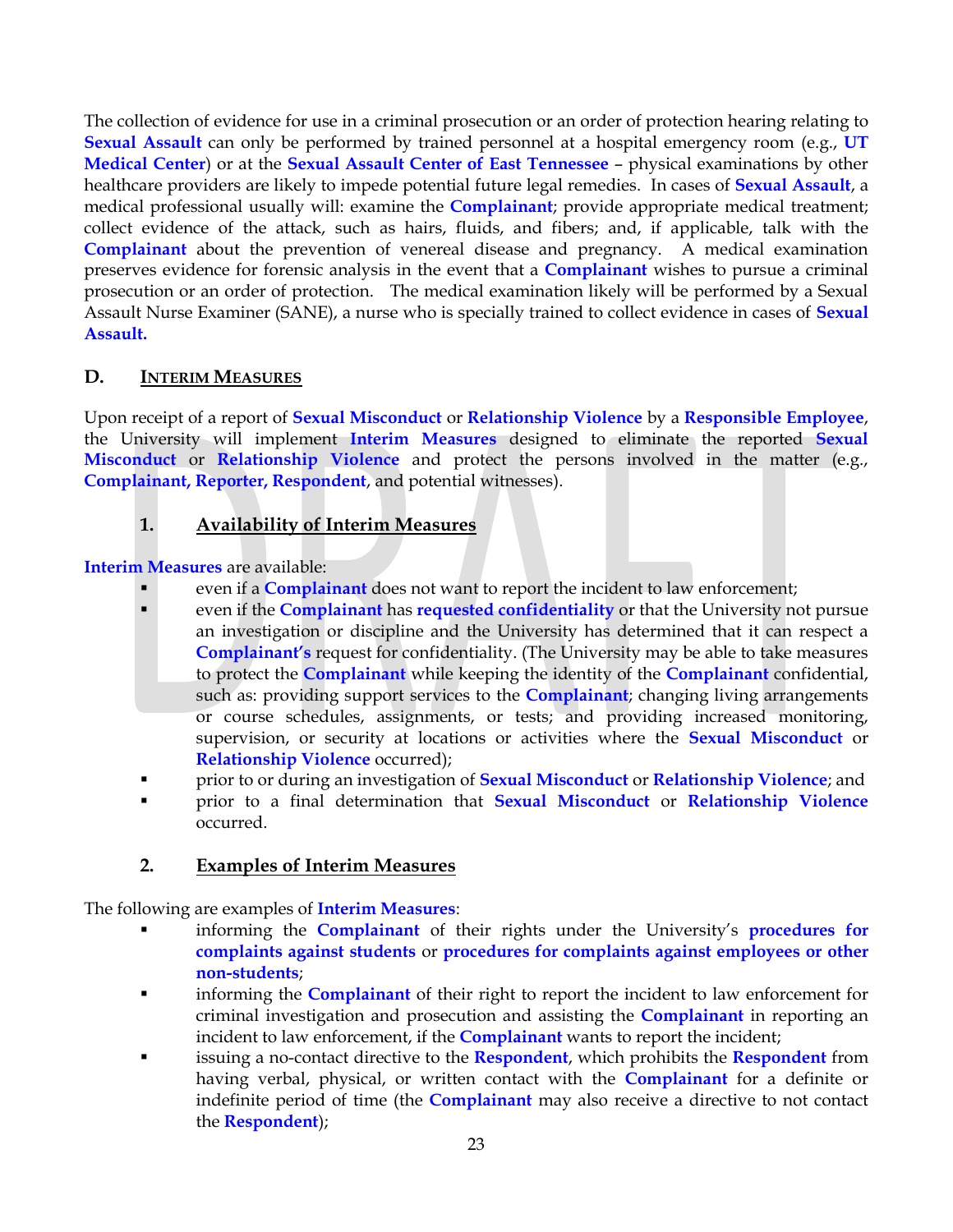- issuing an interim suspension to the **Respondent** (if a student) prior to the conclusion of the investigation and resolution of a complaint of **Sexual Misconduct** or **Relationship Violence** (an interim suspension may be issued when the Vice Chancellor for Student Life (or their designee) has reasonable cause to believe that a student's or student organization's continued presence on University-controlled property or at Universityaffiliated activities poses a significant risk of substantial harm to the health or safety of others or to property or poses an ongoing threat to the disruption of, or interference with, the normal operations of the University);
- **Putting a Respondent** (if an employee) on administrative leave prior to the conclusion of the investigation and resolution of a report of **Sexual Misconduct** or **Relationship Violence**;
- providing medical and counseling services to the **Complainant**;
- exploring changes in living, transportation, dining, and working arrangements for the **Complainant** and the **Respondent**;
- **PERICY** Providing an escort to ensure that the **Complainant** can move safely between classes and activities;
- arranging appointments for the **Complainant** with follow-up on-campus support services or off-campus support services, such as those identified in **Section V** (e.g., arranging an appointment with the **Knoxville Family Justice Center** to discuss options for pursuing an order of protection in **Knox County Fourth Circuit Court**);
- exploring changes in class and extracurricular schedules, including adjustments so that the **Complainant** and the **Respondent** do not share the same classes;
- assisting the **Complainant** communicate with faculty (for student **Complainants**);
- reviewing any disciplinary action(s) taken against the **Complainant** to see if there is a causal connection between the **Respondent's** misconduct and the misconduct that may have resulted in the **Complainant** being disciplined;
- providing academic support for the **Complainant**, including tutoring (for student **Complainants**); and
- exploring the options of re-taking a course, dropping a course, or withdrawing for a semester without financial or academic penalty (for student **Complainants**).

#### **3. Determination of Interim Measures**

The specific **Interim Measures** implemented and the process for implementing those measures will vary depending on the facts of each case. The **Title IX Coordinator** or **Deputy Title IX Coordinator**, in consultation with the **S.A.R.T.** as needed, will consider a number of factors in determining what Interim Measures the University will take, including, for example: the specific desire expressed by the **Complainant**; the age of the persons involved; the severity or pervasiveness of the allegations; any continuing effects on the **Complainant**; whether the **Complainant** and **Respondent** share the same residence hall, dining hall, classes, extracurricular activities, transportation, or job location; and whether judicial measures have been taken to protect the **Complainant** (e.g., civil protection orders). In implementing Interim Measures, the University attempts to minimize the burden on the **Complainant** while balancing the due process rights of the **Respondent**.

#### **4. Subsequent Communications with the University Concerning Interim Measures**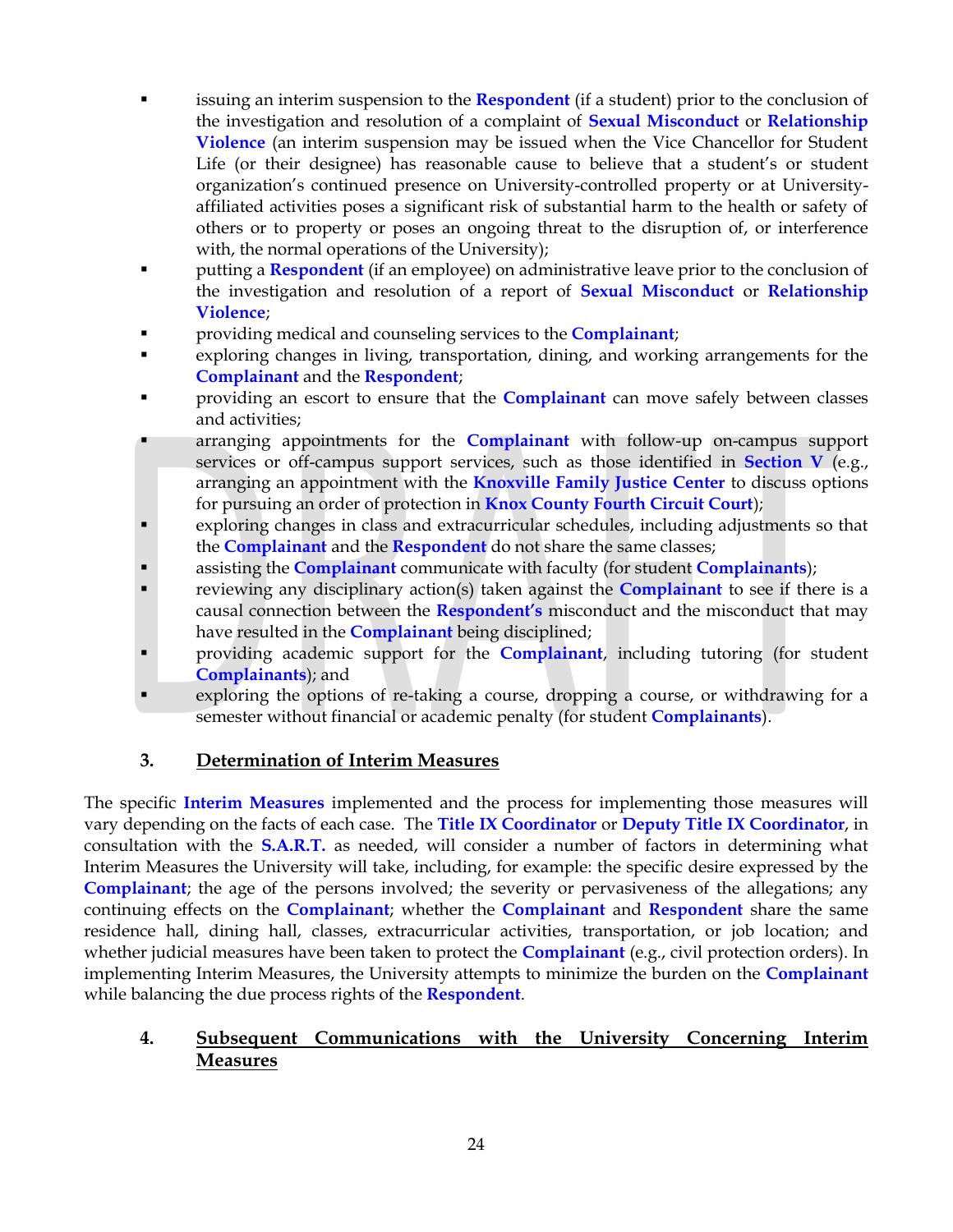The University will strive to maintain consistent contact with the **Complainant** and the **Respondent** to ensure that all safety and emotional and physical well-being concerns are being addressed. Persons are encouraged to report to the **Title IX Coordinator** concerns about the failure of another person to abide by the terms of an **Interim Measure**. The University will take immediate and responsive action to enforce a previously implemented **Interim Measure**.

#### **E. ORDERS OF PROTECTION AND OTHER LEGAL REMEDIES**

For assistance in pursuing orders of protection in **Knox County Fourth Circuit Court** and other legal remedies, a person may contact:

Knoxville Family Justice Center 400 Harriet Tubman Street Knoxville, TN 37915 865-521-6336 (24/7 helpline) <http://fjcknoxville.com/>

The **Title IX Coordinator/Deputy Title IX Coordinators**, a member of the **S.A.R.T.**, or **UTPD** can assist a **Complainant** with arranging an appointment with the Knoxville Family Justice Center to discuss options for pursuing an order of protection and other legal remedies.

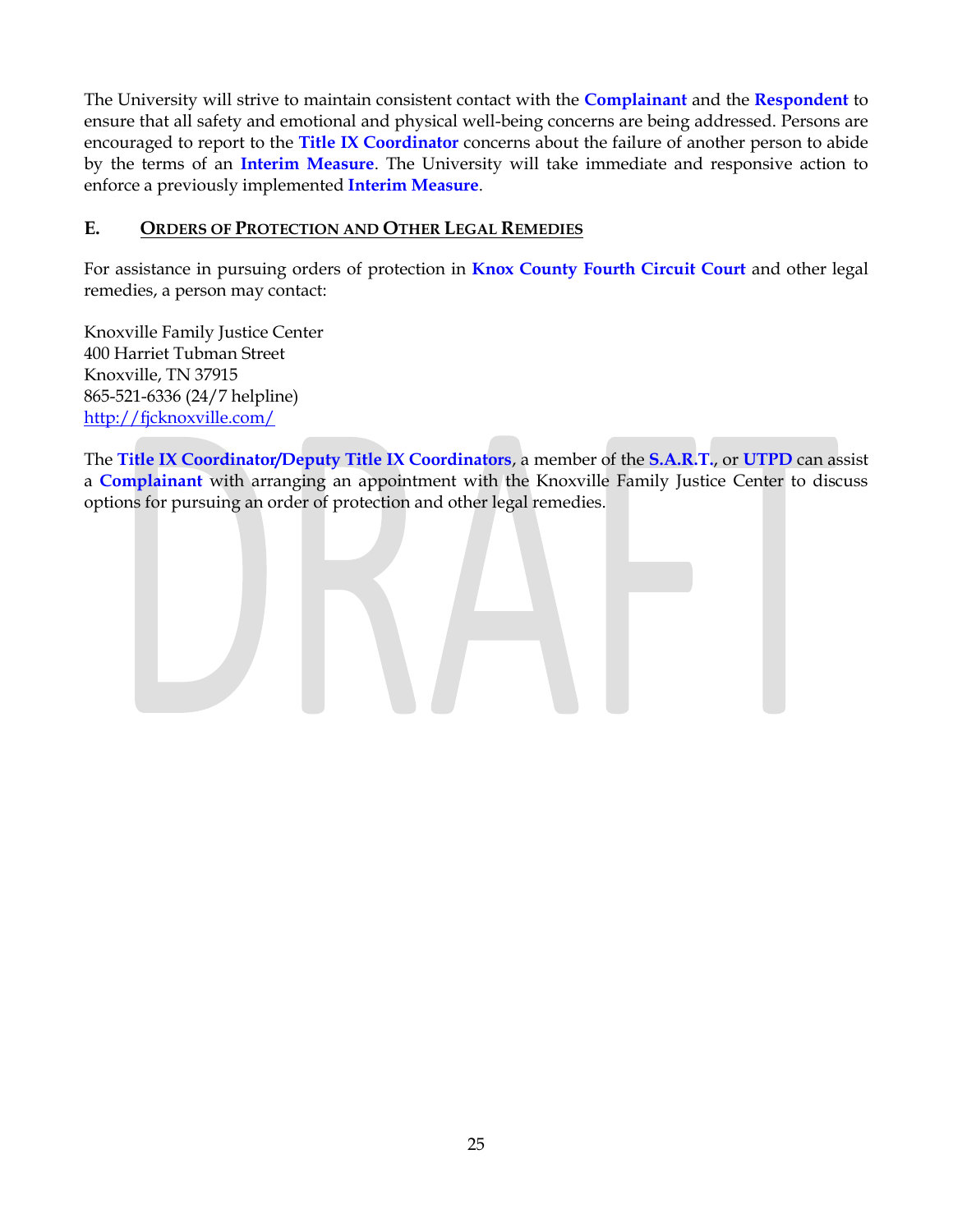# **VI. PROCEDURES FOR INVESTIGATING AND RESOLVING REPORTS**

## **A. STANDARDS THAT APPLY TO ALL PROCEDURES**

The standards in this Section VI apply to all procedures for investigating and resolving reports of **Sexual Misconduct** or **Relationship Violence**, regardless of whether the **Complainant** or **Respondent** is a student, employee, or person who is neither a student nor an employee.

## **1. Determining the Appropriate Procedure**

The appropriate University procedure for investigating and resolving reports of **Sexual Misconduct** or **Relationship Violence** generally is determined by whether a **Respondent** is a student, employee, or third party unaffiliated with the University. In all of the procedures described below, the University is committed to providing a prompt, thorough, and equitable investigation and resolution. Such an investigation may occur alongside, rather than in lieu of, a law enforcement investigation. The University does not use mediation to resolve incidents of **Sexual Assault** or **Relationship Violence**. The **Title IX Coordinator** will resolve issues regarding the appropriate investigatory and resolution procedure.

## **2. Selecting an Investigator**

For each report of **Sexual Misconduct** or **Relationship Violence** to be investigated, the University may select an investigator of its choosing, provided that the investigator has specific training and experience investigating allegations of **Sexual Misconduct** and **Relationship Violence**. Any investigator chosen to conduct the investigation must be impartial and free of any conflict of interest. The investigator may be a University employee, a team of University employees, an external investigator engaged to assist the University in its fact-gathering, or a team of investigators that pairs an external investigator with a University employee. Investigations of reports of **Sexual Misconduct** and **Relationship Violence** are usually performed by the **Office of Equity and Diversity** (if the **Respondent** is an employee or other non-student) or the **Office of Student Conduct and Community Standards** (if the **Respondent** is a student). A separate law enforcement investigation may be conducted by UTPD.

## **3. Preponderance of the Evidence Standard**

All investigations and disciplinary hearings relating to **Sexual Misconduct** and **Relationship Violence** are conducted using a "**Preponderance of the Evidence**" standard.

#### **4. Advisors and Support Persons**

Both the **Complainant** and the **Respondent** are entitled to bring a person of their choice to University meetings and hearings, but the person's role is limited to providing advice and/or support for the **Complainant** or the **Respondent**, not acting as an advocate or participant. In the event one party (e.g., the **Respondent**) is allowed to have a person act as an advocate or participant on their behalf, then the other party (e.g., the **Complainant**) shall be allowed to have a person act as an advocate or participate on their behalf.

## **5. Training**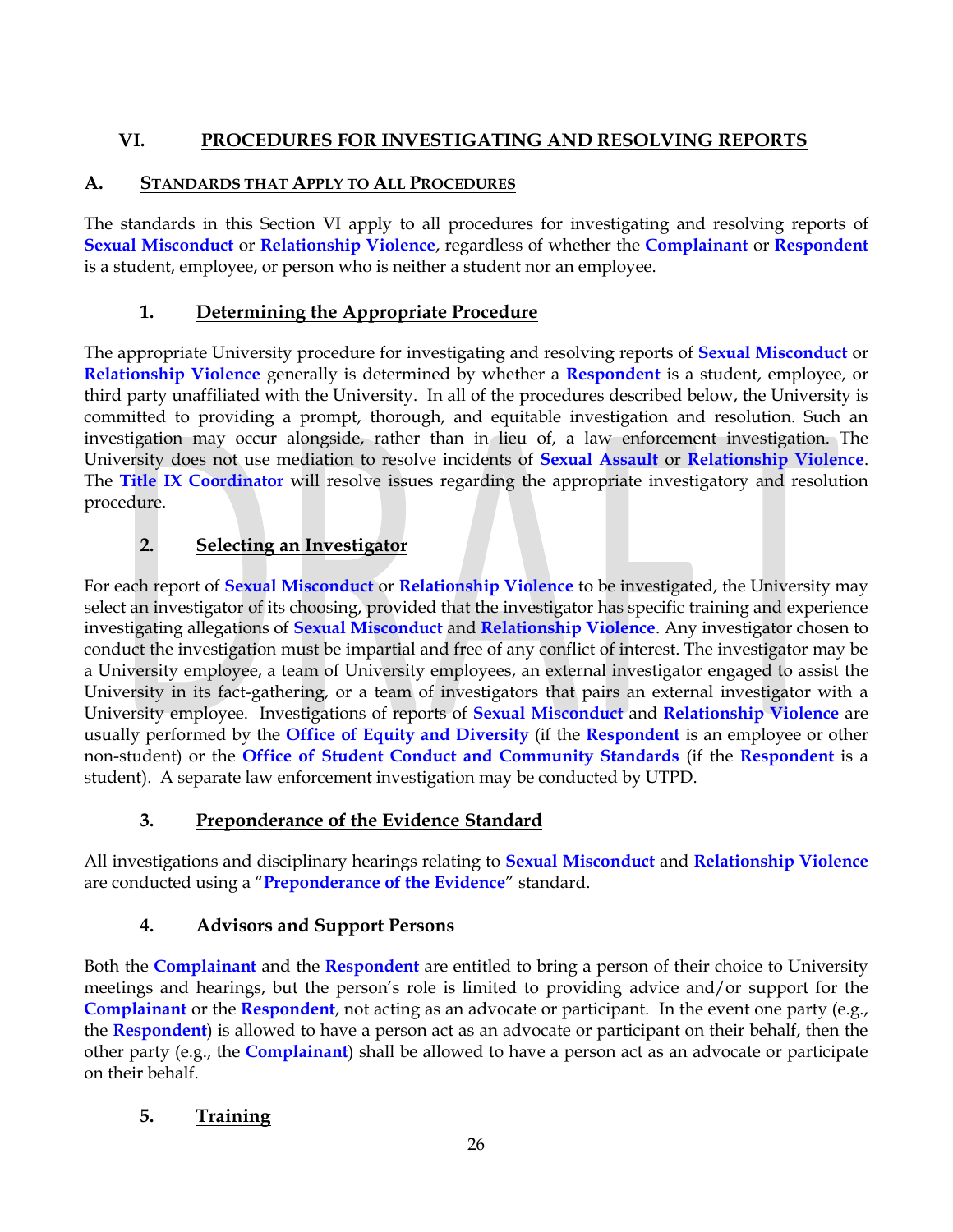University employees participating in University investigations and resolutions involving **Sexual Misconduct** or **Relationship Violence**, including disciplinary hearings, receive annual training on issues related to **Sexual Misconduct** and **Relationship Violence** and how to conduct an investigation and/or hearing in a way that protects the safety of **Complainants** and promotes accountability.

#### **6. Complainants' Rights**

In addition to rights for **Complainants** described in this Section VI and other sections this policy, **Complainants** have the following rights in cases involving **Sexual Misconduct** or **Relationship Violence**:

- notice concerning the procedure by which the University will handle the **Complainant's** report and an opportunity to ask questions about the process;
- a prompt, thorough, and equitable investigation of the **Complainant's** report;
- the same opportunity as the **Respondent** to present an explanation of the facts during the University's investigation;
- notice of the outcome of the University's investigation;
- notice of the date, time, and location of a disciplinary hearing; the right to have a disciplinary hearing closed to the public; and the right to request rescheduling of a disciplinary hearing for good cause;
- the same access as the **Respondent** to any information or documents that will be used by the University during the disciplinary hearing, unless prohibited by law;
- to challenge the seating of any administrative judge for good cause (determined at the discretion of the Chancellor); any member of a hearing board, panel, or committee for good cause (determined at the discretion of the chairperson of the hearing board, or, if the seating of the chairperson is challenged, then at the discretion of the majority of the hearing board; or any other hearing decision maker for good cause (determined at the discretion of the **Title IX Coordinator**);
- the same opportunity as the **Respondent** to be present during a disciplinary hearing, present witnesses and other evidence, challenge the admissibility of evidence, and crossexamine adverse witnesses during the disciplinary hearing;
- to testify or remain silent in an investigation or disciplinary hearing;
- not to be questioned directly by the **Respondent** during a disciplinary hearing or at any other time during an investigation or resolution;
- to submit a written impact statement to a hearing board, panel, or committee, or other hearing decision maker, for consideration during the sanctioning phase of a student disciplinary hearing, if the **Respondent** is found responsible for the charges, or to the **Office of Student Conduct** for consideration during the sanctioning phase of the administrative hearing, if the **Respondent** admits responsibility for the charges;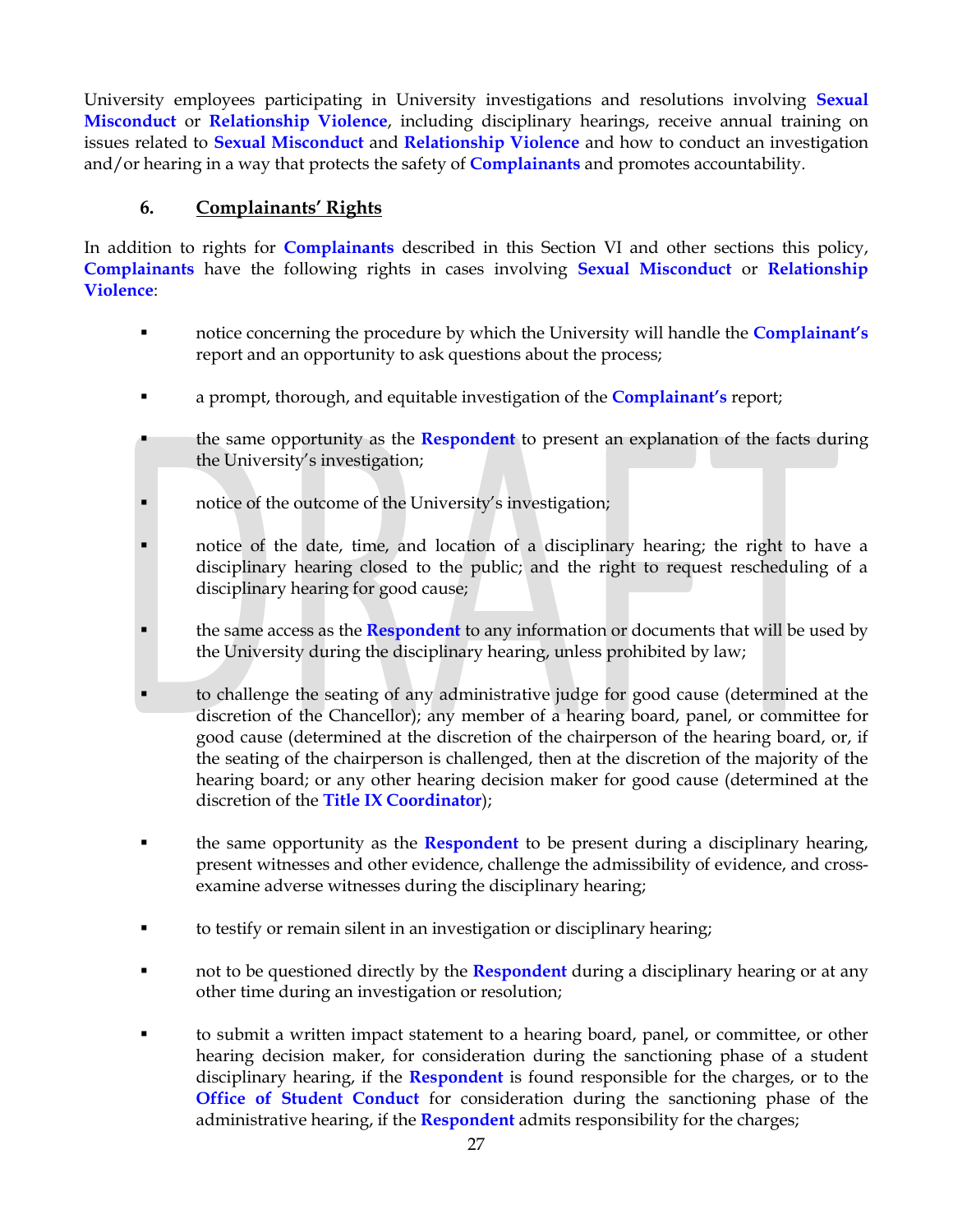to be provided with the same or equivalent rights as the **Respondent** to appeal the decision of a University investigation or disciplinary hearing panel, board, or other decision maker.

## **7. Notice to Complainants and Respondents Regarding the Outcome of Disciplinary Hearings**

With respect to any University disciplinary hearing that arises from an allegation of **Sexual Misconduct** or **Relationship Violence**, the University will provide simultaneous written notification to the **Complainant** and the **Respondent** of:

- the outcome of the hearing;
- the University's procedures for the **Complainant** and the **Respondent** to appeal the result of the University disciplinary hearing, if such procedures are available (any such procedures shall be available to both the **Complainant** and the **Respondent**);
- **a** any change to the results of the hearing before the results are final; and
- when the results of the hearing become final.
- **8. Time Frames**

The time frames described in this Section VI are aspirational. In each case, however, the University will balance the need to complete a prompt investigation and resolution with the need to conduct a thorough investigation and a resolution that complies with due process. Thus, the actual time to complete an investigation and resolution may require a reasonable adjustment of the time frame set forth in this section depending on many factors, including: the complexity of the allegations; the complexity of the investigation and resolution; the severity and extent of the alleged misconduct; the number of parties, witnesses, and the types of other evidence (e.g., forensic evidence) involved; the availability of the parties, witnesses, and evidence (e.g., forensic evidence); a request by a **Complainant** to conduct an investigation or resolution at a slower pace; the effect of a concurrent criminal investigation; any intervening University holidays, breaks, or other closures; and/or other unforeseen circumstances. In the event that the need arises to significantly adjust the estimated time frames in this policy or those previously communicated to the **Complainant** and the **Respondent**, the University will notify the **Complainant** and the **Respondent** of the reason for the delay and the expected adjustment in time frames.

#### **B. PROCEDURES FOR INVESTIGATING AND RESOLVING REPORTS OF SEXUAL MISCONDUCT OR RELATIONSHIP VIOLENCE COMMITTED BY UNIVERSITY EMPLOYEES OR THIRD PARTIES**

This section describes for investigating and resolving reports of **Sexual Misconduct** or **Relationship Violence** involving a **Respondent** who is an employee or other non-student.

#### **1. Meeting (Communication) with the Complainant**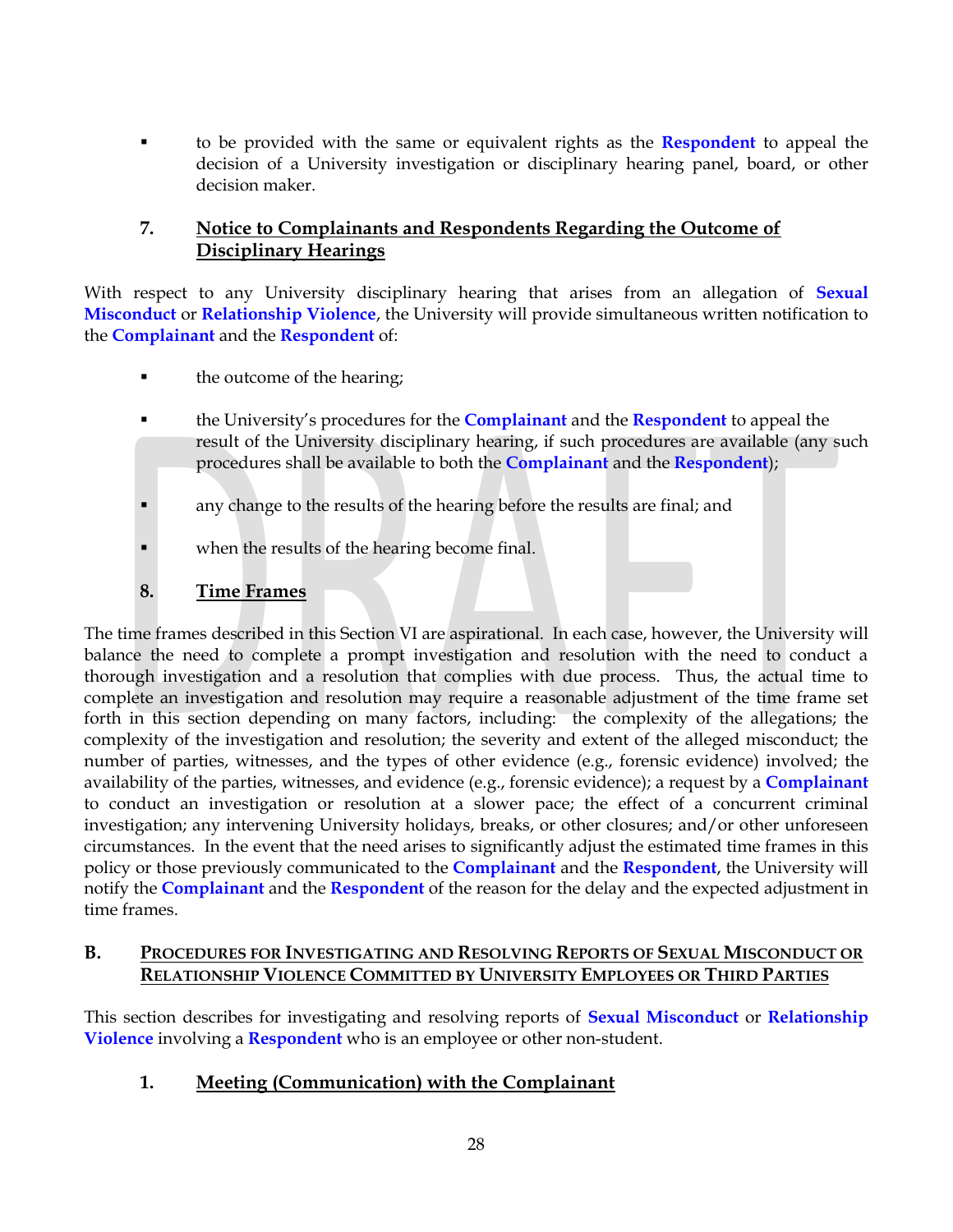After receiving a report of **Sexual Misconduct** or **Relationship Violence** from a **Reporter** or a **Responsible Employee**, the **Title IX Coordinator** will initiate immediate and appropriate steps by the University to: inform the **Complainant** about this policy, including their rights, and give the **Complainant** an opportunity to ask questions; implement **Interim Measures**; and, subject to a **Complainant's request for confidentiality**, investigate and resolve the matter promptly, thoroughly, and equitably in accordance with the procedures outlined in this section. Subject to the University's **legal disclosure obligations**, information about the report will be shared only as reasonably necessary with investigators, witnesses and the **Respondent**. The **Title IX Coordinator** will designate a person to investigate the report.

#### **2. Investigation**

Unless the University determines that it will not investigate a report of **Sexual Misconduct** or **Relationship Violence**, following a **Complainant's request for confidentiality**, the investigator(s) selected by the University will conduct the investigation in a manner appropriate in light of the circumstances of the case, which will typically include interviews with the **Complainant**, the **Respondent**, and any witnesses. As part of the investigation, the University will provide an opportunity for the **Complainant** and the **Respondent** to identify witnesses and other evidence. The interviews will be supplemented by the gathering of any physical, documentary, or other evidence, as appropriate and available. The investigation is designed to provide a fair and reliable gathering of the facts. The investigation will be thorough and equitable, and all persons will be treated with appropriate sensitivity and respect. The investigation will be conducted in a manner that is respectful of individual privacy concerns.

The University's investigator will make findings and recommendations (including a statement outlining the basis for them) and transmit the findings and recommendations to the appropriate University administrator. A copy will also be sent to the Complainant and Respondent. The appropriate administrator(s) will review the investigator's findings and recommendations, make a determination, and strive to notify the **Complainant** and **Respondent** of the determination in writing.

The University strives to complete the procedures in this Section  $VI(B)(2)$  within 60 calendar days of the receipt of a report of **Sexual Assault** or **Relationship Violence.**

#### **3. Appeals**

A **Respondent** who is an employee who is not satisfied with the determination may appeal in accordance with applicable University policies and procedures, including **Human Resources Policy 0525**, **Human Resources Policy 0640**, and the **UTK Faculty Handbook**. A **Complainant** shall be provided the same opportunity as a **Respondent** to submit information to the decisionmaker on appeal. Decision makers concerning appeals must be impartial and free of any conflict of interest.

Within fifteen calendar days after receipt of the determination, a **Complainant** who is not satisfied with the determination may appeal in writing to the next higher administrative level. The University will inform the **Complainant** in writing of the person to whom an appeal may be made. Any administrator who receives an appeal shall make a decision on the appeal within ten calendar days of the administrator's receipt of the appeal.

Decisions on appeals shall be provided in writing simultaneously to the **Complainant** and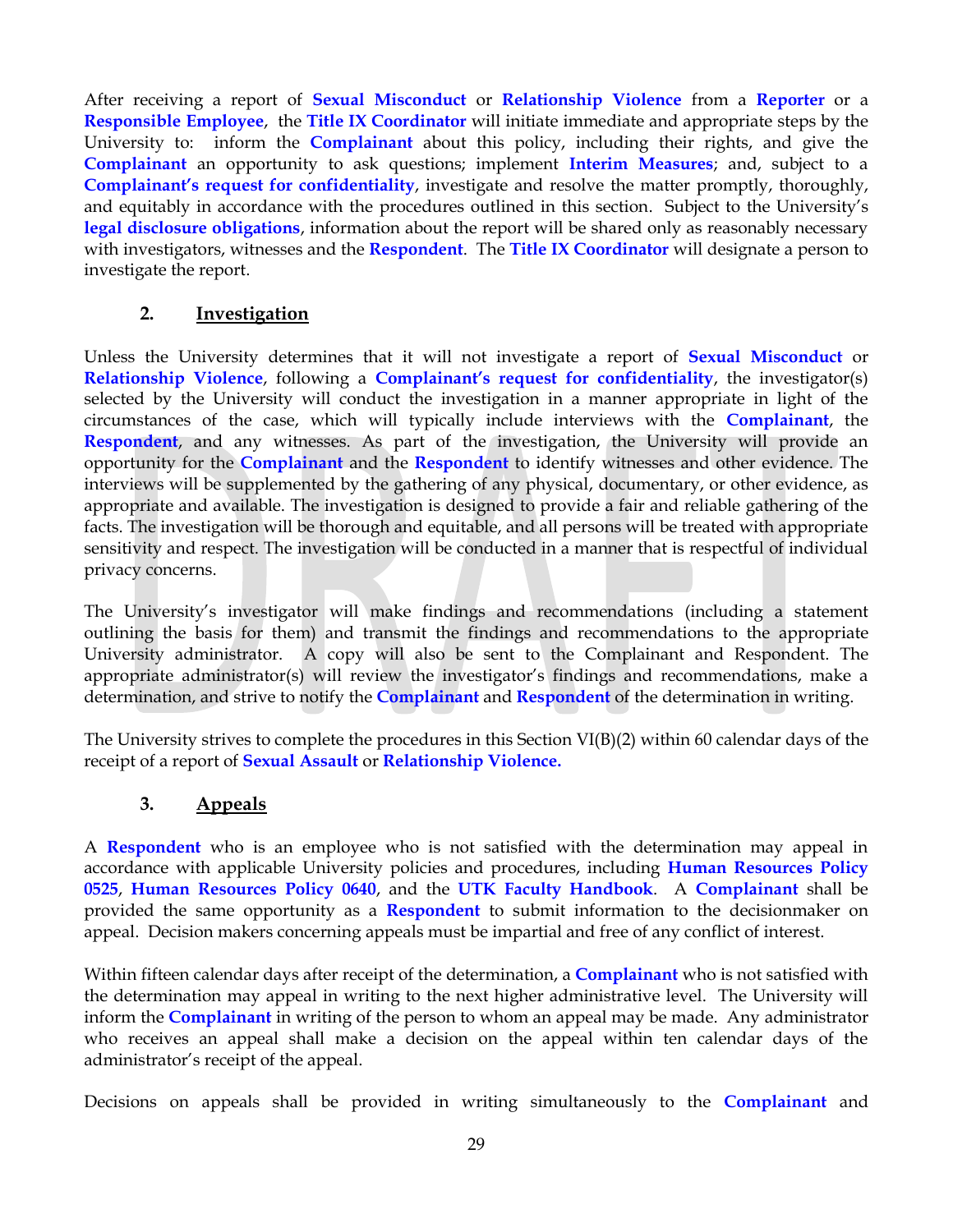#### **Respondent**.

#### **4. Corrective Actions**

Corrective actions against an employee found to have committed **Sexual Misconduct** and/or **Relationship Violence** can include: termination, demotion, suspension without pay, and/or oral or written corrective action. When the person found to have committed **Sexual Misconduct** and/or **Relationship Violence** is neither a student nor an employee, the University's corrective action(s) will vary based on the University's ability to implement corrective action(s).

#### **C. PROCEDURES FOR INVESTIGATING AND RESOLVING REPORTS OF SEXUAL MISCONDUCT OR RELATIONSHIP VIOLENCE COMMITTED BY UNIVERSITY STUDENTS**

This section describes for investigating and resolving reports of **Sexual Misconduct** or **Relationship Violence** involving a **Respondent** who is a student.

## **1. Meeting (Communication) with the Complainant**

After receiving a report of **Sexual Misconduct** or **Relationship Violence** from a **Reporter** or a **Responsible Employee**, the **Title IX Coordinator**, a **Deputy Title IX Coordinator**, and/or a member of the **S.A.R.T.** will initiate immediate and appropriate steps by the University to: meet with the **Complainant** and/or inform the **Complainant** about this policy, including their rights, and give the Complainant an opportunity to ask questions; implement **Interim Measures**; and, subject to a **Complainant's request for confidentiality**, investigate and resolve the matter promptly, thoroughly, and equitably.

#### **2. Investigation**

Unless the University determines that it will not investigate a report of **Sexual Misconduct** or **Relationship Violence**, following a **Complainant's request for confidentiality**, the investigator(s) selected by the University will conduct the investigation in a manner appropriate in light of the circumstances of the case, which will typically include interviews with the **Complainant**, the **Respondent**, and any witnesses. As part of the investigation, the University will provide an opportunity for the **Complainant** and the **Respondent** to identify witnesses and other evidence. The interviews will be supplemented by the gathering of any physical, documentary, or other evidence, as appropriate and available. The investigation is designed to provide a fair and reliable gathering of the facts. The investigation will be thorough and equitable, and all persons will be treated with appropriate sensitivity and respect. The investigation will be conducted in a manner that is respectful of individual privacy concerns.

The investigator will provide notice of the outcome of the investigation to the Office of Student Conduct, the **Complainant**, and the **Respondent**. Notice to the **Complainant** and the **Respondent** shall be simultaneous written notice. The University strives to complete the procedures in this Section VI(C)(2) within 60 calendar days of the receipt of a report of **Sexual Assault** or **Relationship Violence.**

#### **3. Resolution**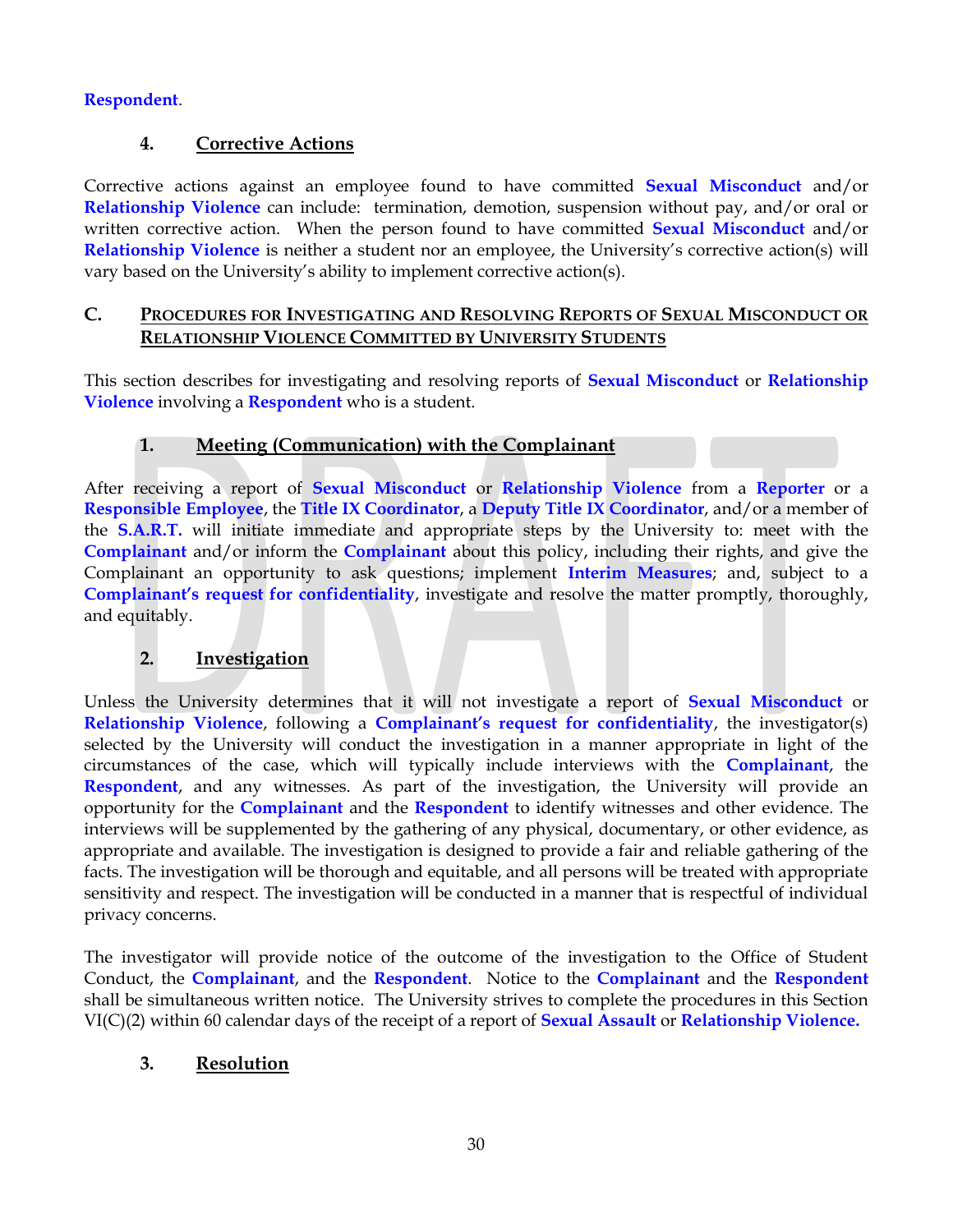If the University determines after an investigation that a **Standard of Conduct** has been violated, then the University will take prompt and effective steps reasonably calculated to end the misconduct, prevent the misconduct from recurring, and address its effects. One of those steps likely will involve the Office of Student Conduct charging the **Respondent** with a violation of the **Standards of Conduct** and resolve the matter in accordance with the University's student disciplinary regulations and procedures, a complete copy of which can be found in *Hilltopics*, the University's student handbook. A **Respondent** accused of committing **Sexual Misconduct** or **Relationship Violence** may accept responsibility for the disciplinary charge(s) and accept the proposed disciplinary penalty(s), or the **Respondent** may contest the accusation(s) and/or disciplinary penalty(s) either through a hearing before the Student Disciplinary Board, following the procedures set forth in *Hilltopics*, or a **TUAPA Hearing**.

The University strives to conduct disciplinary hearings concerning **Sexual Assault** or **Relationship Violence** within ten University business days of the notice to the **Complainant** and **Respondent** of the completion of the University's investigation. The University strives to provide notice of the decision of the Student Disciplinary Board or an administrative judge within three University business days after the hearing.

Decisions concerning resolutions shall be provided in writing simultaneously to the **Complainant** and **Respondent**. Before a **Respondent** accused of committing **Sexual Misconduct** or **Relationship Violence** accepts responsibility for the disciplinary charge(s) and accepts a proposed disciplinary penalty(s), the Complainant shall be offered an opportunity to appeal the proposed disciplinary penalty, as described in **Section VI(C)(4)**.

#### **4. Appeals**

Appeal by the Complainant of an Investigator's Determination. In a case in which the Office of Student Conduct concurs with the investigator selected by the University that the **Respondent** did not violate a **Standard of Conduct**, the **Complainant** will have the opportunity to seek review by the Vice Chancellor for Student Life by filing a written request for review within fifteen calendar days after receipt of the investigative determination. The Vice Chancellor for Student Life may affirm the decision of the Office of Student Conduct, reverse the decision of the Office of Student Conduct and direct the Office of Student Conduct to charge the **Respondent** with violating the **Standards of Conduct**, or remand the matter for additional investigation or consideration. The Vice Chancellor for Student Life will render a decision in writing, to both parties, within fifteen (15) calendar days of receipt of the request for review. A Complainant may appeal the decision of the Vice Chancellor for Student Life in accordance with **[Article V, Section 7 of the Bylaws of the University of Tennessee](http://bot.tennessee.edu/bylaws.html)**.

Appeal by the Complainant of a Proposed Disciplinary Penalty. In a case in which the **Respondent** has accepted responsibility for violating a **Standard of Conduct**, but the **Complainant** is not satisfied with the disciplinary penalty proposed by the Office of Student Conduct for the **Respondent's** violation of the **Standard of Conduct**, the **Complainant** will have the opportunity to seek review by the Vice Chancellor for Student Life by filing a written request for review within fifteen calendar days after receipt of the investigative determination. The Vice Chancellor for Student Life may affirm the disciplinary penalty proposed by the Office of Student Conduct, modify the disciplinary penalty proposed by the Office of Student Conduct, or remand the matter for additional consideration by the Office of Student Conduct. The Vice Chancellor for Student Life will render a decision in writing, to both parties, within fifteen (15) calendar days of receipt of the request for review.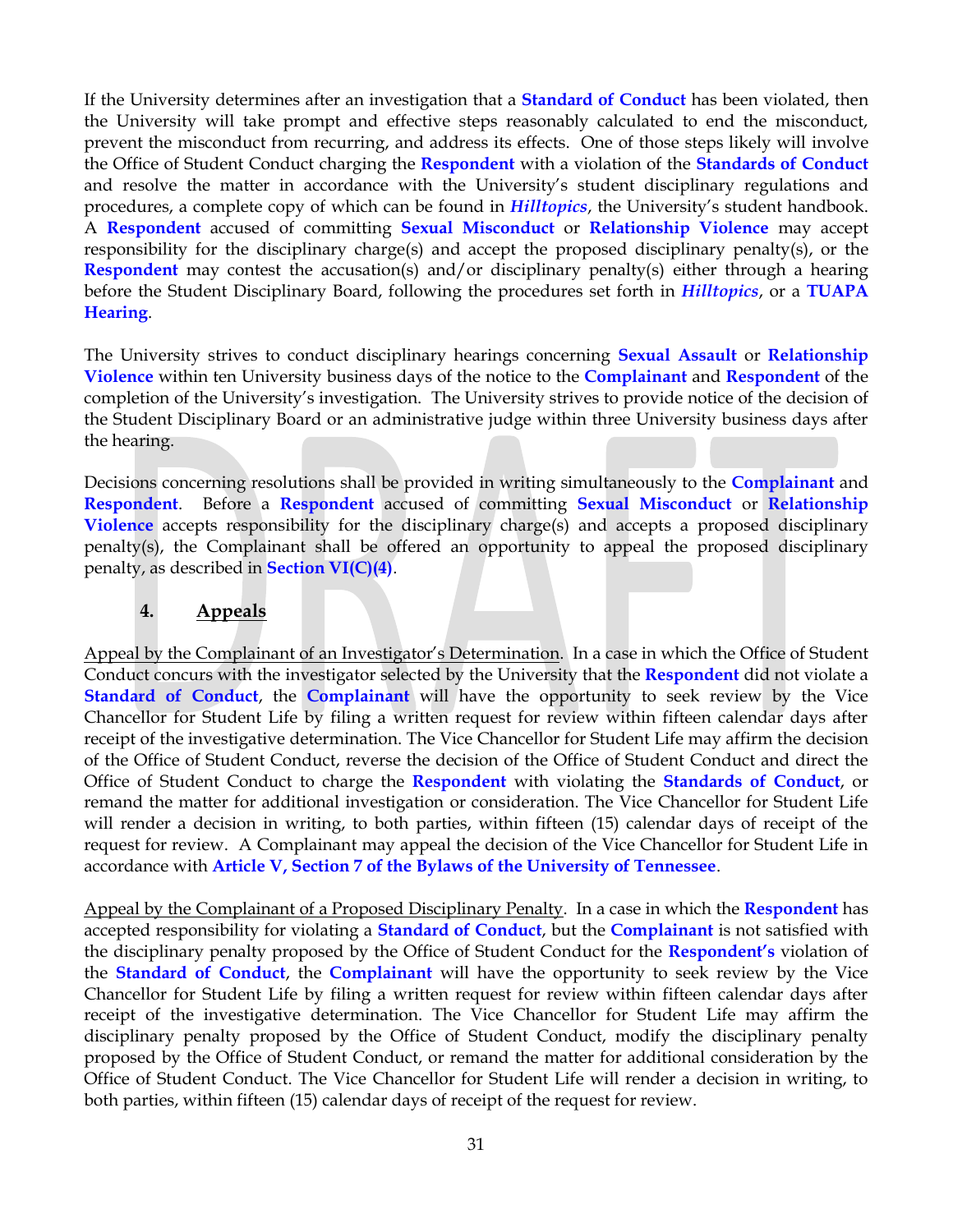Appeal by either the Complainant or the Respondent of a Decision of the Student Disciplinary Board. In cases involving **Sexual Assault** or **Relationship Violence** heard by the Student Disciplinary Board, the timeframes for appeals shall be modified in order to accomplish the goal of resolving all appeals within thirty (30) calendar days of the written decision of the Student Disciplinary Board. To accomplish that goal:

- Appeals of decisions of the Student Disciplinary Board to the Student Tribunal shall be submitted in writing to the Office of Student Conduct and Community Standards within five calendar days of the written decision of the Student Disciplinary Board. The Student Tribunal shall issue a written decision within five calendar days of the receipt of the appeal by the Office of Student Conduct and Community Standards.
- Appeals of decisions of the Student Tribunal to the Student Life Council shall be submitted in writing to the Office of Student Conduct and Community Standards within five calendar days of the written decision of the Student Tribunal. The Student Life Council shall issue a written decision within five calendar days of the receipt of the appeal by the Office of Student Conduct and Community Standards.
- Appeals of decisions of the Student Life Council to the Chancellor shall be submitted in writing to the Chancellor within five calendar days of the written decision of the Student Disciplinary Board. The Chancellor shall issue a decision on the appeal within five calendar days of the receipt of the written appeal.
- Appeal by either the Complainant or the Respondent of an Initial Order in a TUAPA Hearing. An appeal of an initial order of in a **TUAPA Hearing** shall be filed with the Chancellor/Agency Head within fifteen (15) calendar days after entry of the initial order. In cases involving **Sexual Assault** or **Relationship Violence**, the Chancellor/Agency Head will issue a final order or an order remanding the matter for further proceedings within fifteen calendar days after the filing of an appeal.

Decisions on Any Type of Appeal. Decisions on appeals shall be provided in writing simultaneously to the **Complainant** and **Respondent**. Decision makers concerning appeals must be impartial and free of any conflict of interest.

#### **5. Disciplinary Sanctions and Other Remedial and Protective Measures**

Following a final determination under University procedures that a student committed **Sexual Misconduct** or **Relationship Violence** (e.g., after appeals have been exhausted), the University will take prompt and effective steps reasonably calculated to end the misconduct, prevent the misconduct from recurring, and address its effects. Such steps likely will include imposing one or more of the following disciplinary sanctions: permanent dismissal, indefinite suspension, suspension for a specific period of time, disciplinary probation, disciplinary reprimand, restitution, education, loss of privilege, and/or warning. In addition to imposing disciplinary sanctions, the University may implement other remedial and protective actions, including: issuing a no-contact directive to the **Respondent**; providing medical and counseling services to the **Complainant**; exploring changes in living, transportation, dining, and working arrangements for the **Complainant** and the **Respondent**; providing an escort to ensure that the **Complainant** can move safely between classes and activities; exploring changes in class and extracurricular schedules, including adjustments so that the **Complainant** and the **Respondent** do not share the same classes; assisting the **Complainant**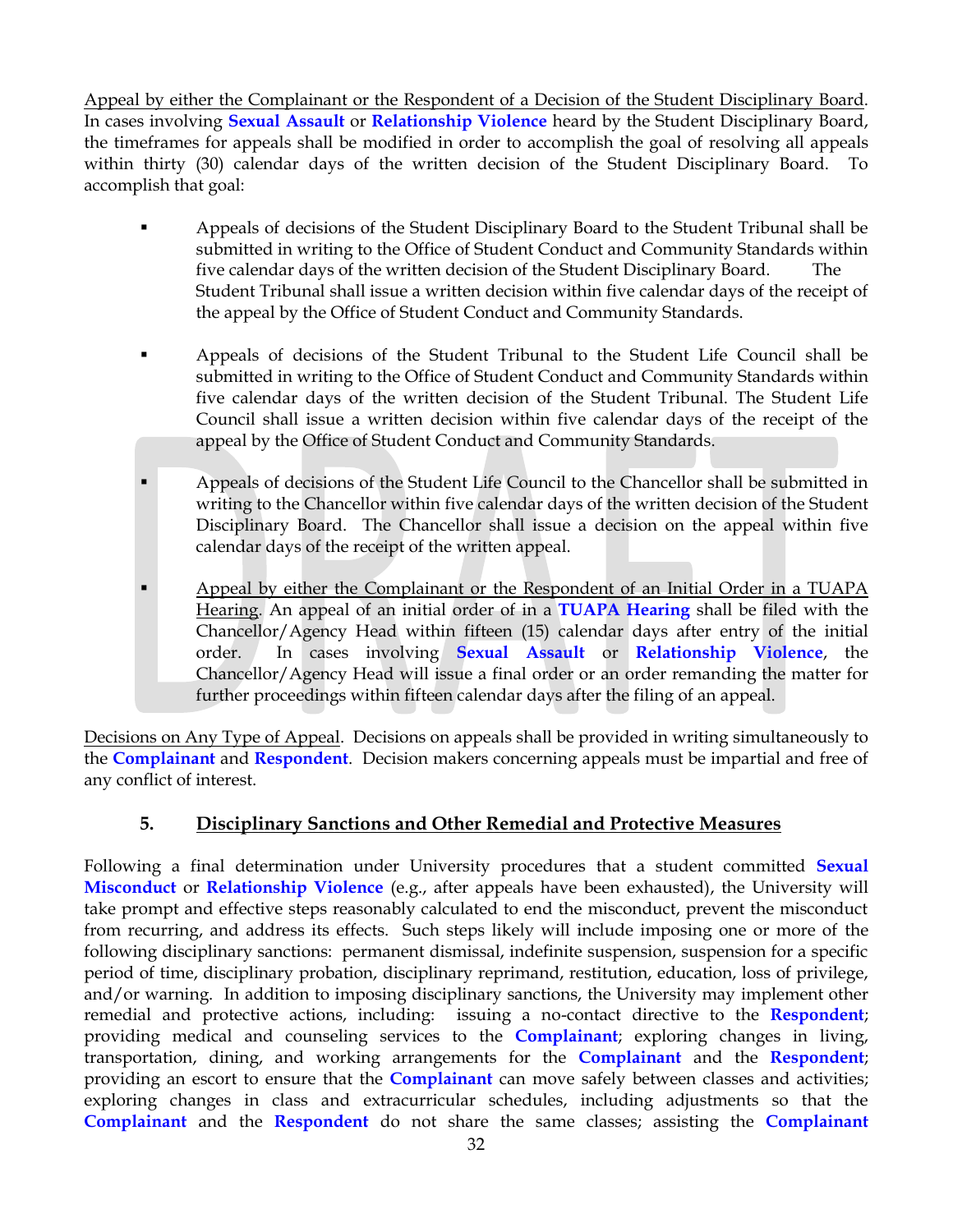communicate with faculty; providing academic support for the **Complainant**, including tutoring (for student **Complainants**); and exploring options for re-taking a course, dropping a course, or withdrawing for a semester without financial or academic penalty (for student **Complainants**).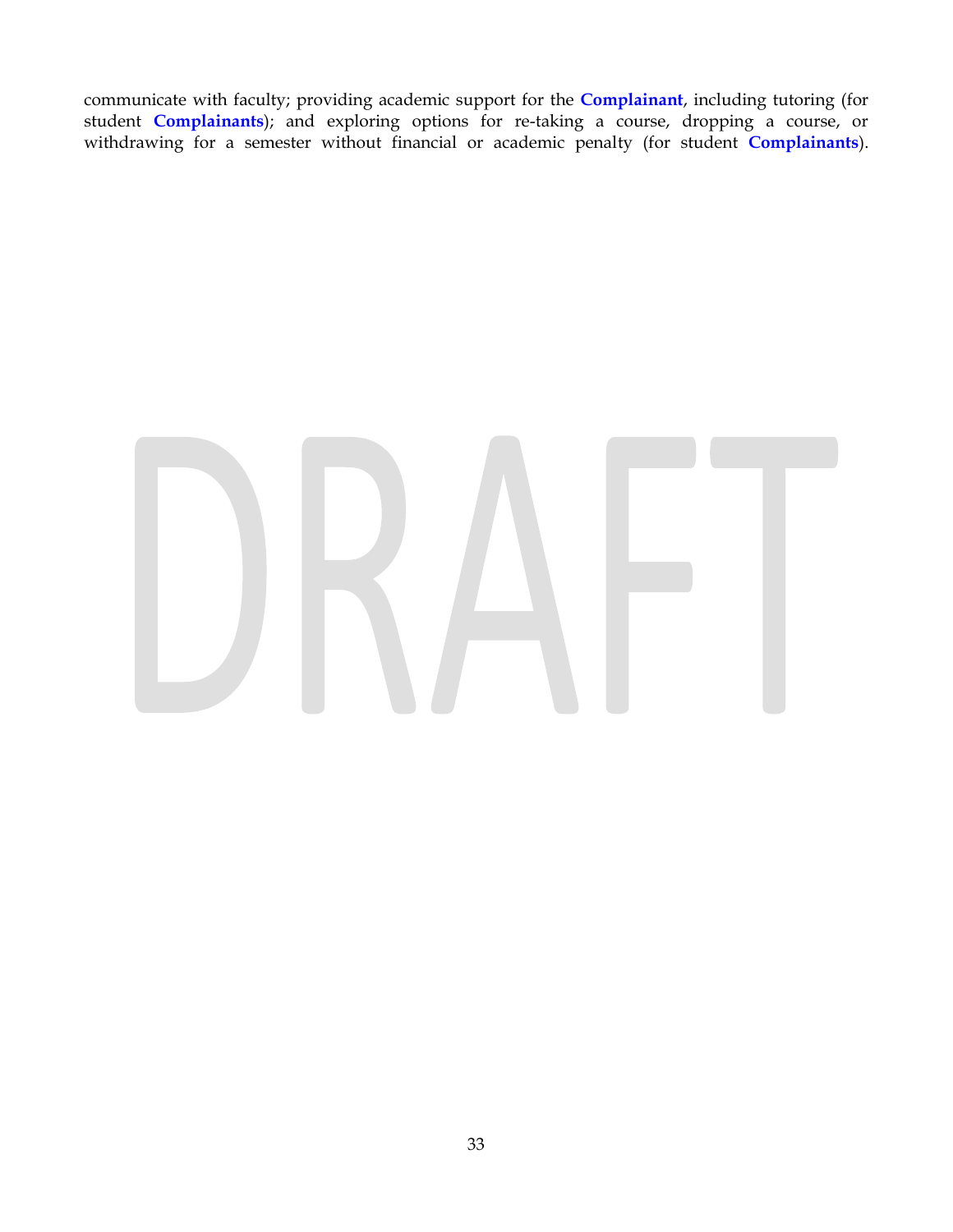#### **VII. REQUIREMENTS AND GUIDELINES FOR RESPONSIBLE EMPLOYEES**

#### **A. MANDATORY ACTIONS**

**Responsible Employees** who receive notice of an incident of **Sexual Misconduct** or **Relationship Violence** shall:

- 1. assist with obtaining medical assistance (if needed or requested) or accessing other onor off-campus resources (if requested);
- 2. evaluate whether **[University Safety Policy 0575](http://policy.tennessee.edu/safety_policy/sa0575/)** applies because the incident involves suspected child abuse or child sexual abuse (if so, comply with the reporting requirements of that policy); and, if **[University Safety Policy 0575](http://policy.tennessee.edu/safety_policy/sa0575/)** does not apply,
- 3. report the incident to the **Title IX Coordinator,** a **Deputy Title IX Coordinator**, or a member of the **S.A.R.T.** promptly after receiving notice of the incident (no later than 48 hours after receiving the report<sup>4</sup>);<sup>5</sup>
- 4. encourage the **Reporter** to report the incident to law enforcement and assist the **Reporter** in contacting law enforcement if requested by the **Reporter**; and
- 5. if applicable, communicate to the **Title IX Coordinator,** a **Deputy Title IX Coordinator**, or a member of the **S.A.R.T.** that a Complainant has **requested that the University maintain their confidentiality**.

UTPD shall provide the **Title IX Coordinator** with access to its investigation notes and findings as necessary for the University's non-law enforcement investigation, as long as providing the notes and findings would not compromise the law enforcement investigation.

A **Complainant** who also is a **Responsible Employee** is not required to report **Sexual Misconduct** or **Relationship Violence** to which they have been subjected or take any other action identified in this section.

#### **B. RECOMMENDED ACTIONS**

l

<sup>4</sup> If the end of the 48 hour reporting window falls on a weekend or a University holiday, then the Responsible Employee should report the incident as soon as possible on the next University business day.

<sup>5</sup> A **Responsible Employee** may also inform their supervisor of the incident. With the prior approval of the **Title IX Coordinator**, a University unit may adopt a protocol that requires a **Responsible Employee** in the unit to report an incident of **Sexual Misconduct** or **Relationship Violence** to their supervisor or other designee within the unit, who, in lieu of the **Responsible Employee** who received notice of the incident, shall promptly report the incident to the **Title IX Coordinator,** a **Deputy Title IX Coordinator**, or a member of the **S.A.R.T.**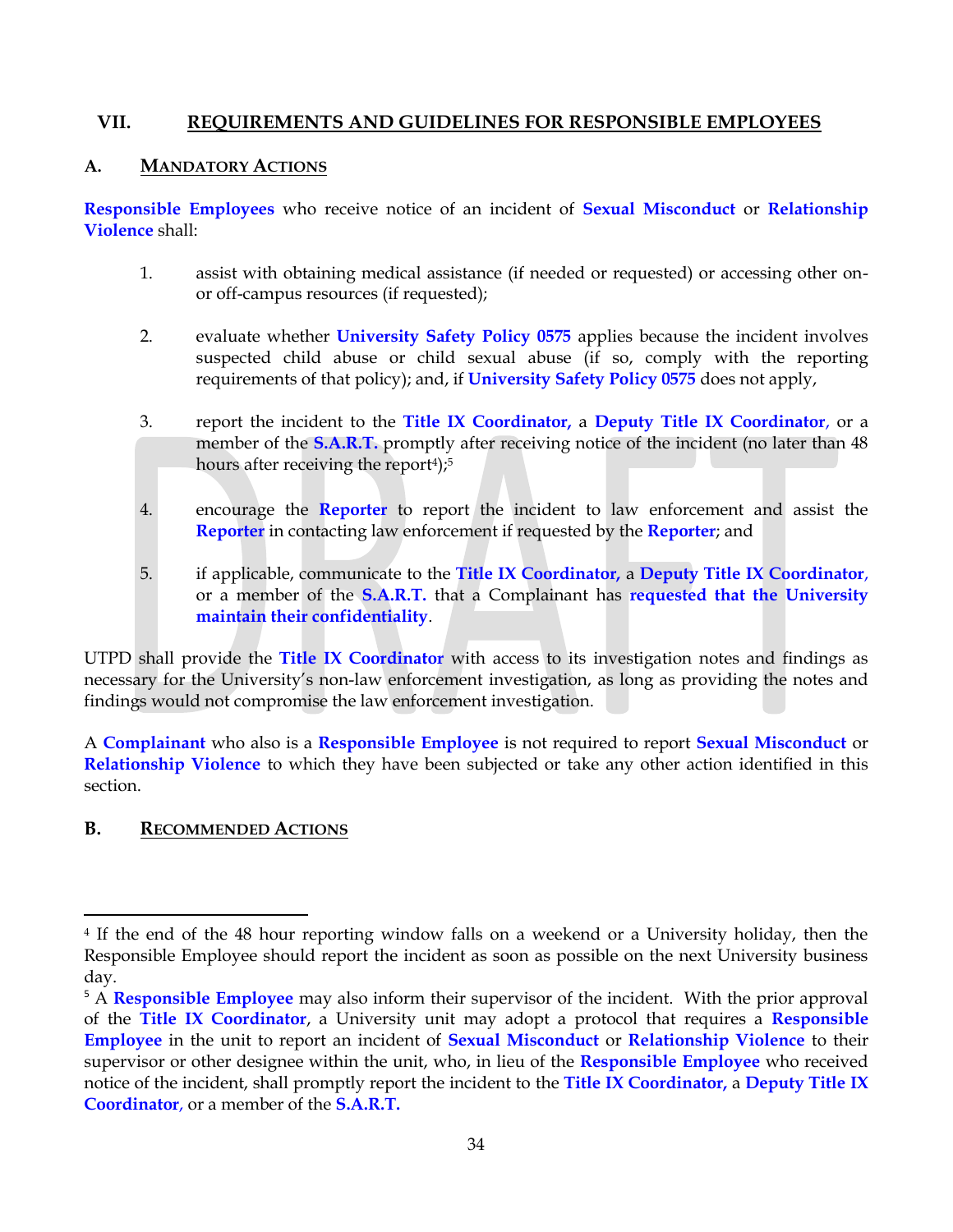**Responsible Employees** who receive notice of an incident of **Sexual Misconduct** or **Relationship Violence** should:

- 1. before a person reveals information that the person may wish to keep confidential, use their best efforts to ensure that a person understands:
	- the **Responsible Employee's** obligation to report the names of the **Respondent** and the **Complainant** involved in the alleged **Sexual Misconduct** or **Relationship Violence**, as well as other relevant facts regarding the alleged incident, to the University (i.e., to the **Title IX Coordinator,** a **Deputy Title IX Coordinator**, or a member of the **S.A.R.T.**);
	- the person's ability to share the information confidentially with certain **on- and – off campus resources**;
	- a **Complainant's** option under this policy to **request that the University maintain confidentiality,** if the person indicates that they want to tell the **Responsible Employee** about an incident but also maintain confidentiality;
	- **if the Reporter** indicates hesitancy to report an incident to the University, inform the **Reporter** that the University prohibits **Retaliation** and will not only take steps to prevent **Retaliation** but also take strong responsive action if **Retaliation** occurs; and
- 2. if the person reports an incident of **Sexual Misconduct** or **Relationship Violence**, then:
	- provide emotional support to the **Reporter**;
	- inform the **Reporter** that the **Responsible Employee** will be reporting the incident to the **Title IX Coordinator,** a **Deputy Title IX Coordinator**, or a member of the **S.A.R.T.**, one of whom will be contacting the **Reporter** to provide further guidance and assistance.
		- if the **Reporter** is the **Complainant**:
			- encourage the **Complainant** to preserve any physical evidence (e.g., if possible, the **Complainant** should not shower, bathe, douche, change clothes, brush their teeth, or comb their hair);
			- **• Provide a Complainant** with a copy of this policy or another written publication approved by the **Title IX Coordinator** to inform the **Complainant** of their rights under this policy; and

#### **C. PROHIBITED ACTIONS**

**Responsible Employees** who receive notice of an incident of **Sexual Misconduct** or **Relationship Violence** shall not: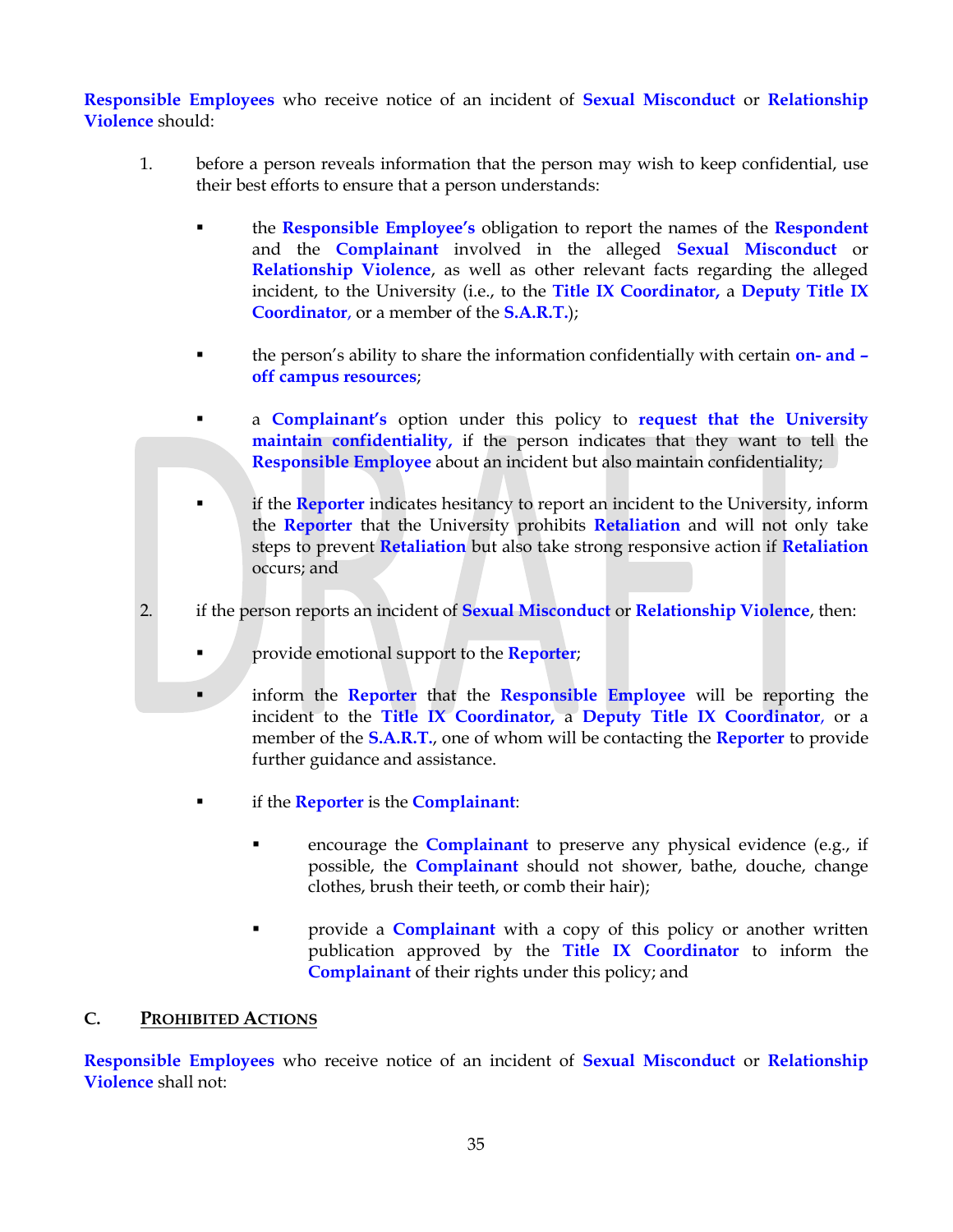- 1. guarantee to a **Reporter** that they will keep information confidential;
- 2. share information about the incident with a person who does not have a Universityrelated need to know;
- 3. share information about the incident with law enforcement (including UTPD) without the **Complainant's** consent; and/or
- 4. investigate or otherwise attempt to resolve reports of **Sexual Misconduct** or **Relationship Violence** without the approval of the **Title IX Coordinator** (this provision does not apply to UTPD), other than taking an action recommended in **Section VII(A)- (B)**.

When the University's non-law enforcement investigation of a report of **Sexual Misconduct** or **Relationship Violence** occurs concurrently with a law enforcement investigation of the same incident, UTPD shall not cause the University's non-law enforcement investigation to be delayed pending the outcome of UTPD's law enforcement investigation, except for the collection of evidence.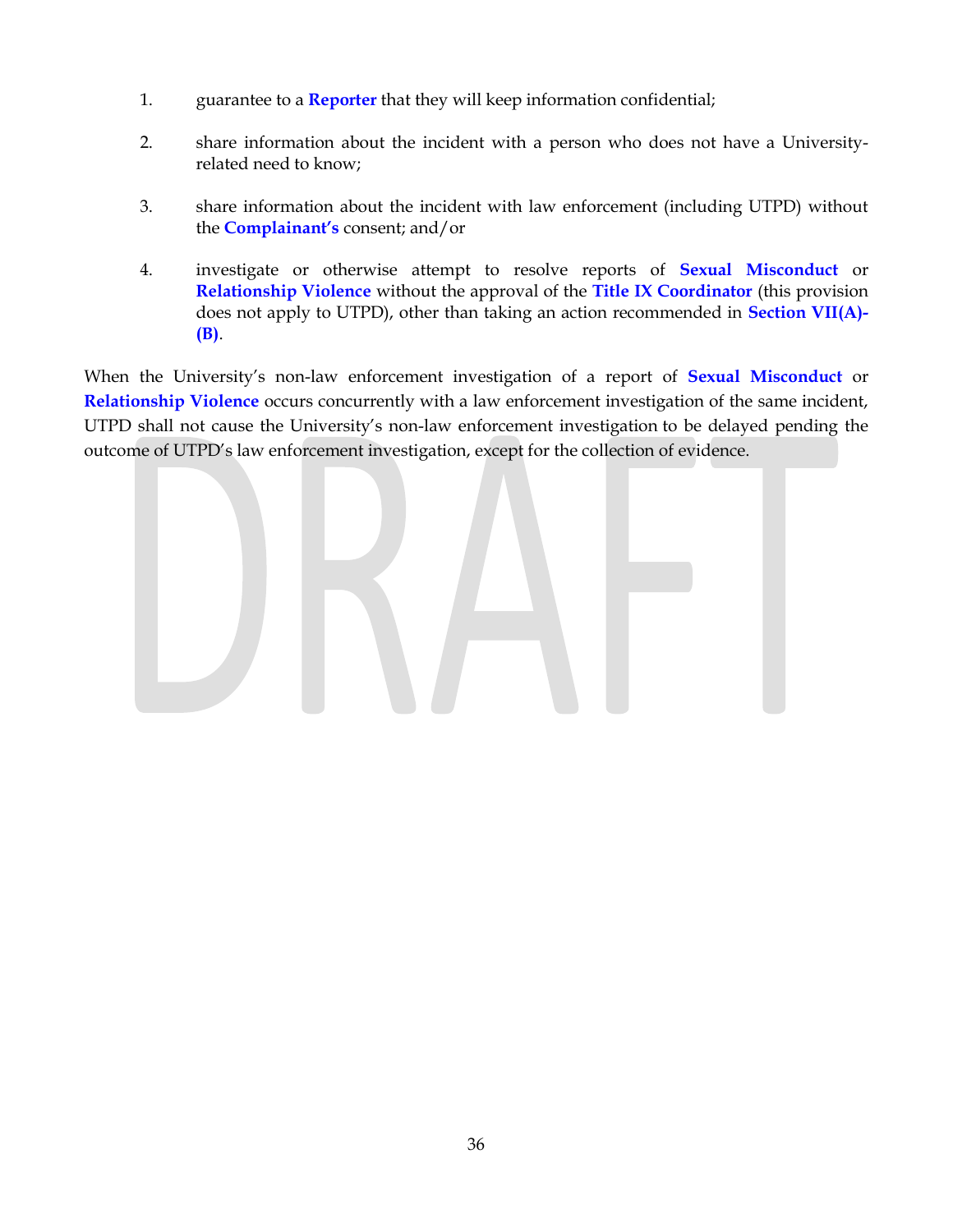## **VIII. PREVENTION AND AWARENESS PROGRAMS**

The University implements comprehensive, intentional, and integrated programming, initiatives, strategies, and campaigns intended to prevent and eventually end **Sexual Misconduct** and **Relationship Violence** by and against members of the University community. The University intends that its Prevention Programs: (1) be culturally relevant, inclusive of diverse communities and identities, sustainable, responsive to community needs, and informed by research or assessed for value, effectiveness, or outcome; and (2) consider environmental risk and protective factors as they occur on the individual, relationship, University, community, and societal levels. Prevention Programs include both **Primary Prevention Programs**, **Primary Awareness Programs**, and **Ongoing Prevention and Awareness Campaigns**.

## **A. PRIMARY PREVENTION PROGRAMS**

The University implements comprehensive, intentional, and integrated programming, initiatives, and strategies informed by research or assessed for value, effectiveness, or outcome that are intended to prevent **Sexual Misconduct** and **Relationship Violence** by and against members of the University community through the promotion of positive and healthy behaviors that foster healthy, mutually respectful relationships and sexuality, encourage safe **Bystander Intervention**, and seek to change behavior and social norms in healthy and safe directions.

The University implements programs for incoming students and new employees that inform incoming students and new employees about:

- this policy, including: the University's prohibition against **Sexual Misconduct** and **Relationship Violence**; the definitions of **Tennessee Sexual Violence Crimes** and **Tennessee Relationship Violence Crimes**; the definition of consent with respect to crimes relating to sexual activity in the State of Tennessee; and the information that is included in this policy in accordance with **34 C.F.R. § 668.46(b)(11)** and **34 C.F.R. § 668.46(k)(2);**
- **Bystander Intervention**; and
- **Risk Reduction.**

Questions about the University's current Primary Prevention Programs should be directed to the **Title IX Coordinator**.

#### **B. PRIMARY AWARENESS PROGRAMS**

The University implements comprehensive, intentional, and integrated community-wide or audiencespecific programming, initiatives, and strategies that increase audience knowledge and share information and resources to prevent **Sexual Misconduct** and **Relationship Violence**, promote safety, and reduce the perpetration of **Sexual Misconduct** and **Relationship Violence**.

Questions about the University's Primary Awareness Programs should be directed to the **Title IX Coordinator**.

#### **C. ONGOING PREVENTION AND AWARENESS CAMPAIGNS**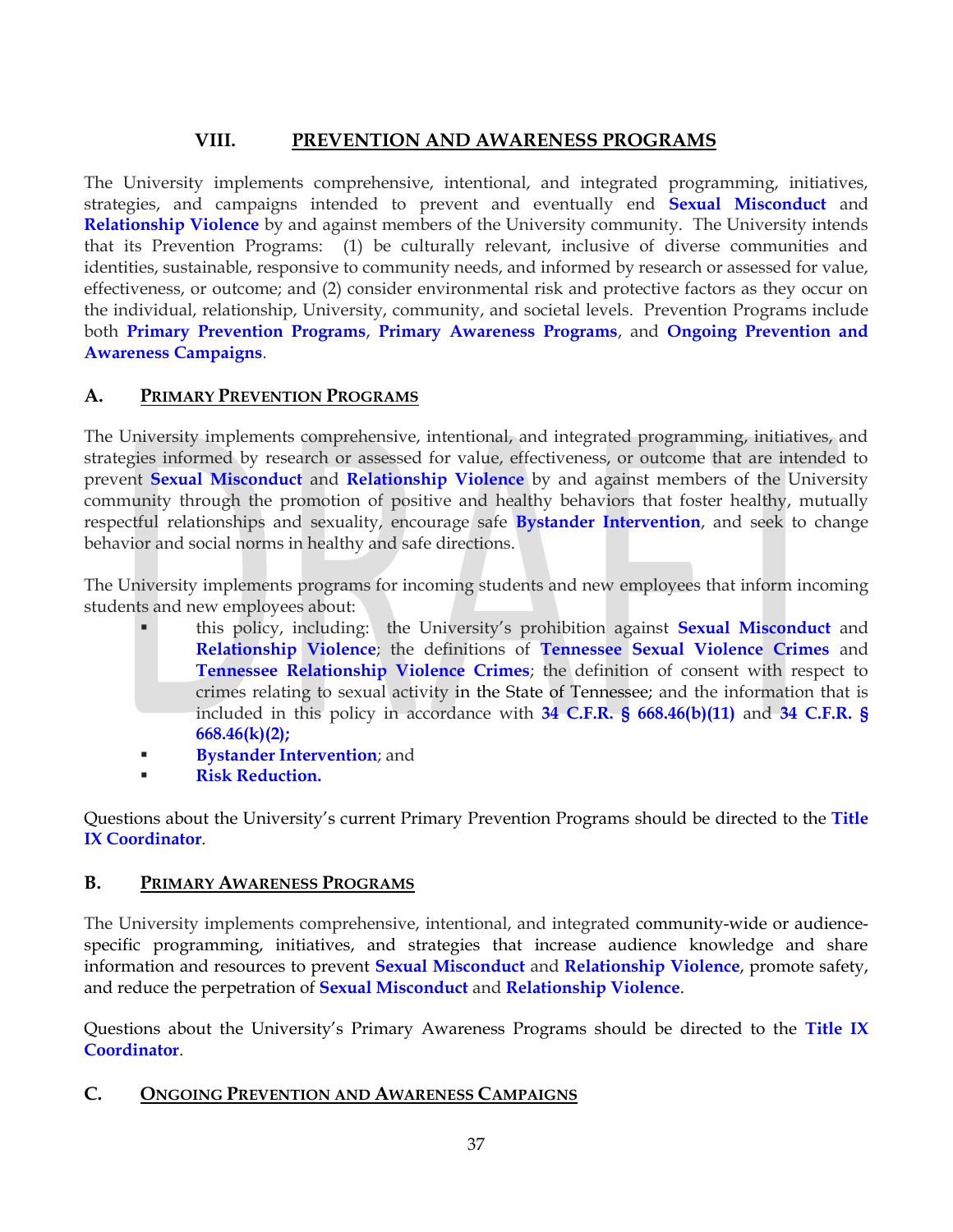The University implements comprehensive, intentional, and integrated programming, initiatives, and strategies for students and employees that are sustained over time and focus on increasing understanding of topics relevant to and skills for addressing **Sexual Misconduct** and **Relationship Violence** using a range of strategies with audiences throughout the University and including information about:

- this policy, including: the University's prohibition against **Sexual Misconduct** and **Relationship Violence**; the definitions of **Tennessee Sexual Violence Crimes** and **Tennessee Relationship Violence Crimes**; the definition of consent with respect to crimes relating to sexual activity in the State of Tennessee; and the information that is included in this policy in accordance with **34 C.F.R. § 668.46(b)(11)** and **34 C.F.R. § 668.46(k)(2);**
- **Bystander Intervention**; and
- **Risk Reduction.**

Questions about the University's ongoing prevention and awareness campaigns should be directed to the **Title IX Coordinator**.

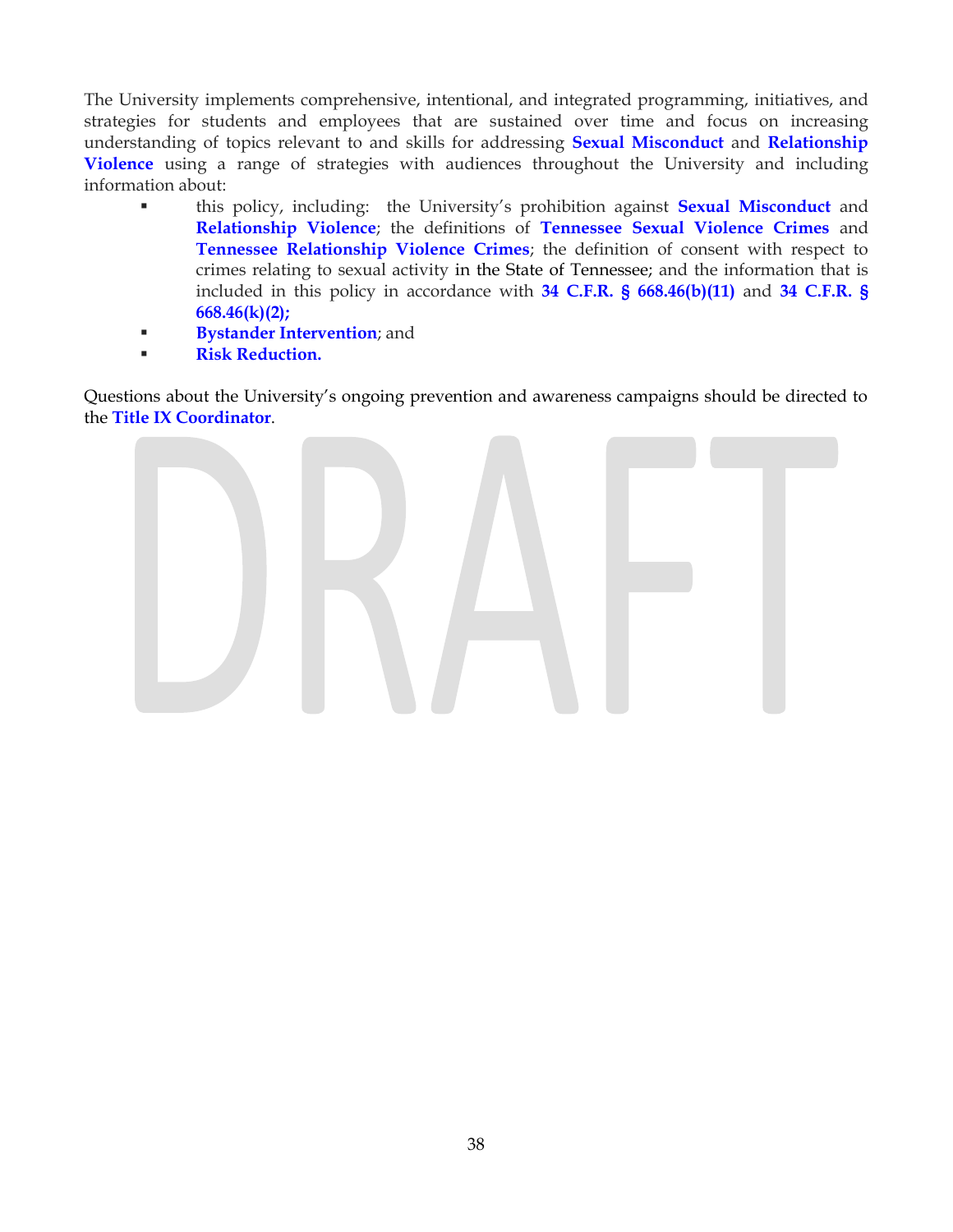## **APPENDIX A: DEFINITIONS**

The following definitions apply for the purposes of this policy:

- **A. BYSTANDER INTERVENTION:** Safe and positive options that may be carried out by a person(s) to prevent harm or intervene when there is a risk of **Sexual Misconduct** or **Relationship Violence**. Bystander Intervention includes: recognizing situations of potential harm; understanding institutional structures and cultural conditions that facilitate violence; overcoming barriers to intervening; identifying safe and effective intervention options; and taking action to intervene. More information about Bystander Intervention can be found **here**.
- **B. CAMPUS SECURITY AUTHORITIES:** Individuals from whom the University collects certain crime statistics for purposes of the **Clery Act**. A list of the job titles of the University's Campus Security Authorities can be found in the **Annual Security Report**.
- **C. CLERY ACT:** The Jeanne Clery Disclosure of Campus Security and Campus Crime Statistics Act, 20 U.S.C. § 1092(f). More information about the **Clery Act**, including the University's **Annual Security Report**, can be found on the **website** of the University of Tennessee Police Department.
- **D. CLERY GEOGRAPHY:** Clery Geography means property for which the University is required to report crime statistics pursuant to the **Clery Act**.
- **E. COERCION:** Words or conduct that, viewed from the perspective of a **Reasonable Person**, substantially impair a person's ability to voluntarily choose whether to engage in a particular sexual act (e.g., **Sexual Contact** or **Sexual Intercourse**). Coercion is something more than mere seduction or persuasion.

Coercion includes, without limitation:

- 1. physical force; and
- 2. words and/or conduct that would cause a **Reasonable Person** to fear imminent: harm to the health, safety, or property of themselves or a third person; threat of the loss of a job benefit; or kidnapping of themselves or a third person.
- **F. COMPLAINANT:** An individual who asserts that they have been subjected to **Sexual Misconduct** or **Relationship Violence**.
- **G. CONSENT (OR CONSENSUAL):** The knowing and voluntary communication, through words and/or conduct, of an agreement to engage in a particular act, including without limitation a particular act of **Sexual Contact** or **Sexual Intercourse**.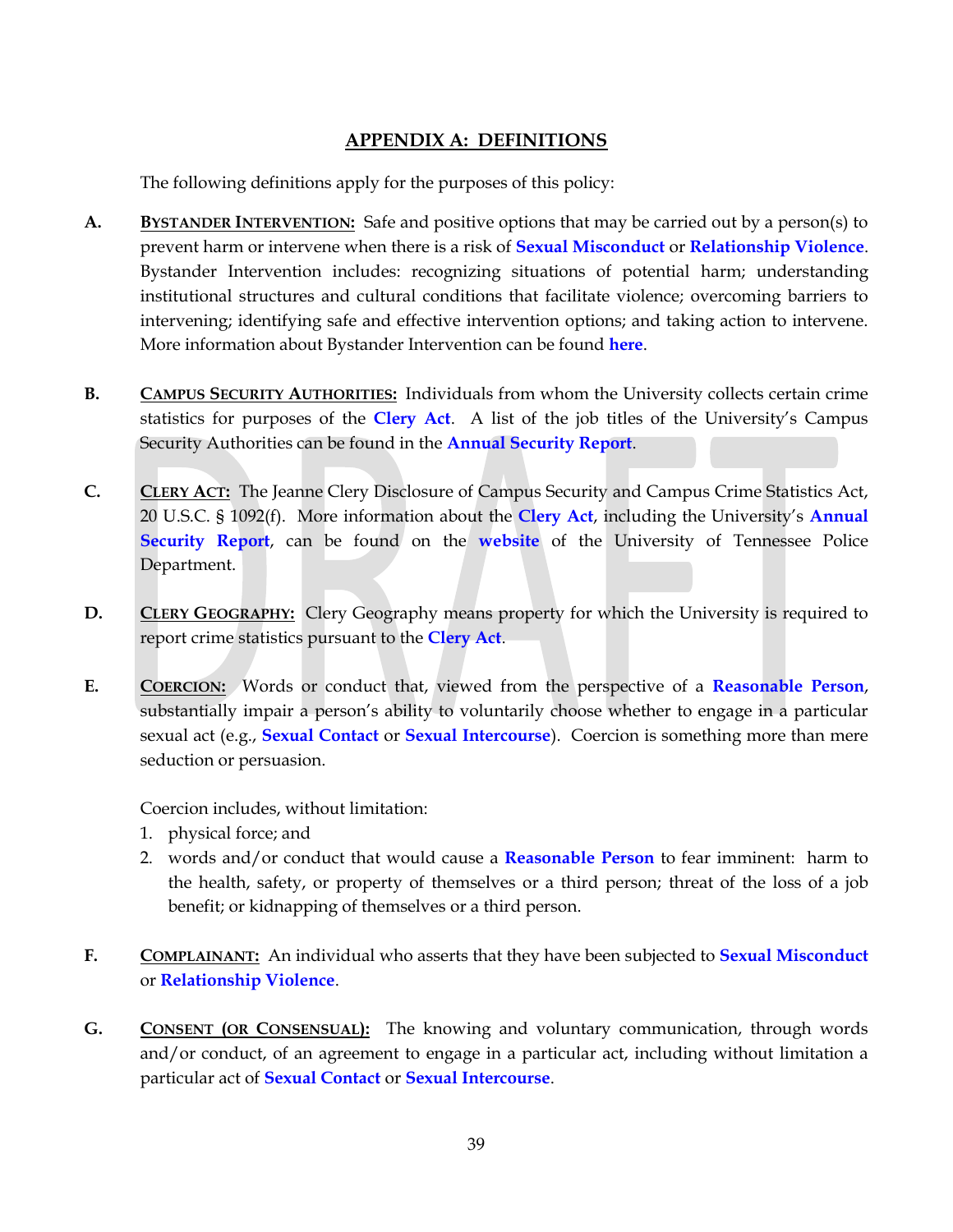For the purposes of this policy, the following rules shall be used to determine whether Consent was given:

- 1. Whether an individual has given Consent is evaluated from the perspective of what a Reasonable Person who perceived the individual's words and/or conduct would have understood.
- 2. One's own use of alcohol, drugs, or other substances does not diminish one's responsibility to obtain Consent from the other person. Moreover, another person's use of alcohol, drugs, or other substances does not diminish one's responsibility to obtain Consent from that person.
- 3. Consent must exist from the beginning to the end of each sexual encounter and for each particular act (e.g., **Sexual Contact** and **Sexual Intercourse**) that occurs during a sexual encounter.
- 4. The responsibility for obtaining Consent rests with the individual who voluntarily and physically initiates a particular act (e.g., **Sexual Contact** and **Sexual Intercourse**), even if the other person initiated the sexual encounter.
- 5. Consent cannot be obtained by taking advantage of the **Incapacitation** of another person, or inferred from the **Incapacitation** of another person, if one knew (or a **Reasonable Person** would have known) that the other person was **Incapacitated**. Because the **Incapacitation** of another person may be difficult for one to discern, persons subject to this policy are strongly encouraged to err on the side of caution (i.e., when in doubt, assume that the other person is **Incapacitated** and therefore unable to give Consent.)
- 6. Consent also cannot be obtained by or inferred from:
	- **Coercion**;
	- silence that is not accompanied by conduct evidencing an agreement to engage in a particular sexual act;
	- Consent given by the other person on a previous occasion;
	- Consent given to another person;
	- the other person's failure to resist physical force (however, for purposes of this policy, the other person's resistance to physical force will be viewed as a clear demonstration that the person has not given Consent);
	- the sexual arousal of the other person;
	- a current or previous dating, romantic, intimate, or sexual relationship with the other person;
	- currently or previously cohabitating with the other person;
	- the other person's attire;
	- the other person's reputation;
	- the other person's giving or acceptance of gifts; or
	- the other person's extension or acceptance of an invitation to go to a private residence, room, or location.
- 7. A verbal "No" (or words equivalent to "No"), even if it sounds insincere or indecisive, always means that Consent has not been given, or if previously given, has been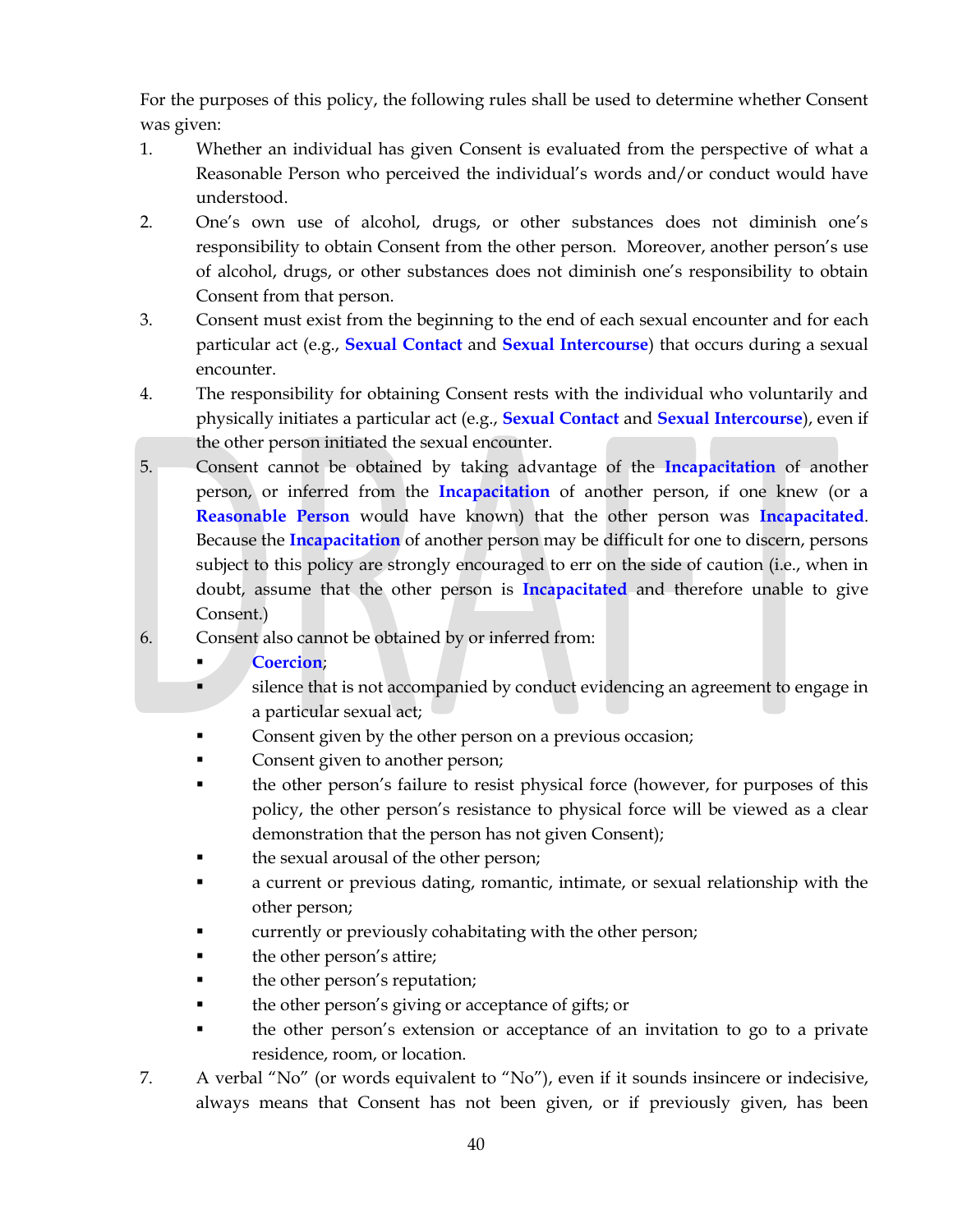withdrawn. The absence of a verbal "No" does not necessarily mean that Consent has been given.

- 8. Consent to one type of **Sexual Contact** or **Sexual Intercourse** (e.g., oral intercourse) does not constitute or imply Consent for another type of **Sexual Contact** or **Sexual Intercourse** (e.g., vaginal intercourse), whether during a sexual encounter or during a previous sexual encounter.
- 9. A person has a right to change their mind; thus, Consent to engage in a particular act of **Sexual Contact** or **Sexual Intercourse** may be withdrawn by a person at any time. A withdrawal of Consent is communicated through a person's words and/or conduct. Once a person's withdrawal of Consent has been communicated through that person's words and/or conduct, the other person must cease the particular act of **Sexual Contact** or **Sexual Intercourse**. Consent also is automatically withdrawn by a person who becomes **Incapacitated**.
- 10. A person who is under the age of eighteen (18) (i.e., a minor) cannot give Consent; however, a person who is at least the age of thirteen (13) and less than the age of eighteen (18) can give Consent to sexual acts with another person who is less than four (4) years older than them.
- 11. The definition of consent for the purposes of criminal law in the State of Tennessee is explained in **Appendix B**.
- **H. DEPUTY TITLE IX COORDINATOR(S):** The person(s) identified in **Section I(D)**.
- **I. INCAPACITATED (OR INCAPACITATION):** A temporary or permanent state in which a person cannot make informed, rational judgments (e.g., judgments concerning **Sexual Contact**, **Sexual Intercourse**, or **Sexual Exploitation**) because: they lack the physical or mental capacity to understand the nature or consequences of their words and/or conduct; and/or they are unable to physically or verbally communicate **Consent**. Incapacitation can be voluntary or involuntary.

Incapacitation may result from: sleep; unconsciousness; temporary or permanent physical or mental disability; involuntary physical restraint; or the influence of alcohol, drugs, or other substances, including, without limitation, substances used to facilitate **Sexual Assault** (e.g., Rohypnol, Ketamine, GHB, and Burundanga).

When alcohol, drugs, or other substances are involved, Incapacitation is a state beyond mere drunkenness or intoxication. Indicators of Incapacitation may include, without limitation: lack of control over physical movements (e.g., inability to dress/undress without assistance; inability to walk without assistance); lack of awareness of circumstances or surroundings; vomiting; unresponsiveness; and inability to communicate coherently.

**J. INTERIM MEASURES:** Reasonable and appropriate measures, as determined by the University, which are designed to eliminate reported **Sexual Misconduct** or **Relationship Violence** and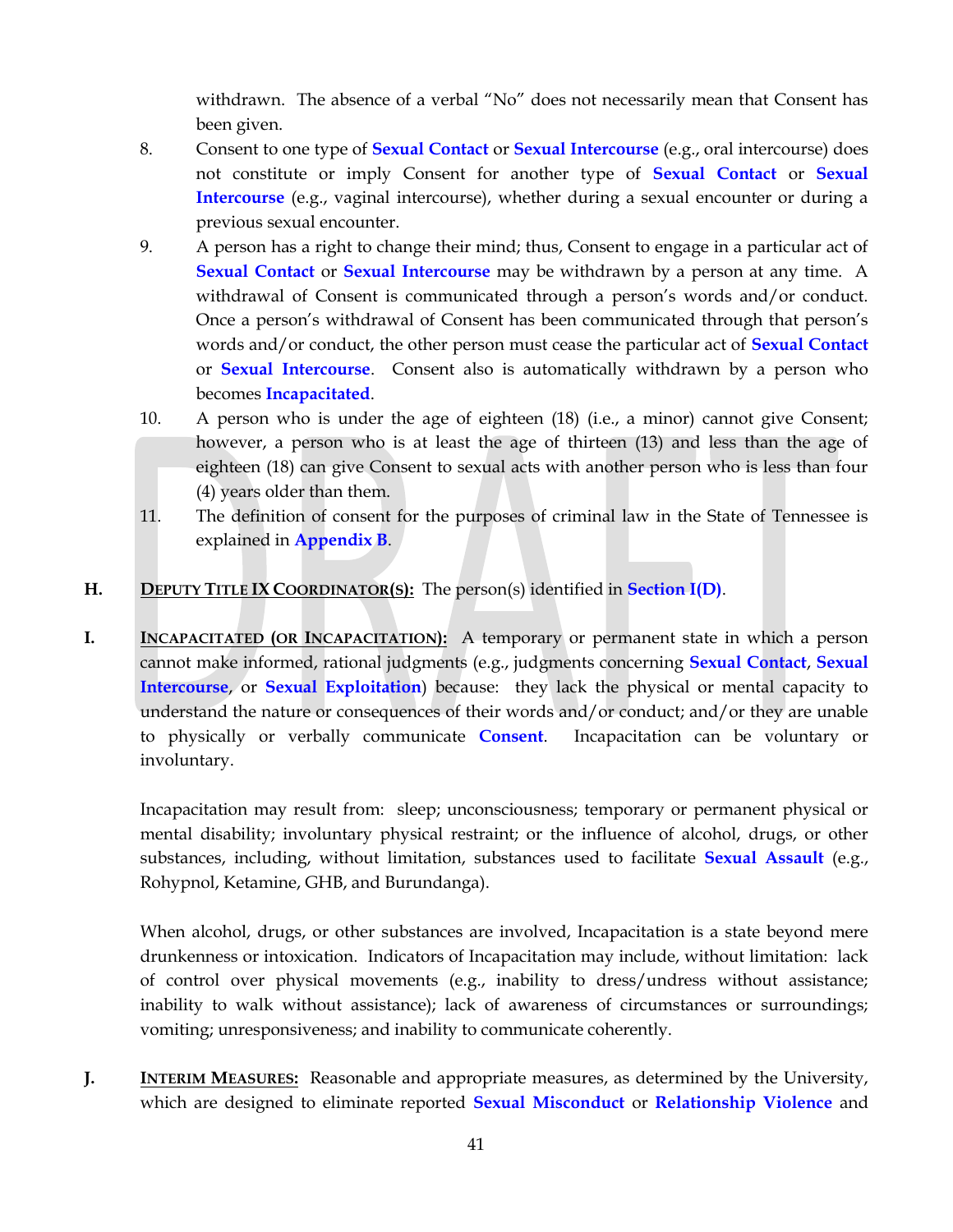protect the persons involved in the matter (e.g., **Complainant, Reporter, Respondent**, and potential witnesses.

- **K. NON-CONSENSUAL SEXUAL INTERCOURSE:** Engaging in **Sexual Intercourse** with another person without the **Consent** of that person.
- **L. PREPONDERANCE OF THE EVIDENCE:** The amount of evidence that causes one to conclude that an allegation is probably true (i.e., more likely true than not true). If the evidence on a particular allegation is equally balanced, then that issue has not been proven by a preponderance of the evidence. (The source of this definition is Tennessee Pattern Jury Instruction 2.40.)
- **M. QUALIFIED MENTAL HEALTH PROFESSIONAL:** A person who is licensed in the state of Tennessee, if required for the profession, and who is a psychiatrist; physician with expertise in psychiatry as determined by training, education, or experience; psychologist with health service provider designation; psychological examiner or senior psychological examiner; licensed master's social worker with two years of mental health experience or licensed clinical social worker; marital and family therapist; nurse with a master's degree in nursing who functions as a psychiatric nurse; professional counselor; or if the person is providing service to children, any of the above educational credentials plus mental health experience with children. (The source of this definition is **Tennessee Code Annotated § 33-1-101**.)
- **N. REASONABLE PERSON:** A sober, objectively reasonable person in the same situation and with the same sex, gender identity, and sexual orientation as the person whose words and/or conduct are being evaluated.
- **O. REGISTERED STUDENT ORGANIZATION:** A student organization registered with the University in accordance with University rules.
- **P. RELATIONSHIP VIOLENCE:** A term that encompasses **Dating Violence**, **Domestic Violence**, **Stalking**, and all other words and/or conduct that would constitute a **Relationship Violence Crime**. Relationship Violence may be a form of **Sex Discrimination** prohibited by federal and state antidiscrimination laws, such as **Title VII** and **Title IX**.
- **Q. RELATIONSHIP VIOLENCE CRIME(S):** A term that encompasses both **Clery Act Relationship Violence Crimes** and **Tennessee Relationship Violence Crimes**, which are defined below:
	- **1. CLERY ACT RELATIONSHIP VIOLENCE CRIMES:** The **Clery Act** requires the University to report certain statistics for the following crimes of relationship violence that occur on Clery Geography in the University's **Annual Security Report**: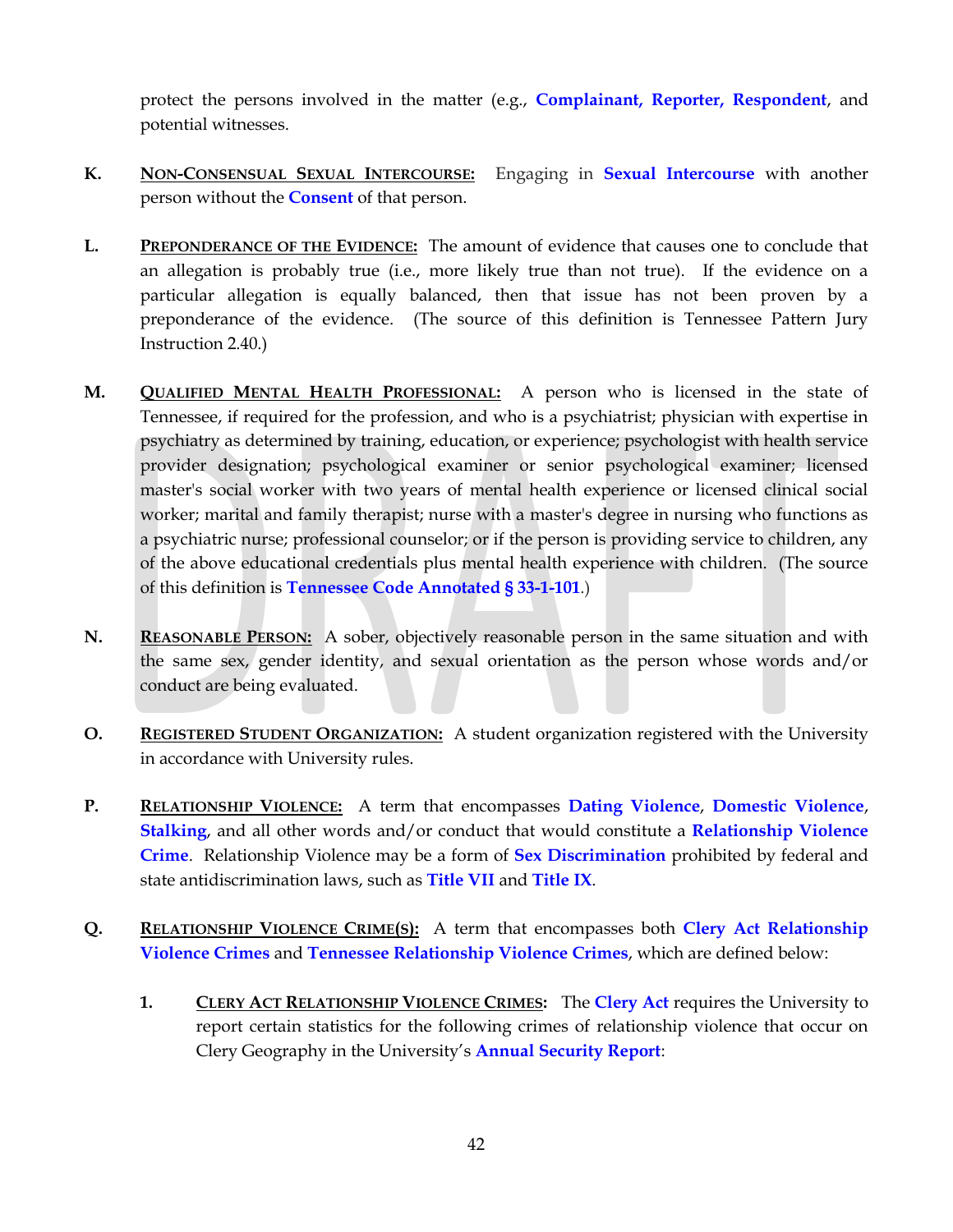- a. **DATING VIOLENCE:** Violence committed by a person who is or has been in a social relationship of a romantic or intimate nature with the victim of the violence. The existence of such a relationship shall be determined based on a consideration of the following factors: (1) the length of the relationship; (2) the type of relationship; and (3) the frequency of interaction between the persons involved in the relationship. Dating Violence includes, but is not limited to, sexual or physical abuse or the threat of such abuse. Dating Violence does not include acts covered under the definition of Domestic Violence. Whether an incident will be counted as an incident of Domestic Violence for purposes of the Clery Act will also be determined based on the statement of the **Reporter**.
- b. **DOMESTIC VIOLENCE:** A felony or misdemeanor crime of violence committed: (1) by a current or former spouse or intimate partner of the victim; (2) by a person with whom the victim shares a child in common; (3) by a person who is cohabitating with or has cohabitated with the victim as a spouse or intimate partner; (4) by a person similarly situated to a spouse of the victim under the domestic or family violence laws of the jurisdiction in which the crime of violence occurred; or (5) by any other person against an adult or youth victim who is protected from that person's acts under the domestic or family violence laws of the jurisdiction in which the crime of violence occurred.
- c. **STALKING (CLERY ACT):** Engaging in a **Course of Conduct** directed at a specific person that would cause a **Reasonable Person (Clery Act - Stalking)** to: (1) fear for the person's safety or the safety of others; or (2) suffer **Substantial Emotional Distress**.

For purposes of Stalking (Clery Act), the following definitions apply:

- (i) **COURSE OF CONDUCT:** Two or more acts, including, but not limited to, acts in which a person directly, indirectly, or through third parties, by any action, method, device, or means, follows, monitors, observes, surveils, threatens, or communicates to or about another person, or interferes with another person's property.
- (ii) **REASONABLE PERSON (CLERY ACT - STALKING):** A reasonable person under similar circumstances and with similar identities to the victim.
- (iii) **SUBSTANTIAL EMOTIONAL DISTRESS:** Significant mental suffering or anguish that may, but does not necessarily, require medical or other professional treatment or counseling.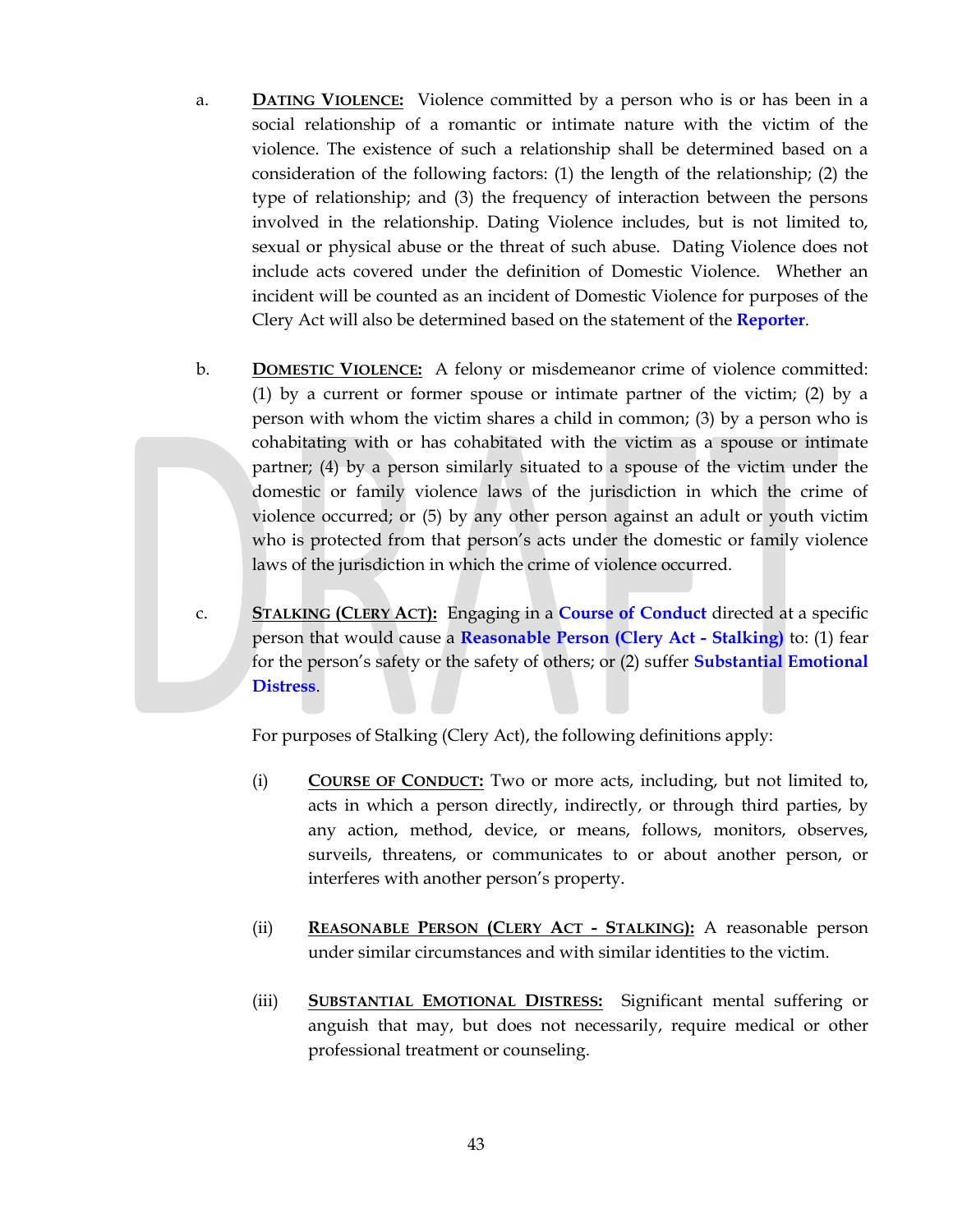- **2. TENNESSEE RELATIONSHIP VIOLENCE CRIMES:** The crimes below are crimes in the State of Tennessee that are the closest equivalents to **Clery Act Relationship Violence Crimes**:
	- a. **ASSAULT:** The definition of the crime of assault in Tennessee is defined in **Tennessee Code Annotated § 39-13-101**.
	- b. **DOMESTIC ASSAULT:** The crime of Domestic Assault in Tennessee is defined in **Tennessee Code Annotated § 39-13-111**.
	- c. **STALKING (TENNESSEE)**: The crime of Stalking (Tennessee) is defined in **Tennessee Code Annotated § 39-17-315**.
	- d. **VIOLATING AN ORDER OF PROTECTION RELATING TO DOMESTIC ABUSE OR STALKING:** In Tennessee, a domestic abuse victim or stalking victim who has been subjected to, threatened with, or placed in fear of, domestic abuse or stalking may seek relief by filing a sworn petition alleging domestic abuse or stalking by the Respondent. Such a petition must be filed in the county where the respondent resides or the county in which the domestic abuse, stalking, or sexual assault occurred. If the Respondent is not a resident of Tennessee, the petition may be filed in the county where the Complainant resides. Tennessee law provides criminal penalties for violations of certain orders of protection. More information on Tennessee's law on orders of protection can be found **here** *[link to Tennessee Code Annotated § 36-3-601 et seq.].*
- **R. REPORTER:** A person who communicates a concern to a Responsible Employee regarding the occurrence of **Sexual Misconduct** or **Relationship Violence**. A **Reporter** need not be a **Complainant**.
- **S. RESPONDENT:** A person(s) or registered student organization that is reported to have committed **Sexual Misconduct** and/or **Relationship Violence**. This term does not imply prejudgment concerning whether the person or registered student organization committed **Sexual Misconduct** and/or **Relationship Violence**.
- **T. RESPONSIBLE EMPLOYEE:** A University employee: who has the authority to take action to redress **Sexual Misconduct** or **Relationship Violence**; who has been given the duty to report incidents of **Sexual Misconduct**, **Relationship Violence** or other student misconduct to the Title IX Coordinator; or whom a student could reasonably believe has that authority or duty. Responsible Employees are identified in **Section III(A)(1)**.
- **U. RETALIATION:** An act or attempted act to retaliate, intimidate, threaten, coerce, seek retribution, or otherwise discriminate against any person: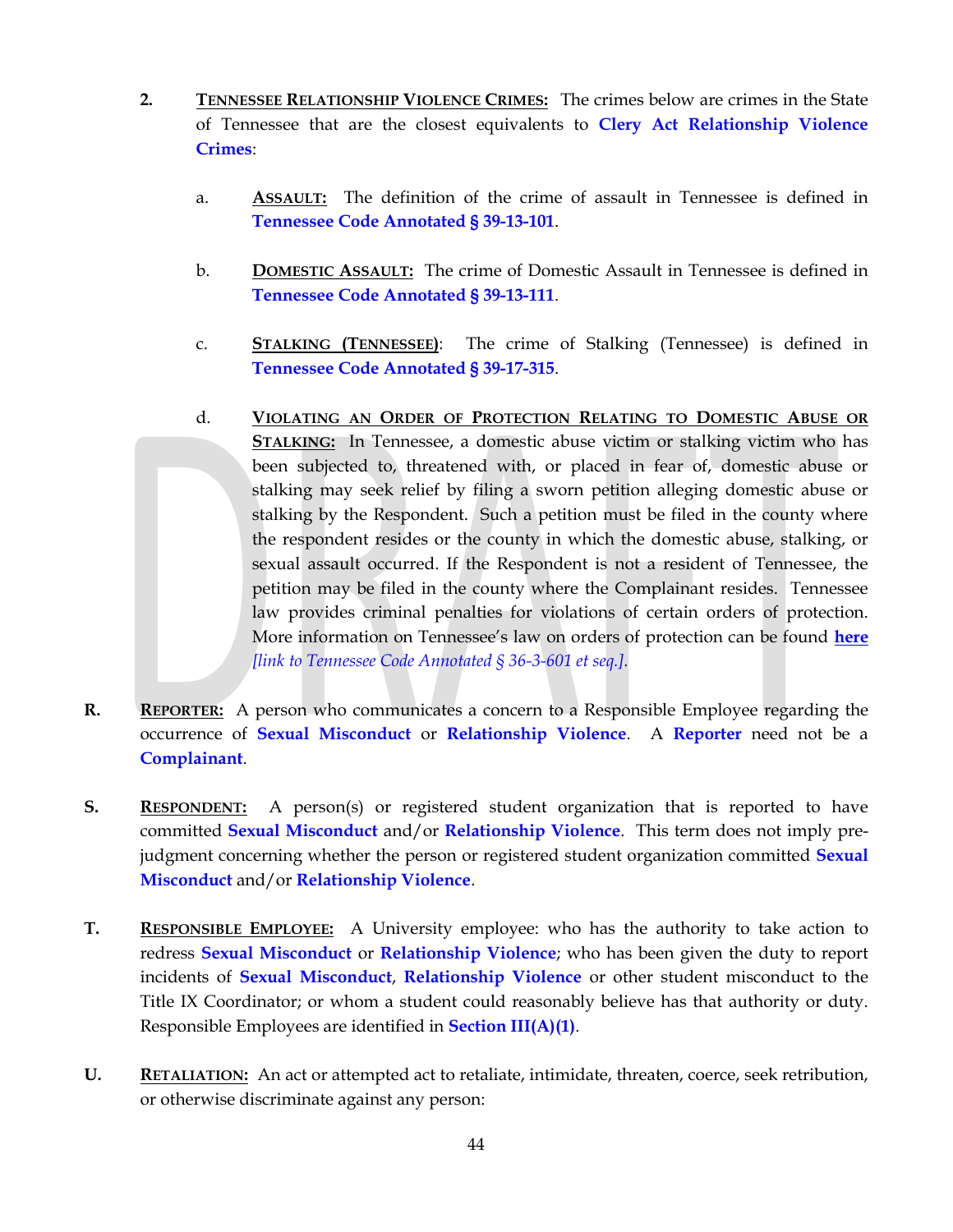- 1. because the person opposed conduct prohibited by this policy;
- 2. because the person in good faith reported **Sexual Misconduct** or **Relationship Violence** to the University;
- 3. because the person in good faith participated (or is reasonably expected to participate) in any manner in an investigation, proceeding, hearing, or Interim Measure under this policy; or
- 4. because the person exercised their rights or responsibilities under any provision of the **Clery Act.**

For purposes of this definition, an act or attempted act retaliates, intimidates, threatens, coerces, seeks retribution, or otherwise discriminates if it would deter a **Reasonable Person** from: opposing conduct prohibited by this policy; reporting **Sexual Misconduct** or **Relationship Violence** to the University; participating in any manner in an investigation, proceeding, hearing, or Interim Measure under this policy; and/or exercising their rights or responsibilities under any provision of the **Clery Act**.

- **V. RISK REDUCTION:** Options designed to decrease perpetration and bystander inaction, and to increase empowerment for **Complainants** in order to promote safety and to help individuals and communities address conditions that facilitate violence. More information about Risk Reduction can be found **here**.
- **W. SEX DISCRIMINATION:** Conduct directed at a specific person or a group of identifiable persons that subjects the person or group to treatment that adversely affects their employment, education, or ability to participate in or benefit equally in any University program or activity, on account of sex or gender (including sexual orientation, gender identity, and gender expression). Sex Discrimination may include acts of verbal, nonverbal, or physical aggression, intimidation, or hostility based on sex or sex-stereotyping, even if those acts do not involve conduct of a sexual nature. A complaint of **Sexual Misconduct** or **Relationship Violence** will be treated as a complaint of Sex Discrimination in violation of **Title IX** if it was based on the sex of the **Complainant**.
- **X. SEXUAL ASSAULT:** Engaging in **Sexual Contact** or **Sexual Intercourse** with another person without the **Consent** of that person.
- **Y. SEXUAL ASSAULT RESPONSE TEAM (S.A.R.T.):** The group of University employees identified in **Section III(A)(1)(b)**.
- **Z. SEXUAL CONTACT:** The deliberate touching of another person's intimate parts (including genitalia, groin, inner thigh, breast or buttocks, or clothing covering any of those areas), or using **Coercion** to cause a person to touch their own or another person's intimate parts.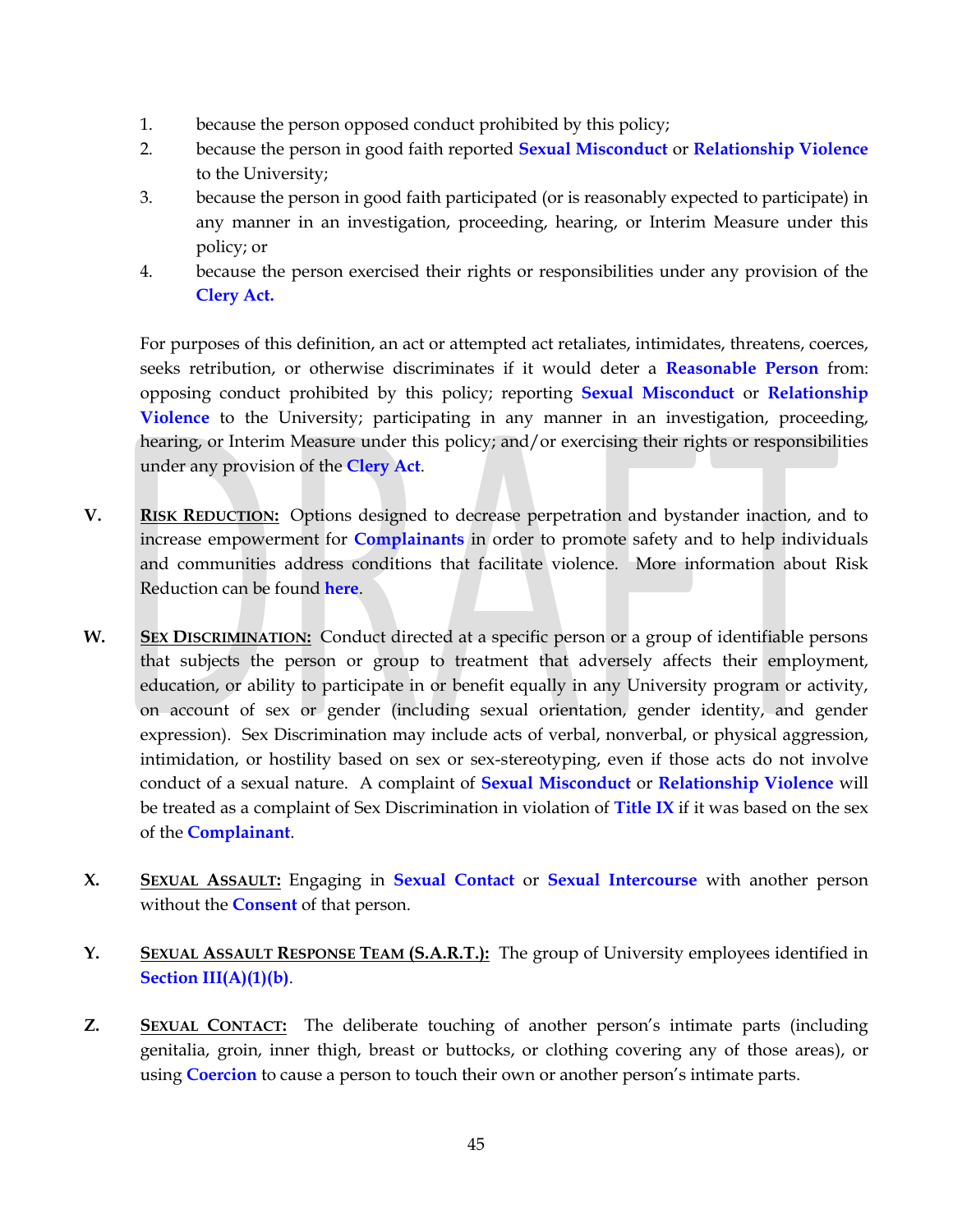- **AA. SEXUAL EXPLOITATION:** An act or attempted act by a person for sexual gratification, financial gain, or other advancement through the abuse or exploitation of another person's sexuality. Examples of Sexual Exploitation include, but are not limited to: observation of persons who are undressed or engaging in **Sexual Contact** or **Sexual Intercourse**, without the **Consent** of all persons being observed; audio- or videotaping of **Sexual Contact** or **Sexual Intercourse** without the **Consent** of all persons being taped; prostituting another person; allowing others to observe **Consensual Sexual Contact** or **Consensual Sexual Intercourse** without the **Consent** of all persons involved in the **Consensual Sexual Contact** or **Consensual Sexual Intercourse**; and knowingly exposing another person to a sexually transmitted infection without informing the other person that one has a sexually transmitted infection.
- **BB. SEXUAL HARASSMENT:** A term that encompasses both **Sexual Harassment (Against a University Student or Other Non-Employee)** and **Sexual Harassment (Against a University Employee)**, which are defined below in this Section.
- **CC. SEXUAL INTERCOURSE:** The penetration, no matter how slight, of the vagina or anus with any body part or object; or oral penetration by a sex organ of another person.
- **DD. SEXUAL HARASSMENT (AGAINST A UNIVERSITY STUDENT OR OTHER NON-EMPLOYEE):** Unwelcome verbal or nonverbal conduct of a sexual nature that is so severe or pervasive, and objectively offensive, that it substantially interferes with a person's University employment, academic performance, or participation in other University programs or activities and effectively denies the person equal access to University employment, academic programs, or other University programs or activities. Sexual Harassment is a form of **Sex Discrimination**. Sexual Harassment may include, for example, unwelcome sexual advances, requests for sexual favors, and acts of **Sexual Assault**. To determine whether conduct constitutes Sexual Harassment, consideration shall be given to the totality of the circumstances, including the context in which the conduct and/or words occurred.
- **EE. SEXUAL HARASSMENT (AGAINST A UNIVERSITY EMPLOYEE):** Conduct prohibited by **[University](http://policy.tennessee.edu/hr_policy/hr0280/)  [of Tennessee Human Resources Policy 0280](http://policy.tennessee.edu/hr_policy/hr0280/)**. Sexual Harassment is a form of **Sex Discrimination**. University students, when acting as University employees, are subject to **[University of Tennessee Human Resources Policy 0280](http://policy.tennessee.edu/hr_policy/hr0280/)**.
- **FF. SEXUAL MISCONDUCT:** A term that encompasses **Sexual Harassment**, **Sexual Assault**, **Sexual Exploitation**, and all other words and/or conduct that would constitute a **Sexual Violence Crime**. Sexual Misconduct may be a form of **Sex Discrimination** prohibited by federal and state antidiscrimination laws, such as **Title VII** and **Title IX**.
- **GG. SEXUAL VIOLENCE CRIME(S):** A term that encompasses both **Clery Act Sexual Violence Crimes** and **Tennessee Sexual Violence Crimes**, which are defined below: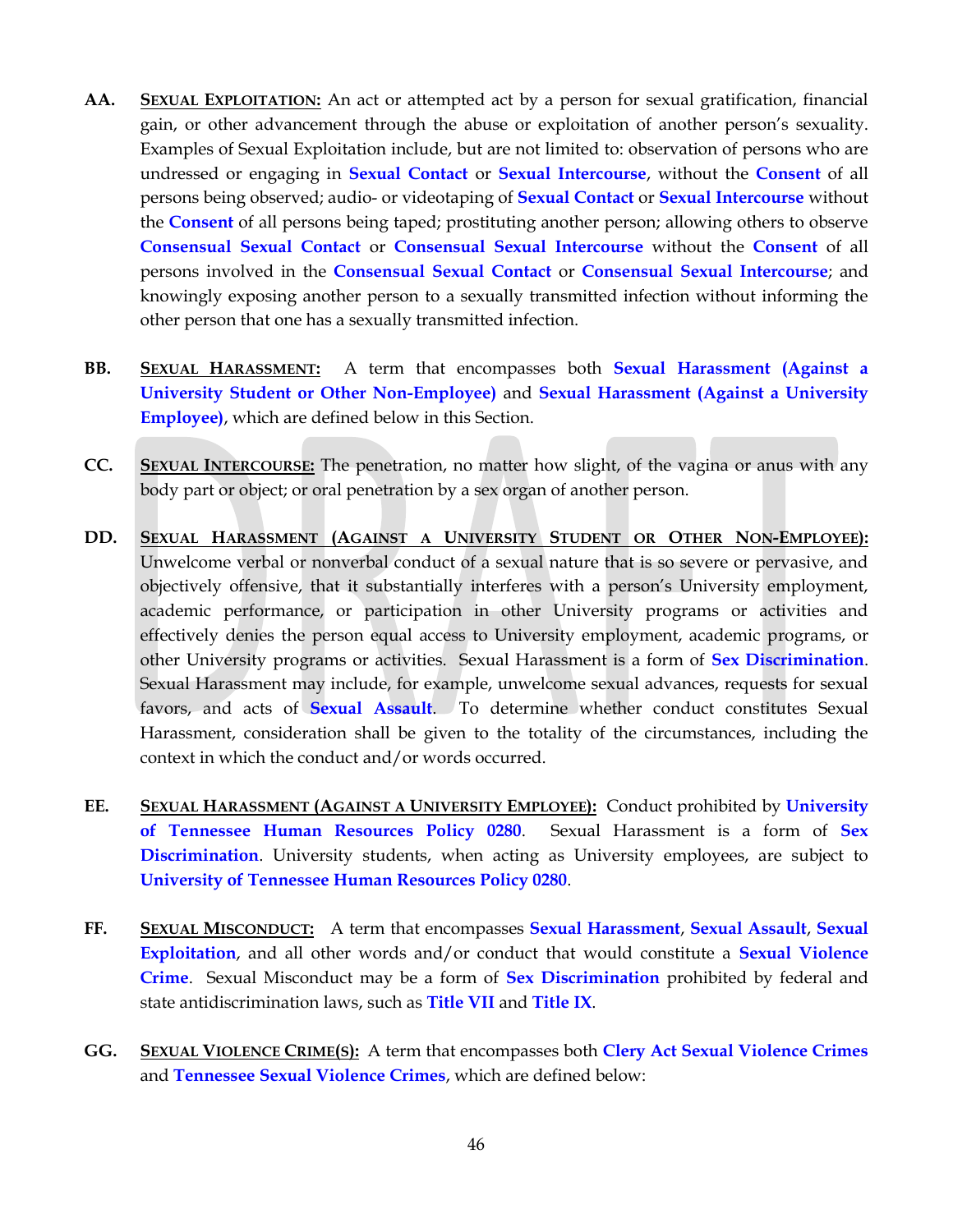- **1. CLERY ACT SEXUAL VIOLENCE CRIMES:** The **Clery Act** requires the University to report certain statistics for the following crimes of sexual violence that occur on Clery Geography in the University's **Annual Security Report**:
	- a. **FONDLING:** The touching of a private body part of another person for the purpose of sexual gratification, without the **Consent** of the victim.
	- b. **INCEST:** Nonforcible **Sexual Intercourse** between persons who are related to each other within the degrees wherein marriage is prohibited by Tennessee law.
	- c. **RAPE (CLERY ACT):** The penetration, no matter how slight, of the vagina or anus with any body part or object, or oral penetration by a sex organ of another person, without the **Consent** of the victim.
	- d. **SEXUAL ASSAULT (CLERY ACT):** An act that meets the definition of **Rape (Clery Act)**, **Fondling**, **Incest**, or **Statutory Rape (Clery Act)**.
	- e. **STATUTORY RAPE (CLERY ACT):** Nonforcible **Sexual Intercourse** with a person who is under the statutory age of **Consent**.
- **2. TENNESSEE SEXUAL VIOLENCE CRIMES:** The crimes below are crimes in the State of Tennessee that are the closest equivalents to **Clery Act Sexual Violence Crimes**:
	- a. **AGGRAVATED RAPE:** The crime of Aggravated Rape is defined in **Tennessee Code Annotated § 39-13-502**.
	- b. **RAPE (TENNESSEE):** The crime of Rape (Tennessee) is defined in **Tennessee Code Annotated § 39-13-503**.
	- c. **AGGRAVATED SEXUAL BATTERY:** The crime of Aggravated Sexual Battery is defined in **Tennessee Code Annotated § 39-13-504**.
	- d. **SEXUAL BATTERY:** The crime of Sexual Battery is defined in **Tennessee Code Annotated § 39-13-505**.
	- e. **STATUTORY RAPE (TENNESSEE):** The crime of Statutory Rape is defined in **Tennessee Code Annotated § 39-13-506**.
	- f. **SEXUAL CONTACT WITH A MINOR BY AN AUTHORITY FIGURE:** The crime of Sexual Contact with a Minor by an Authority Figure is defined in **Tennessee Code Annotated § 39-13-509**.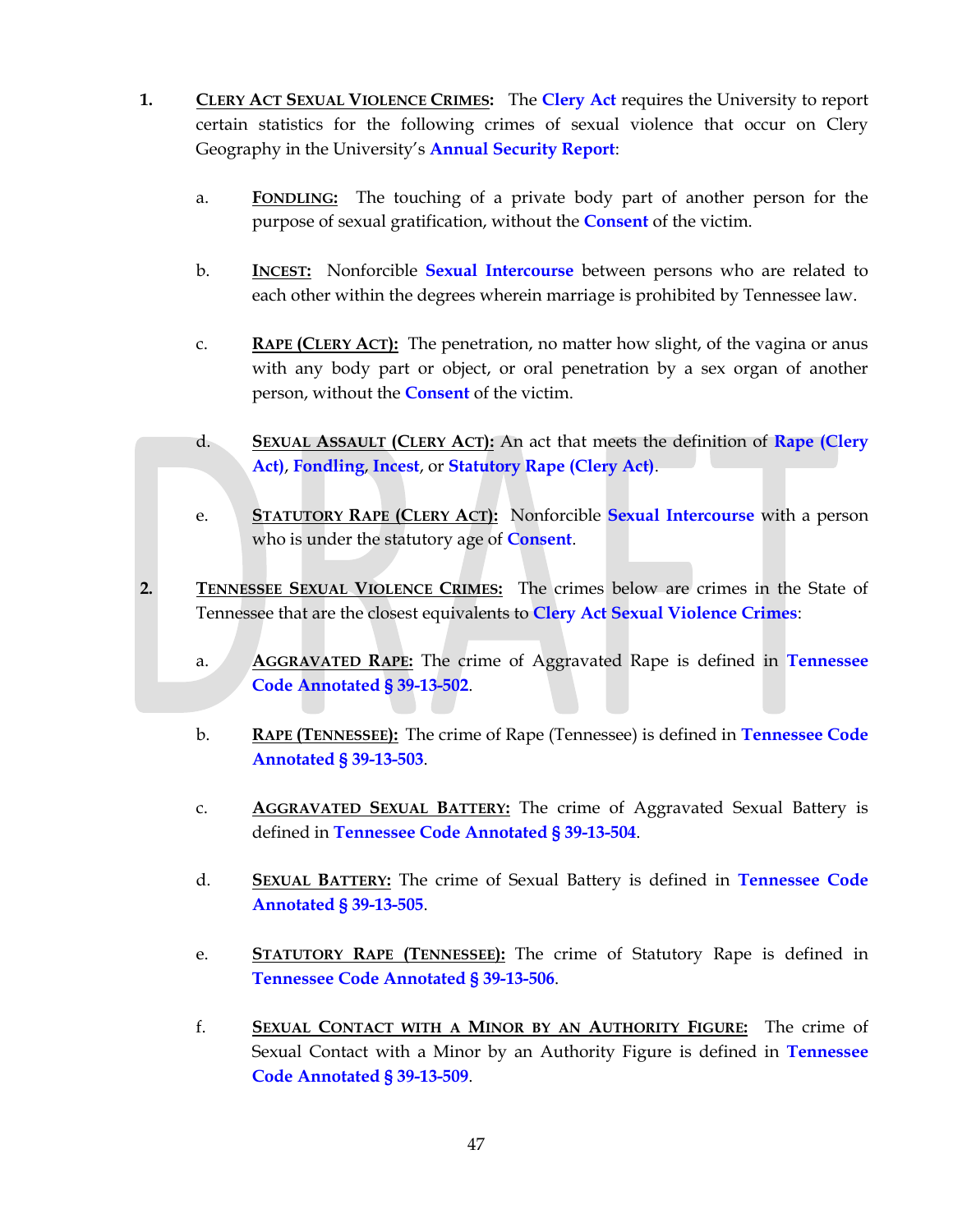- g. **RAPE OF A CHILD:** The crime of Rape of a Child is defined in **Tennessee Code Annotated § 39-13-522**.
- h. **SEXUAL BATTERY BY AN AUTHORITY FIGURE:** The crime of Sexual Battery by an Authority Figure is defined in **Tennessee Code Annotated § 39-13-527**.
- i. **AGGRAVATED RAPE OF A CHILD:** The crime of Aggravated Rape of a Child is defined in **Tennessee Code Annotated § 39-13-531**.
- j. **STATUTORY RAPE BY AN AUTHORITY FIGURE:** The crime of Statutory Rape by an Authority Figure is defined in **Tennessee Code Annotated § 39-13-532**.
- k. **VIOLATING AN ORDER OF PROTECTION RELATING TO SEXUAL ASSAULT:** In Tennessee, a person who has been subjected to, threatened with, or placed in fear of Aggravated Rape, Rape, Statutory Rape, Rape of a Child, Aggravated Sexual Battery, Sexual Battery, or Sexual Battery by an Authority Figure may seek relief by filing a sworn petition alleging domestic abuse or stalking by the Respondent. Such a petition must be filed in the county where the respondent resides or the county in which the domestic abuse, stalking, or sexual assault occurred. If the Respondent is not a resident of Tennessee, the petition may be filed in the county where the Complainant resides. Tennessee law provides criminal penalties for violations of certain orders of protection. More information on Tennessee's law on orders of protection can be found **here** *[link to Tennessee Code Annotated § 36-3- 601 et seq.].*
- **HH. STALKING:** A term that refers to **Stalking (Clery Act)** and **Stalking (Tennessee)**, both of which are defined above in this Section.
- **II. TITLE VII:** Title VII of the Civil Rights Act of 1964, 42 U.S.C. § 2000e *et seq.*
- **JJ. TITLE IX:** Title IX of the Education Amendments of 1972, 20 U.S.C. § 1681 *et seq.*
- **KK. TITLE IX COORDINATOR:** The person identified in **Section I(D).**
- **LL. TUAPA HEARING:** A hearing conducted by a University administrative judge or hearing examiner, usually appointed by the Chancellor, in accordance with Chapter 1720-01-05 of the Rules of the University of Tennessee, the University's procedures for hearings in contested cases as defined by the Tennessee Uniform Administrative Procedures Act, Tennessee Code Annotated, §4-5-301, *et seq.*
- **MM. UNIVERSITY:** The University of Tennessee, Knoxville.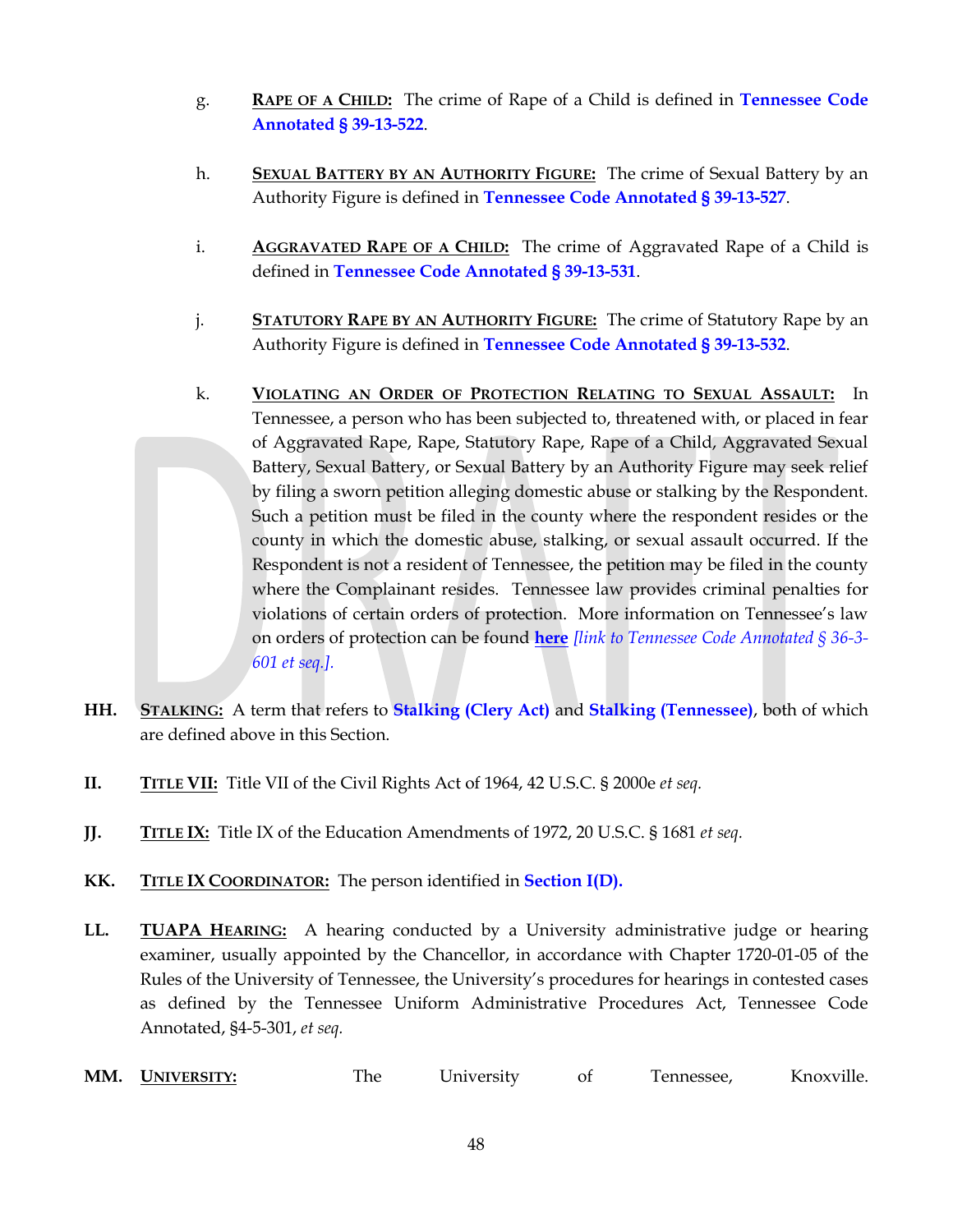## **APPENDIX B: CONSENT UNDER TENNESSEE CRIMINAL LAW**

In Tennessee, with respect to most criminal offenses relating to sexual activity, sexual activity is criminal if: (1) the activity was accomplished without the consent of the victim and the defendant knows or has reason to know at the time of the activity that the victim did not consent; (2) force or coercion is used to accomplish the activity; (3) the defendant knows or has reason to know that the victim is mentally defective, mentally incapacitated, or physically helpless; or (4) the sexual activity is accomplished by fraud.

"Consent" is not explicitly defined in Tennessee statutory law, for purposes of criminal offenses relating to sexual activity.

"Coercion" means a threat of kidnapping, extortion, force, or violence to be performed immediately or in the future. (**Tennessee Code Annotated** § 39-13-501(1))

"Mentally defective" means that a person suffers from a mental disease or defect which renders that person temporarily or permanently incapable of appraising the nature of the person's conduct. (**Tennessee Code Annotated** § 39-13-501(3))

"Mentally incapacitated" means that a person is rendered temporarily incapable of appraising or controlling the person's conduct due to the influence of a narcotic, anesthetic or other substance administered to that person without the person's consent, or due to any other act committed upon that person without the person's consent. (**Tennessee Code Annotated** § 39-13-501(4))

"Physically helpless" means that a person is unconscious, asleep or for any other reason physically or verbally unable to communicate unwillingness to do an act. (**Tennessee Code Annotated** § 39-13- 501(5))

With respect to criminal offenses relating to sexual activity with a person under the age of eighteen (18) years of age, consent is irrelevant because Tennessee law deems a minor as incapable of consenting to sexual activity. However, Tennessee law provides a close-in-age exception to that general rule that allows minors who are at least the age of thirteen (13) and less than the age of eighteen (18) to give Consent to sexual acts with another person who is less than four (4) years older than the minor.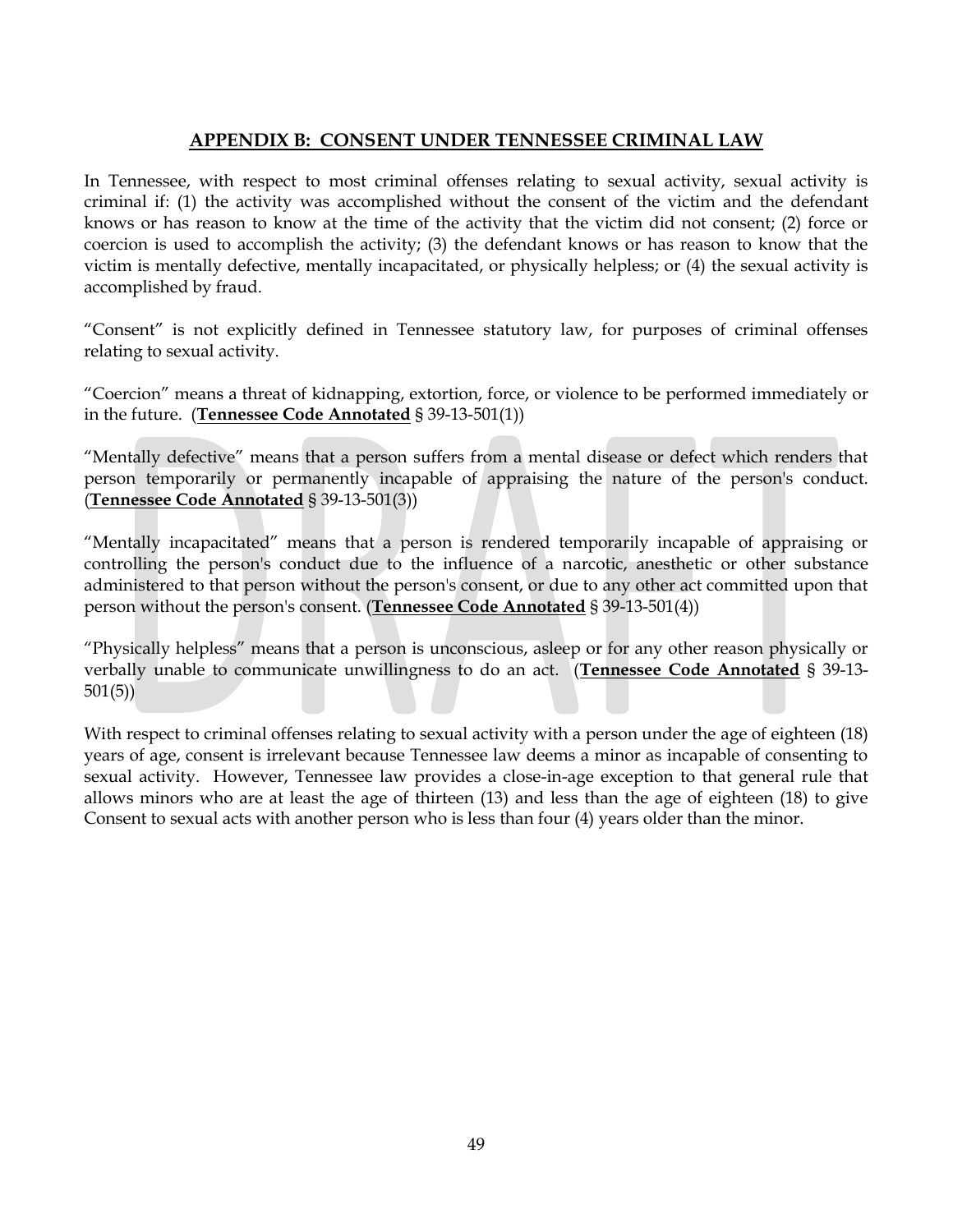## **APPENDIX C: CONFIDENTIALITY EXCEPTIONS UNDER TENNESSEE LAW**

- **1. Child abuse or child sexual abuse (Tennessee Code Annotated §§ 37-1-401** *et seq.***; 37-1-601** *et seq.***; 37-1-614)**. Tennessee law mandates reporting by any person, including a psychiatrist, psychologist, physician, or social worker, who has knowledge of physical or mental harm to a child if: (1) the nature of the harm reasonably indicates it was caused by brutality, abuse, or neglect; or (2) on the basis of available information, the harm reasonably appears to have been caused by brutality, abuse, or neglect. Tennessee law also mandates reporting by any person who knows or has reasonable cause to suspect that a child has been sexually abused, regardless of whether the child has sustained any apparent injury as a result of the abuse.State law requires a report of child abuse or child sexual abuse to be made immediately to one of the following authorities outside the University: (1) 911, in the case of an emergency; (2) the Tennessee Department of Children's Services; (3) the sheriff of the county where the child resides; (4) the chief law enforcement official of the city where the child resides; or (5) a judge having juvenile jurisdiction over the child. The Tennessee mandatory reporting laws apply to all University employees, contractors, and volunteers, even if the child abuse or child sexual abuse does not occur in connection with a University educational program or activity. For purposes of the Tennessee mandatory reporting law, University students who are under the age of eighteen (18) are not excluded from the definition of a child.
- **2. Persons called upon to tender aid to certain victims (Tennessee Code Annotated § 38-1-101).** Tennessee law requires all physicians, surgeons, nurses, pharmacists, or other persons to immediately report an incident in which they were called upon to tender aid to a victim suffering from any wound or other injury inflicted by means of a knife, pistol, gun, or other deadly weapon, or by other means of violence, or suffering from the effects of poison, or suffocation, or where a wound or injury is reasonably believed to have resulted from exposure to a methamphetamine laboratory or a methamphetamine related fire, explosion, or chemical release, or appears to be suffering from or to have been the victim of female genital mutilation in violation of Tennessee Code Annotated [§ 39-13-110.](https://a.next.westlaw.com/Link/Document/FullText?findType=L&pubNum=1000039&cite=TNSTS39-13-110&originatingDoc=N20B78391DBA511E18DACD7A1C03FBF4E&refType=LQ&originationContext=document&transitionType=DocumentItem&contextData=(sc.UserEnteredCitation)) The report is required to be made to certain law enforcement officials. Generally, such report must state the name, residence, and employer of the victim, if known, the victim's whereabouts at the time the report is made, the place the injury occurred, and the character and extent of the victim's injuries. However, the reporting obligations do not apply if: (1) the victim is at least 18 years of age; (2) the victim objects to the release of any identifying information to law enforcement officials; (3) the victim is a victim of a sexual assault offense or domestic abuse as defined in Tennessee Code Annotated § 36-3-601; and (4) the victim's injuries are considered by the treating healthcare professional to be life threatening, or the victim is being treated for injuries inflicted by strangulation, a knife, pistol, gun, or other deadly weapon.
- **3. Subpoenas or court orders – physicians.** A physician can be required to testify concerning confidential information by a subpoena or court order.
- **4. Court orders – Qualified Mental Health Professionals (Tennessee Code Ann. § 33-3-114).** A court can order a Qualified Mental Health Professional to disclose confidential information if, after a hearing, the court determines that disclosure is necessary for the conduct of proceedings before it.